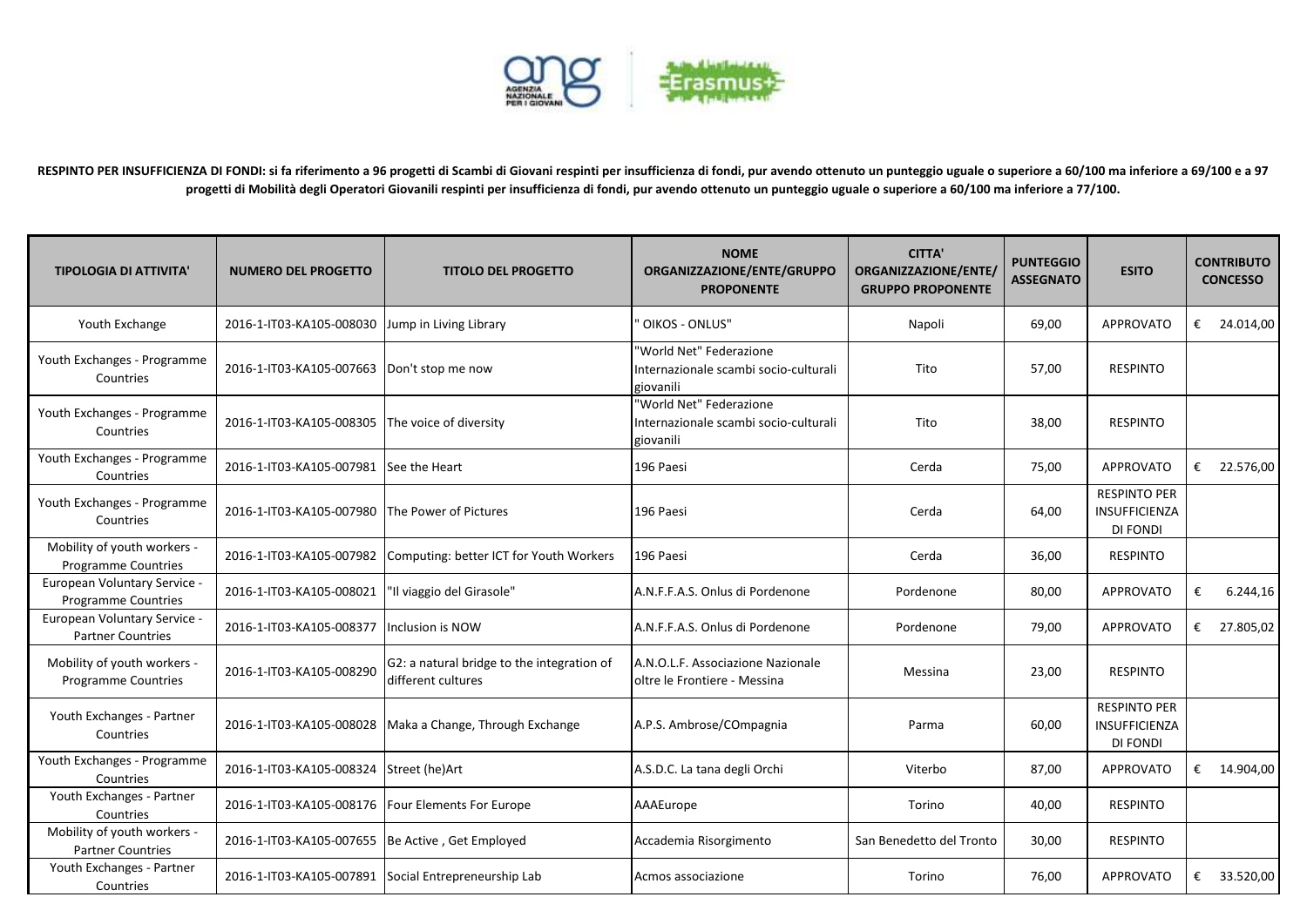| <b>TIPOLOGIA DI ATTIVITA'</b>                            | <b>NUMERO DEL PROGETTO</b> | <b>TITOLO DEL PROGETTO</b>                                      | <b>NOME</b><br>ORGANIZZAZIONE/ENTE/GRUPPO<br><b>PROPONENTE</b>       | <b>CITTA'</b><br>ORGANIZZAZIONE/ENTE/<br><b>GRUPPO PROPONENTE</b> | <b>PUNTEGGIO</b><br><b>ASSEGNATO</b> | <b>ESITO</b>                                            | <b>CONTRIBUTO</b><br><b>CONCESSO</b> |
|----------------------------------------------------------|----------------------------|-----------------------------------------------------------------|----------------------------------------------------------------------|-------------------------------------------------------------------|--------------------------------------|---------------------------------------------------------|--------------------------------------|
| Mobility of youth workers -<br><b>Partner Countries</b>  | 2016-1-IT03-KA105-007888   | <b>Entrepreneurs of Tomorrow</b>                                | Acmos associazione                                                   | Torino                                                            | 63,00                                | <b>RESPINTO PER</b><br>INSUFFICIENZA<br>DI FONDI        |                                      |
| Youth Exchanges - Programme<br>Countries                 | 2016-1-IT03-KA105-008133   | From Immigration To Integration                                 | Acmos associazione                                                   | Torino                                                            | 32,00                                | <b>RESPINTO</b>                                         |                                      |
| Youth Exchanges - Programme<br>Countries                 | 2016-1-IT03-KA105-007907   | Intercultural Food                                              | acvolerevolare                                                       | Belmonte Mezzagno                                                 | 52,00                                | <b>RESPINTO</b>                                         |                                      |
| Mobility of youth workers -<br>Programme Countries       | 2016-1-IT03-KA105-008256   | Art and Music Language                                          | acvolerevolare                                                       | Belmonte Mezzagno                                                 | 35,00                                | <b>RESPINTO</b>                                         |                                      |
| Mobility of youth workers -<br><b>Partner Countries</b>  | 2016-1-IT03-KA105-008095   | Animation in Action                                             | acvolerevolare                                                       | <b>Belmonte Mezzagno</b>                                          | 33,00                                | <b>RESPINTO</b>                                         |                                      |
| Youth Exchanges - Partner<br>Countries                   | 2016-1-IT03-KA105-008248   | <b>BUILDING FUTURE TOGETHER</b>                                 | Ad Arte                                                              | Camposano                                                         | 60,00                                | <b>RESPINTO PER</b><br>INSUFFICIENZA<br>DI FONDI        |                                      |
| European Voluntary Service -<br><b>Partner Countries</b> | 2016-1-IT03-KA105-007635   | Salute Mentale per Tutti                                        | Agape Social Cooperative Onlus                                       | Cagliari                                                          | 52,00                                | <b>RESPINTO</b>                                         |                                      |
| Youth Exchange                                           | 2016-1-IT03-KA105-008257   | <b>EXPLORING THE GAP</b>                                        | AGSAT Associazione Genitori Soggetti<br>Autistici del Trentino onlus | Trento                                                            | 64,00                                | <b>RESPINTO PER</b><br>INSUFFICIENZA<br>DI FONDI        |                                      |
| European Voluntary Service -<br>Programme Countries      | 2016-1-IT03-KA105-007695   | childrEn moVe on Summercamp                                     | Alce Nero Soc Coop Soc Onlus                                         | Mantova                                                           | 76,00                                | <b>APPROVATO</b>                                        | 5.093,32<br>€                        |
| Youth Exchanges - Programme<br>Countries                 | 2016-1-IT03-KA105-008253   | Sustain-Ability for Youth Participation                         | Alekoslab cooperativa sociale arl                                    | Valmozzola                                                        | 64,00                                | <b>RESPINTO PER</b><br><b>INSUFFICIENZA</b><br>DI FONDI |                                      |
| Youth Exchanges - Partner<br>Countries                   | 2016-1-IT03-KA105-008395   | <b>CLOSE WE WIN</b>                                             | Alternativa Mente                                                    | Bagheria                                                          | 60,00                                | <b>RESPINTO PER</b><br>INSUFFICIENZA<br>DI FONDI        |                                      |
| Mobility of youth workers -<br><b>Partner Countries</b>  | 2016-1-IT03-KA105-007697   | <b>PLANT YOUR SEEDS</b>                                         | AltroModo Flegreo Social promotion<br>association                    | Giugliano in Campania                                             | 15,00                                | <b>RESPINTO</b>                                         |                                      |
| Mobility of youth workers -<br><b>Partner Countries</b>  | 2016-1-IT03-KA105-007949   | TC Walking like Entrepreneurs                                   | <b>AMESCI</b>                                                        | Napoli                                                            | 60,00                                | <b>RESPINTO PER</b><br>INSUFFICIENZA<br>DI FONDI        |                                      |
| Mobility of youth workers -<br>Programme Countries       | 2016-1-IT03-KA105-007922   | VOCE - Training course on Storytelling<br>Method                | AMFI Agenzia per la Mobilità e la<br>Formazione Internazionale       | Celano                                                            | 80,00                                | <b>APPROVATO</b>                                        | € 16.566,00                          |
| Youth Exchanges - Partner<br>Countries                   | 2016-1-IT03-KA105-007919   | EUROPEAN MOUNTAIN WEEK: settimana<br>della scienza in montagna. | AMFI Agenzia per la Mobilità e la<br>Formazione Internazionale       | Celano                                                            | 67,00                                | <b>RESPINTO PER</b><br>INSUFFICIENZA<br>DI FONDI        |                                      |
| European Voluntary Service -<br>Programme Countries      | 2016-1-IT03-KA105-007932   | Yourope: Youth for Europe                                       | AMFI Agenzia per la Mobilità e la<br>Formazione Internazionale       | Celano                                                            | 48,00                                | <b>RESPINTO</b>                                         |                                      |
| Youth Exchange                                           | 2016-1-IT03-KA105-008237   | Improve Your Skills                                             | <b>AMICI DEL VILLAGGIO</b>                                           | Rosà                                                              | 63,00                                | <b>RESPINTO PER</b><br>INSUFFICIENZA<br>DI FONDI        |                                      |
| Youth Exchanges - Programme<br>Countries                 | 2016-1-IT03-KA105-007864   | <b>BIT</b> generation                                           | Amici della Cultura Onlus                                            | Potenza                                                           | 83,00                                | <b>APPROVATO</b>                                        | € 20.286,00                          |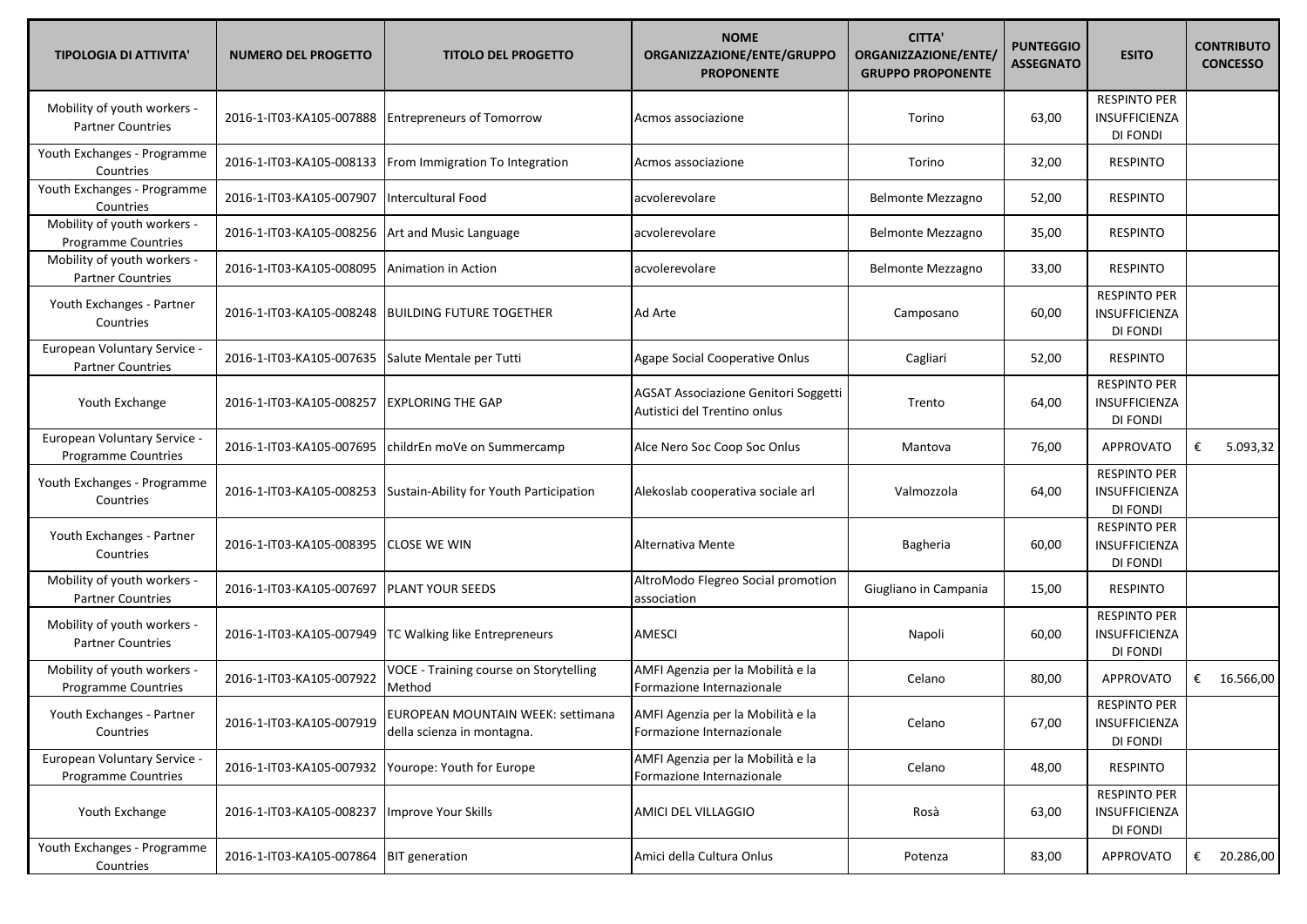| <b>TIPOLOGIA DI ATTIVITA'</b>                                         | <b>NUMERO DEL PROGETTO</b> | <b>TITOLO DEL PROGETTO</b>                                                                                                                                      | <b>NOME</b><br>ORGANIZZAZIONE/ENTE/GRUPPO<br><b>PROPONENTE</b> | <b>CITTA'</b><br>ORGANIZZAZIONE/ENTE/<br><b>GRUPPO PROPONENTE</b> | <b>PUNTEGGIO</b><br><b>ASSEGNATO</b> | <b>ESITO</b>                                     | <b>CONTRIBUTO</b><br><b>CONCESSO</b> |
|-----------------------------------------------------------------------|----------------------------|-----------------------------------------------------------------------------------------------------------------------------------------------------------------|----------------------------------------------------------------|-------------------------------------------------------------------|--------------------------------------|--------------------------------------------------|--------------------------------------|
| Mobility of youth workers -<br><b>Partner Countries</b>               | 2016-1-IT03-KA105-007829   | Tourism for All 2016 - training course on<br>accessible tourism                                                                                                 | Angeli Flegrei                                                 | Napoli                                                            | 15,00                                | <b>RESPINTO</b>                                  |                                      |
| Mobility of youth workers -<br><b>Partner Countries</b>               | 2016-1-IT03-KA105-008313   | GIA: Giovani in Associazione                                                                                                                                    | Annulliamo la distanza                                         | Florence                                                          | 67,00                                | <b>RESPINTO PER</b><br>INSUFFICIENZA<br>DI FONDI |                                      |
| Youth Exchange                                                        | 2016-1-IT03-KA105-007972   | UP TO ME                                                                                                                                                        | APE ROMA                                                       | Roma                                                              | 69,00                                | <b>APPROVATO</b>                                 | € $17.996,00$                        |
| European Voluntary Service -<br>Programme Countries                   | 2016-1-IT03-KA105-007956   | Let's be nonviolent 5                                                                                                                                           | APS Casa per la Pace Milano                                    | Milano                                                            | 61,00                                | <b>APPROVATO</b>                                 | € 25.090,00                          |
| Youth Exchanges - Programme<br>Countries                              | 2016-1-IT03-KA105-008409   | <b>Breaking news</b>                                                                                                                                            | Arciragazzi Brescia                                            | Brescia                                                           | 69,00                                | APPROVATO                                        | € 26.644,00                          |
| Youth Exchanges - Partner<br>Countries                                | 2016-1-IT03-KA105-008362   | Our GoLd                                                                                                                                                        | ARCIRAGAZZI PORTICI "Utopia<br>Attanasio"                      | Portici                                                           | 70,00                                | APPROVATO                                        | €<br>33.160,00                       |
| Youth Exchanges - Partner<br>Countries                                | 2016-1-IT03-KA105-008384   | Outsiders                                                                                                                                                       | ARCIRAGAZZI PORTICI "Utopia<br>Attanasio"                      | Portici                                                           | 64,00                                | <b>RESPINTO PER</b><br>INSUFFICIENZA<br>DI FONDI |                                      |
| Mobility of youth workers -<br><b>Programme Countries</b>             | 2016-1-IT03-KA105-008463   | <b>GYM: Get Your Message</b>                                                                                                                                    | Arcobaleno Società Cooperativa<br>Sociale a r.l.               | Sciacca                                                           | 65,00                                | <b>RESPINTO PER</b><br>INSUFFICIENZA<br>DI FONDI |                                      |
| European Voluntary Service -<br>Partner Countries + Youth<br>Exchange | 2016-1-IT03-KA105-008031   | IMAGINE Involving young people in Migrant<br>and refugees support: Active citizenship,<br>Glocal Issues and Non formal education<br>activities for a new Europe | ARCS - ARCI CULTURA E SVILUPPO                                 | Rome                                                              | 68,00                                | <b>APPROVATO</b>                                 | € $13.745,00$                        |
| Mobility of youth workers -<br><b>Partner Countries</b>               | 2016-1-IT03-KA105-007648   | M(you)sic for European Inclusion                                                                                                                                | AS Club Pantera Rosa                                           | Pagliara                                                          | 34,00                                | <b>RESPINTO</b>                                  |                                      |
| Mobility of youth workers -<br>Programme Countries                    | 2016-1-IT03-KA105-007656   | CLUE - Citizens Let's Understand Europe!                                                                                                                        | ASAP EUROPE AS SOON AS POSSIBLE                                | <b>FASANO</b>                                                     | 57,00                                | <b>RESPINTO</b>                                  |                                      |
| Mobility of youth workers -<br><b>Programme Countries</b>             | 2016-1-IT03-KA105-007668   | Removing barriers, building skills                                                                                                                              | ASAP EUROPE AS SOON AS POSSIBLE                                | <b>FASANO</b>                                                     | 56,00                                | <b>RESPINTO</b>                                  |                                      |
| Mobility of youth workers -<br>Programme Countries                    | 2016-1-IT03-KA105-007684   | Long-Term Compass Training                                                                                                                                      | ASAP EUROPE AS SOON AS POSSIBLE                                | <b>FASANO</b>                                                     | 54,50                                | <b>RESPINTO</b>                                  |                                      |
| Mobility of youth workers -<br>Programme Countries                    | 2016-1-IT03-KA105-007671   | Going Global - Comprehensive Skills<br>Development for International Youth<br>Projects                                                                          | ASAP EUROPE AS SOON AS POSSIBLE                                | <b>FASANO</b>                                                     | 54,00                                | <b>RESPINTO</b>                                  |                                      |
| Mobility of youth workers -<br><b>Partner Countries</b>               | 2016-1-IT03-KA105-007691   | Interreligious Dialogue and Identity PRO                                                                                                                        | ASD Archi Club                                                 | Reggio Calabria                                                   | 43,00                                | <b>RESPINTO</b>                                  |                                      |
| Mobility of youth workers -<br>Programme Countries                    | 2016-1-IT03-KA105-007855   | RE-Act                                                                                                                                                          | ASD L'Orma                                                     | Milan                                                             | 60,00                                | <b>RESPINTO PER</b><br>INSUFFICIENZA<br>DI FONDI |                                      |
| Mobility of youth workers -<br><b>Programme Countries</b>             | 2016-1-IT03-KA105-007856   | "Sport (EM)Power(MENT)!"                                                                                                                                        | ASD L'Orma                                                     | Milan                                                             | 58,00                                | <b>RESPINTO</b>                                  |                                      |
| Mobility of youth workers -<br><b>Partner Countries</b>               | 2016-1-IT03-KA105-008436   | <b>HUMAN LIBRARY</b>                                                                                                                                            | Ass. Movimentazioni                                            | Pescara                                                           | 54,00                                | <b>RESPINTO</b>                                  |                                      |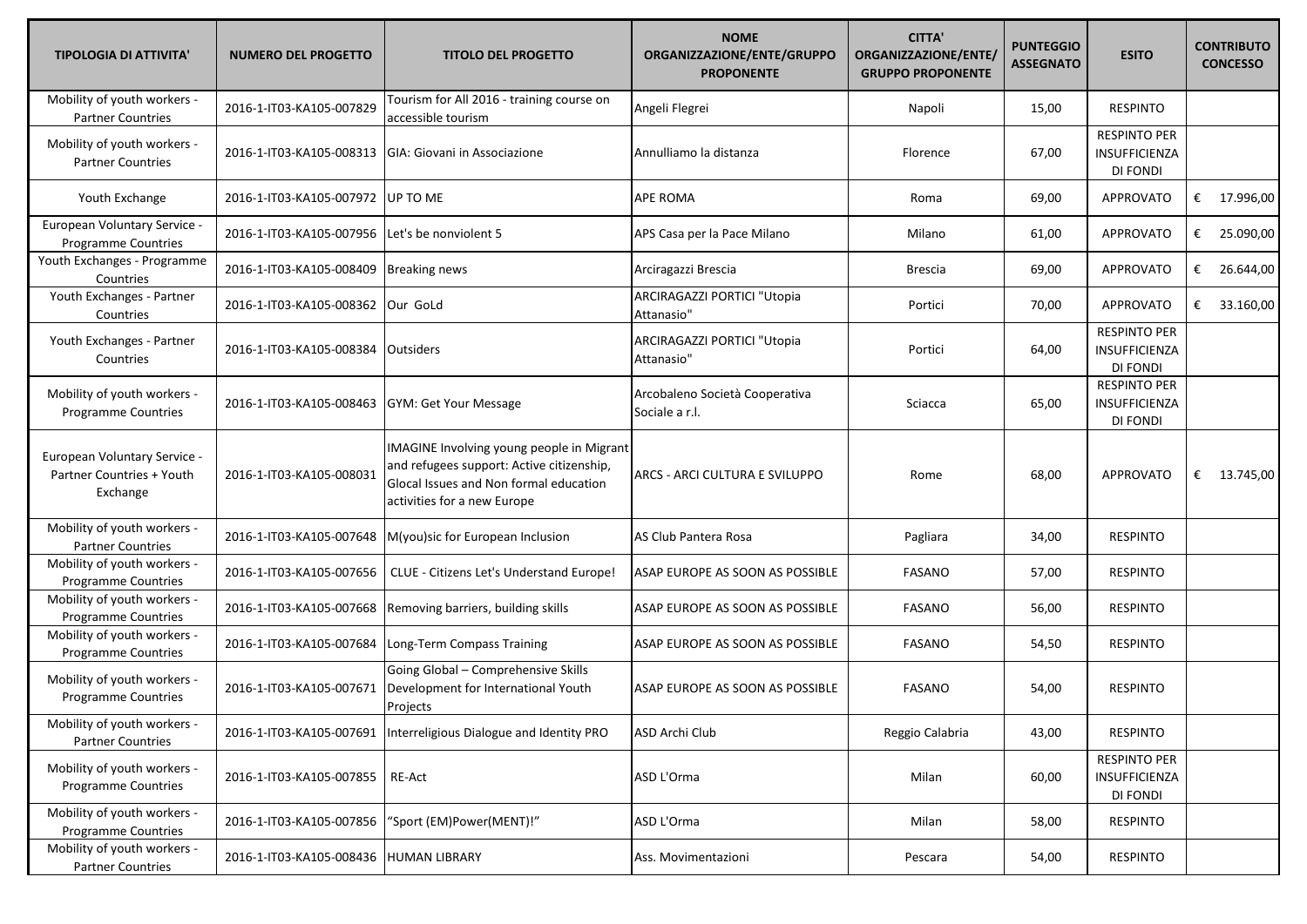| <b>TIPOLOGIA DI ATTIVITA'</b>                              | <b>NUMERO DEL PROGETTO</b> | <b>TITOLO DEL PROGETTO</b>                                                                                                                                                                                                           | <b>NOME</b><br>ORGANIZZAZIONE/ENTE/GRUPPO<br><b>PROPONENTE</b>        | <b>CITTA'</b><br>ORGANIZZAZIONE/ENTE/<br><b>GRUPPO PROPONENTE</b> | <b>PUNTEGGIO</b><br><b>ASSEGNATO</b> | <b>ESITO</b>                                            | <b>CONTRIBUTO</b><br><b>CONCESSO</b> |
|------------------------------------------------------------|----------------------------|--------------------------------------------------------------------------------------------------------------------------------------------------------------------------------------------------------------------------------------|-----------------------------------------------------------------------|-------------------------------------------------------------------|--------------------------------------|---------------------------------------------------------|--------------------------------------|
| Mobility of youth workers -<br><b>Programme Countries</b>  | 2016-1-IT03-KA105-008196   | <b>Ethical and Creative Recycling Improving</b><br>Strategies                                                                                                                                                                        | <b>Association of Intercultural Mediators</b><br>Network              | Ferrara                                                           | 52,00                                | <b>RESPINTO</b>                                         |                                      |
| Mobility of youth workers -<br>Programme Countries         | 2016-1-IT03-KA105-007868   | INTERCULTURAL DIALOGUE WITHOUT<br><b>BORDERS</b>                                                                                                                                                                                     | Association of Intercultural Mediators<br>Network                     | Ferrara                                                           | 50,00                                | <b>RESPINTO</b>                                         |                                      |
| Mobility of youth workers -<br>Programme Countries         | 2016-1-IT03-KA105-008355   | NO MORE NEETS - JOB FOR YOU(TH)                                                                                                                                                                                                      | Association of Intercultural Mediators<br>Network                     | Ferrara                                                           | 48,00                                | <b>RESPINTO</b>                                         |                                      |
| Youth Exchanges - Programme<br>Countries                   | 2016-1-IT03-KA105-008060   | Under the same sky                                                                                                                                                                                                                   | Associazione "Centro Culturale<br>Terrazzani"                         | Trabia                                                            | 55,00                                | <b>RESPINTO</b>                                         |                                      |
| Youth Exchanges - Programme<br>Countries                   | 2016-1-IT03-KA105-007883   | Nature Power                                                                                                                                                                                                                         | Associazione "Demetra"                                                | Taverna                                                           | 83,00                                | <b>APPROVATO</b>                                        | € 21.402,00                          |
| Youth Exchanges - Programme<br>Countries                   | 2016-1-IT03-KA105-007662   | Eco-friendly Europe                                                                                                                                                                                                                  | associazione "Futuro"                                                 | Mistretta                                                         | 56,00                                | <b>RESPINTO</b>                                         |                                      |
| Mobility of youth workers -<br><b>Programme Countries</b>  | 2016-1-IT03-KA105-007858   | <b>Act of Humanity</b>                                                                                                                                                                                                               | Associazione "Gruppo Folclorico<br>Gregoriano"                        | S. Gregorio Magno                                                 | 35,00                                | <b>RESPINTO</b>                                         |                                      |
| Mobility of youth workers -<br><b>Programme Countries</b>  | 2016-1-IT03-KA105-007865   | Digital Competence for Employability                                                                                                                                                                                                 | Associazione "In Progress" Calabria                                   | Vibo Valentia                                                     | 70,00                                | <b>RESPINTO PER</b><br>INSUFFICIENZA<br>DI FONDI        |                                      |
| Mobility of youth workers -<br><b>Programme Countries</b>  | 2016-1-IT03-KA105-007971   | Wind of Change: Europe Facing Migration                                                                                                                                                                                              | Associazione "In Progress" Calabria                                   | Vibo Valentia                                                     | 63,00                                | <b>RESPINTO PER</b><br>INSUFFICIENZA<br>DI FONDI        |                                      |
| Youth Exchanges - Programme<br>Countries                   | 2016-1-IT03-KA105-008049   | Language Link                                                                                                                                                                                                                        | Associazione "In Progress" Calabria                                   | Vibo Valentia                                                     | 54,00                                | <b>RESPINTO</b>                                         |                                      |
| Youth Exchange                                             | 2016-1-IT03-KA105-007803   | Be the energy of your planet!                                                                                                                                                                                                        | Associazione ABICI                                                    | Selargius                                                         | 52,00                                | <b>RESPINTO</b>                                         |                                      |
| Mobility of youth workers -<br>Programme Countries         | 2016-1-IT03-KA105-008250   | Creativity via student journalism                                                                                                                                                                                                    | Associazione ABICI                                                    | Selargius                                                         | 39,00                                | <b>RESPINTO</b>                                         |                                      |
| Mobility of youth workers -<br><b>Partner Countries</b>    | 2016-1-IT03-KA105-008179   | <b>CORE 2 - Chellenging Europe</b>                                                                                                                                                                                                   | <b>ASSOCIAZIONE AGRADO</b>                                            | <b>VINCI</b>                                                      | 87,00                                | <b>APPROVATO</b>                                        | € $18.832,00$                        |
| Mobility of youth workers -<br><b>Programme Countries</b>  | 2016-1-IT03-KA105-008169   | <b>EXPRESS TRAIN</b>                                                                                                                                                                                                                 | ASSOCIAZIONE AGRADO                                                   | <b>VINCI</b>                                                      | 73,00                                | <b>RESPINTO PER</b><br>INSUFFICIENZA<br>DI FONDI        |                                      |
| European Voluntary Service -<br>Programme Countries        | 2016-1-IT03-KA105-007918   | <b>EVS Vibes</b>                                                                                                                                                                                                                     | <b>ASSOCIAZIONE AGRADO</b>                                            | <b>VINCI</b>                                                      | 65,00                                | <b>APPROVATO</b>                                        | 8.871,67<br>€                        |
| European Voluntary Service -<br><b>Programme Countries</b> | 2016-1-IT03-KA105-007952   | Sport made possible: social inclusion<br>through therapeutic riding                                                                                                                                                                  | Associazione Anche noi a cavallo -<br>Centro di Rieducazione Equestre | Porcia                                                            | 71,00                                | APPROVATO                                               | 8.395,00<br>€                        |
| Youth Exchanges - Programme<br>Countries                   | 2016-1-IT03-KA105-008047   | Exploring paths for possible worlds: an<br>active citizenship simulation                                                                                                                                                             | Associazione Artemide A.p.s.                                          | Orvieto                                                           | 65,00                                | <b>RESPINTO PER</b><br><b>INSUFFICIENZA</b><br>DI FONDI |                                      |
| Youth Exchange                                             | 2016-1-IT03-KA105-008443   | Inclusive citizenship . Strategies for the<br>integration of minorities and the fight<br>against discrimination - Cittadinanza<br>inclusiva. Strategie per l'integrazione di<br>minoranze e per il contrasto alle<br>discriminazioni | <b>ASSOCIAZIONE ARTURO</b>                                            | Santa Croce sull'Arno                                             | 53,00                                | <b>RESPINTO</b>                                         |                                      |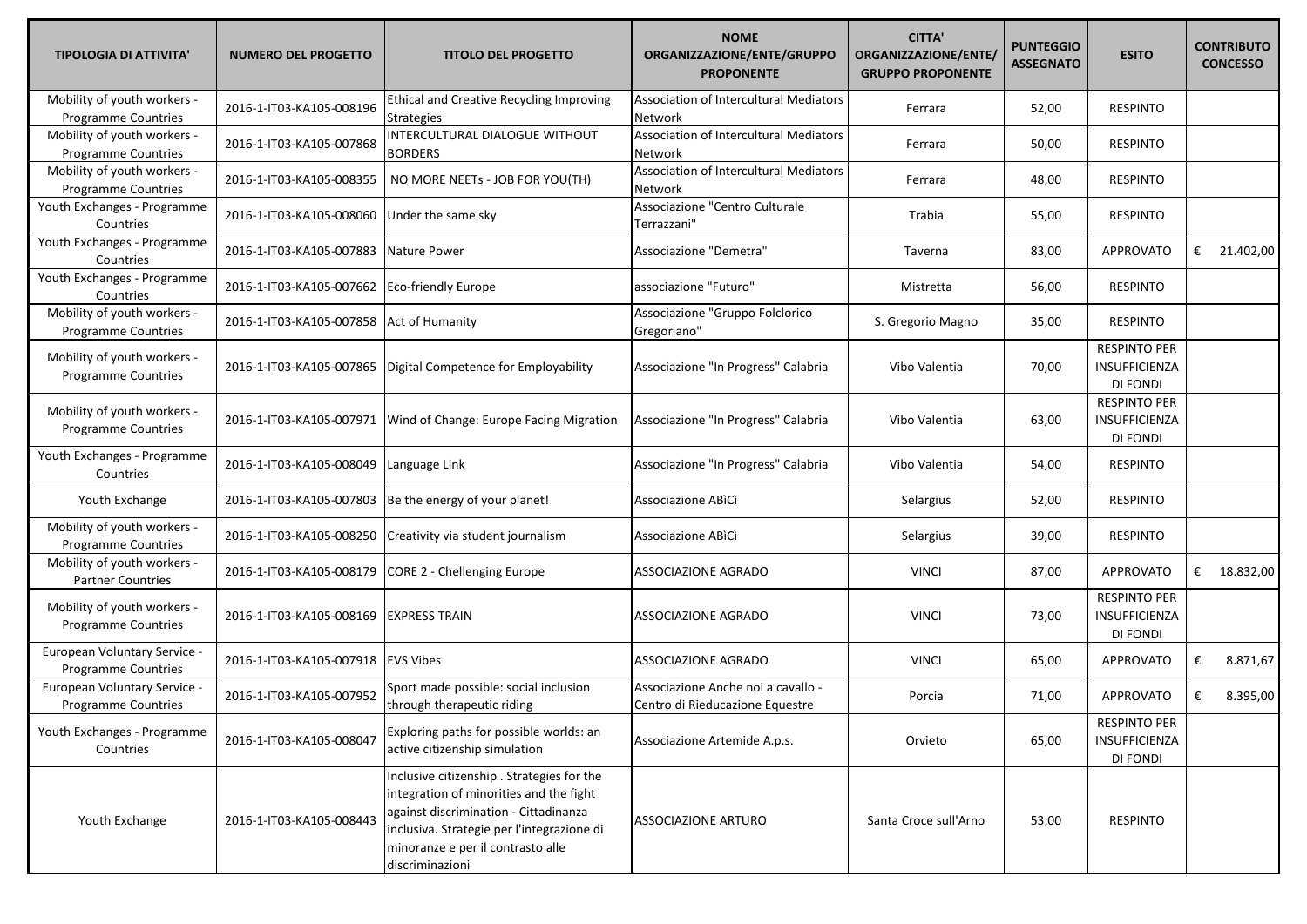| <b>TIPOLOGIA DI ATTIVITA'</b>                              | <b>NUMERO DEL PROGETTO</b> | <b>TITOLO DEL PROGETTO</b>                                                                       | <b>NOME</b><br>ORGANIZZAZIONE/ENTE/GRUPPO<br><b>PROPONENTE</b>                            | <b>CITTA'</b><br>ORGANIZZAZIONE/ENTE/<br><b>GRUPPO PROPONENTE</b> | <b>PUNTEGGIO</b><br><b>ASSEGNATO</b> | <b>ESITO</b>                                     | <b>CONTRIBUTO</b><br><b>CONCESSO</b> |
|------------------------------------------------------------|----------------------------|--------------------------------------------------------------------------------------------------|-------------------------------------------------------------------------------------------|-------------------------------------------------------------------|--------------------------------------|--------------------------------------------------|--------------------------------------|
| Youth Exchanges - Programme<br>Countries                   | 2016-1-IT03-KA105-007791   | <b>United Supporting Europe</b>                                                                  | Associazione Attiva-Mente                                                                 | Modica                                                            | 72,00                                | <b>APPROVATO</b>                                 | € $17.165,00$                        |
| Mobility of youth workers -<br><b>Programme Countries</b>  | 2016-1-IT03-KA105-008103   | <b>True Colours</b>                                                                              | Associazione Attiva-Mente                                                                 | Modica                                                            | 70,00                                | <b>RESPINTO PER</b><br>INSUFFICIENZA<br>DI FONDI |                                      |
| European Voluntary Service -<br><b>Programme Countries</b> | 2016-1-IT03-KA105-008152   | Paint together the Horizon, second EVS                                                           | Associazione Bambini in Romania                                                           | Milan                                                             | 67,00                                | <b>APPROVATO</b>                                 | € 11.116,67                          |
| Mobility of youth workers -<br>Programme Countries         | 2016-1-IT03-KA105-008162   | The role of the game                                                                             | Associazione Bambini in Romania                                                           | Milan                                                             | 64,00                                | <b>RESPINTO PER</b><br>INSUFFICIENZA<br>DI FONDI |                                      |
| Youth Exchanges - Programme<br>Countries                   | 2016-1-IT03-KA105-008462   | <b>ALL-YMPIC GAMES &amp; BASKIN SPIRIT</b>                                                       | Associazione Baskin                                                                       | Cremona                                                           | 80,00                                | <b>APPROVATO</b>                                 | € 20.590,00                          |
| Youth Exchanges - Programme<br>Countries                   | 2016-1-IT03-KA105-008328   | FaMe 2.0 - Food and Multiculturalism:<br>Taste of Mediterranean. Creating our<br><b>Business</b> | <b>ASSOCIAZIONE BIOS</b>                                                                  | <b>MESSINA</b>                                                    | 66,00                                | <b>RESPINTO PER</b><br>INSUFFICIENZA<br>DI FONDI |                                      |
| Youth Exchanges - Programme<br>Countries                   | 2016-1-IT03-KA105-007860   | <b>Hands on Creativity</b>                                                                       | Associazione C.E.T.R.A.                                                                   | Castelfiorentino                                                  | 48,00                                | <b>RESPINTO</b>                                  |                                      |
| Youth Exchanges - Partner<br>Countries                     | 2016-1-IT03-KA105-008264   | Dialogue Is The Key                                                                              | Associazione Carmine Onlus                                                                | Castellammare di Stabia                                           | 49,50                                | <b>RESPINTO</b>                                  |                                      |
| Mobility of youth workers -<br>Programme Countries         | 2016-1-IT03-KA105-007680   | Youth Dialogue on new Inclusive<br>Citizenship for Migrants' Integration                         | Associazione Comunità Siciliana nel<br>Mondo                                              | Taormina - Trappitello                                            | 59,00                                | <b>RESPINTO</b>                                  |                                      |
| Youth Exchanges - Programme<br>Countries                   | 2016-1-IT03-KA105-007631   | A Summer Carrols                                                                                 | ASSOCIAZIONE CORALE AD DEI<br>LAUDEM                                                      | <b>LENTINI</b>                                                    | 50,00                                | <b>RESPINTO</b>                                  |                                      |
| Mobility of youth workers -<br><b>Partner Countries</b>    | 2016-1-IT03-KA105-007928   | Ha, Ha, Hafor health, learning and well<br>being                                                 | Associazione Costiera Amalfitana<br>Riserva Biosfera                                      | Tramonti                                                          | 76,00                                | <b>RESPINTO PER</b><br>INSUFFICIENZA<br>DI FONDI |                                      |
| Youth Exchange                                             | 2016-1-IT03-KA105-007767   | Together with Nature we exChange                                                                 | Associazione Costiera Amalfitana<br>Riserva Biosfera                                      | Tramonti                                                          | 66,00                                | <b>RESPINTO PER</b><br>INSUFFICIENZA<br>DI FONDI |                                      |
| Youth Exchanges - Partner<br>Countries                     | 2016-1-IT03-KA105-007954   | More Youth in Sports - Less Aggression in<br>the Street                                          | Associazione Cristiana dei Giovani -<br>Ymca Siderno                                      | Siderno                                                           | 52,00                                | <b>RESPINTO</b>                                  |                                      |
| Youth Exchanges - Programme<br>Countries                   | 2016-1-IT03-KA105-007652   | I rediscover myself                                                                              | Associazione Culturale "Federazione<br>Bellitalia"                                        | Gravina in Puglia                                                 | 60,00                                | <b>RESPINTO PER</b><br>INSUFFICIENZA<br>DI FONDI |                                      |
| Youth Exchanges - Programme<br>Countries                   |                            | 2016-1-IT03-KA105-007636   Healthy mind in a healthy environment                                 | Associazione culturale "I Salviani"                                                       | Savoia di Lucania                                                 | 60,00                                | <b>RESPINTO PER</b><br>INSUFFICIENZA<br>DI FONDI |                                      |
| Youth Exchanges - Programme<br>Countries                   | 2016-1-IT03-KA105-008138   | <b>Rural connections</b>                                                                         | associazione culturale "il tempietto"                                                     | Garaguso (MT)                                                     | 42,00                                | <b>RESPINTO</b>                                  |                                      |
| Youth Exchanges - Programme<br>Countries                   | 2016-1-IT03-KA105-007824   | Anima sana in corpo sano                                                                         | Associazione Culturale "La Cascata"                                                       | Abriola                                                           | 32,00                                | <b>RESPINTO</b>                                  |                                      |
| Youth Exchanges - Programme<br>Countries                   | 2016-1-IT03-KA105-007634   | Sport to DISconnect people                                                                       | associazione culturale "Staphile" -<br>centro studi di tradizioni popolari<br>Marchigiane | Mondolfo (PU)                                                     | 53,00                                | <b>RESPINTO</b>                                  |                                      |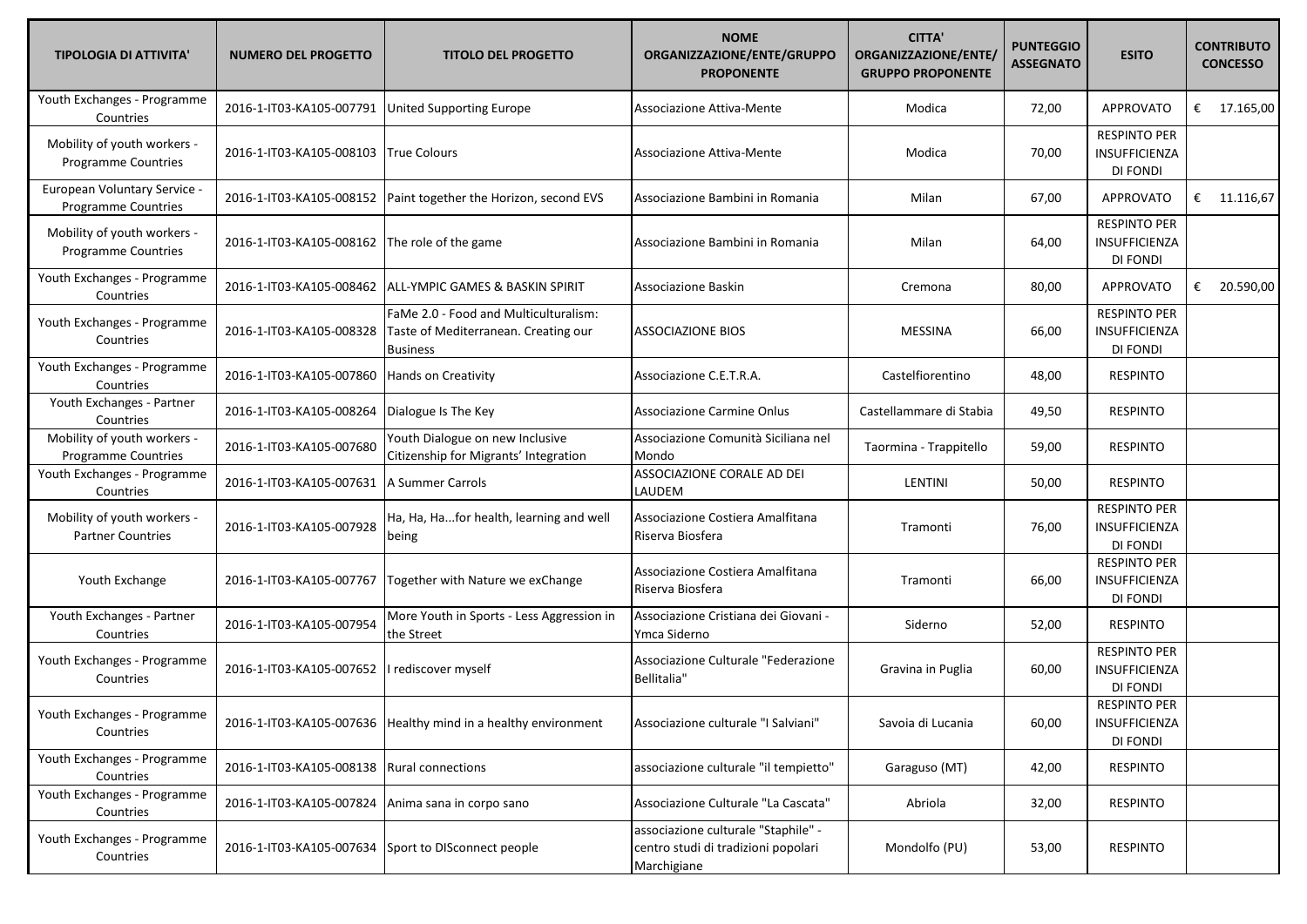| <b>TIPOLOGIA DI ATTIVITA'</b>                              | <b>NUMERO DEL PROGETTO</b> | <b>TITOLO DEL PROGETTO</b>                                  | <b>NOME</b><br>ORGANIZZAZIONE/ENTE/GRUPPO<br><b>PROPONENTE</b>   | <b>CITTA'</b><br>ORGANIZZAZIONE/ENTE/<br><b>GRUPPO PROPONENTE</b> | <b>PUNTEGGIO</b><br><b>ASSEGNATO</b> | <b>ESITO</b>                                            |   | <b>CONTRIBUTO</b><br><b>CONCESSO</b> |
|------------------------------------------------------------|----------------------------|-------------------------------------------------------------|------------------------------------------------------------------|-------------------------------------------------------------------|--------------------------------------|---------------------------------------------------------|---|--------------------------------------|
| Mobility of youth workers -<br><b>Programme Countries</b>  | 2016-1-IT03-KA105-008134   | Using Music - Developing New Tools for<br>Youth Projects    | Associazione Culturale Accademia La<br>bottega delle percussioni | palermo                                                           | 72,00                                | <b>RESPINTO PER</b><br><b>INSUFFICIENZA</b><br>DI FONDI |   |                                      |
| Youth Exchange                                             | 2016-1-IT03-KA105-008161   | European Drum Circle: Music connects<br>People!             | Associazione Culturale Accademia La<br>bottega delle percussioni | palermo                                                           | 54,00                                | <b>RESPINTO</b>                                         |   |                                      |
| European Voluntary Service -<br>Programme Countries        | 2016-1-IT03-KA105-007737   | Youth MOVIEment                                             | Associazione Culturale Basilicata Link                           | Matera                                                            | 79,00                                | <b>APPROVATO</b>                                        | € | 3.600,00                             |
| Youth Exchanges - Programme<br>Countries                   | 2016-1-IT03-KA105-008392   | Indoeuropean Language Tree                                  | ASSOCIAZIONE CULTURALE BEYOND<br><b>BORDERS CORATO</b>           | Corato (BA)                                                       | 83,00                                | <b>APPROVATO</b>                                        |   | € $17.362,00$                        |
| Mobility of youth workers -<br>Programme Countries         | 2016-1-IT03-KA105-008379   | Humanism for Mediterranean Crisis                           | ASSOCIAZIONE CULTURALE BEYOND<br><b>BORDERS CORATO</b>           | Corato (BA)                                                       | 48,00                                | <b>RESPINTO</b>                                         |   |                                      |
| Mobility of youth workers -<br><b>Partner Countries</b>    | 2016-1-IT03-KA105-008361   | Not For Export                                              | ASSOCIAZIONE CULTURALE BEYOND<br><b>BORDERS CORATO</b>           | Corato (BA)                                                       | 48,00                                | <b>RESPINTO</b>                                         |   |                                      |
| Mobility of youth workers -<br>Programme Countries         | 2016-1-IT03-KA105-008368   | Say No to Islamophobia                                      | ASSOCIAZIONE CULTURALE BEYOND<br><b>BORDERS CORATO</b>           | Corato (BA)                                                       | 44,00                                | <b>RESPINTO</b>                                         |   |                                      |
| Mobility of youth workers -<br><b>Partner Countries</b>    | 2016-1-IT03-KA105-008371   | Survival Kit for Erasmus+                                   | Associazione Culturale Callystoarts                              | San Giorgio a Cremano                                             | 45,00                                | <b>RESPINTO</b>                                         |   |                                      |
| Mobility of youth workers -<br><b>Programme Countries</b>  | 2016-1-IT03-KA105-007712   | RE-CYCLE&ART                                                | Associazione Culturale Chirone                                   | tolfa                                                             | 35,00                                | <b>RESPINTO</b>                                         |   |                                      |
| Mobility of youth workers -<br><b>Partner Countries</b>    | 2016-1-IT03-KA105-008022   | Macro Region for Youth                                      | Associazione Culturale Communia                                  | Ancona                                                            | 43,00                                | <b>RESPINTO</b>                                         |   |                                      |
| Mobility of youth workers -<br>Programme Countries         | 2016-1-IT03-KA105-007870   | <b>Cultural Events Management - Training</b><br>Course      | Associazione Culturale CreativaMente                             | <b>Belvedere Marittimo</b>                                        | 34,00                                | <b>RESPINTO</b>                                         |   |                                      |
| Youth Exchanges - Partner<br>Countries                     | 2016-1-IT03-KA105-008010   | The colors of religions                                     | Associazione Culturale di Promozione<br>Sociale Gentle Giant     | Ardea                                                             | 81,00                                | <b>APPROVATO</b>                                        | € | 9.520,00                             |
| Mobility of youth workers -<br><b>Partner Countries</b>    | 2016-1-IT03-KA105-007782   | Learn To Shine - Project Management<br>Academy              | Associazione Culturale di Promozione<br>Sociale Gentle Giant     | Ardea                                                             | 64,00                                | <b>RESPINTO PER</b><br>INSUFFICIENZA<br>DI FONDI        |   |                                      |
| Youth Exchanges - Programme<br>Countries                   | 2016-1-IT03-KA105-008106   | PEACE. Participation, Ethic, Active,<br>Citizenship, Europe | Associazione Culturale Entropia                                  | Arcavacata di Rende<br>(Cosenza)                                  | 78,00                                | <b>APPROVATO</b>                                        |   | € $10.080,00$                        |
| Mobility of youth workers -<br>Programme Countries         | 2016-1-IT03-KA105-008086   | Youth Employment Education Heroes                           | Associazione Culturale Entropia                                  | Arcavacata di Rende<br>(Cosenza)                                  | 42,00                                | <b>RESPINTO</b>                                         |   |                                      |
| Mobility of youth workers -<br>Programme Countries         | 2016-1-IT03-KA105-007747   | JAZZ THERAPY                                                | Associazione culturale Etra                                      | Tolfa                                                             | 43,00                                | <b>RESPINTO</b>                                         |   |                                      |
| Mobility of youth workers -<br><b>Partner Countries</b>    |                            | 2016-1-IT03-KA105-007733 Young European Music Project       | Associazione culturale Etra                                      | Tolfa                                                             | 31,00                                | <b>RESPINTO</b>                                         |   |                                      |
| Mobility of youth workers -<br>Programme Countries         | 2016-1-IT03-KA105-007732   | Music: rithm and sounds around Europe                       | Associazione culturale Etra                                      | Tolfa                                                             | 20,00                                | <b>RESPINTO</b>                                         |   |                                      |
| Mobility of youth workers -<br>Programme Countries         | 2016-1-IT03-KA105-008157   | Training4Youth                                              | Associazione Culturale Eufemia                                   | Torino                                                            | 87,00                                | <b>APPROVATO</b>                                        | € | 1.375,00                             |
| European Voluntary Service -<br><b>Programme Countries</b> | 2016-1-IT03-KA105-008146   | <b>ECOvolunteering in National Park</b>                     | Associazione Culturale Eufemia                                   | Torino                                                            | 62,00                                | APPROVATO                                               | € | 9.436,67                             |
| European Voluntary Service -<br><b>Partner Countries</b>   | 2016-1-IT03-KA105-008283   | YouthInsight                                                | Associazione Culturale Eufemia                                   | Torino                                                            | 60,00                                | APPROVATO                                               |   | € $10.325,00$                        |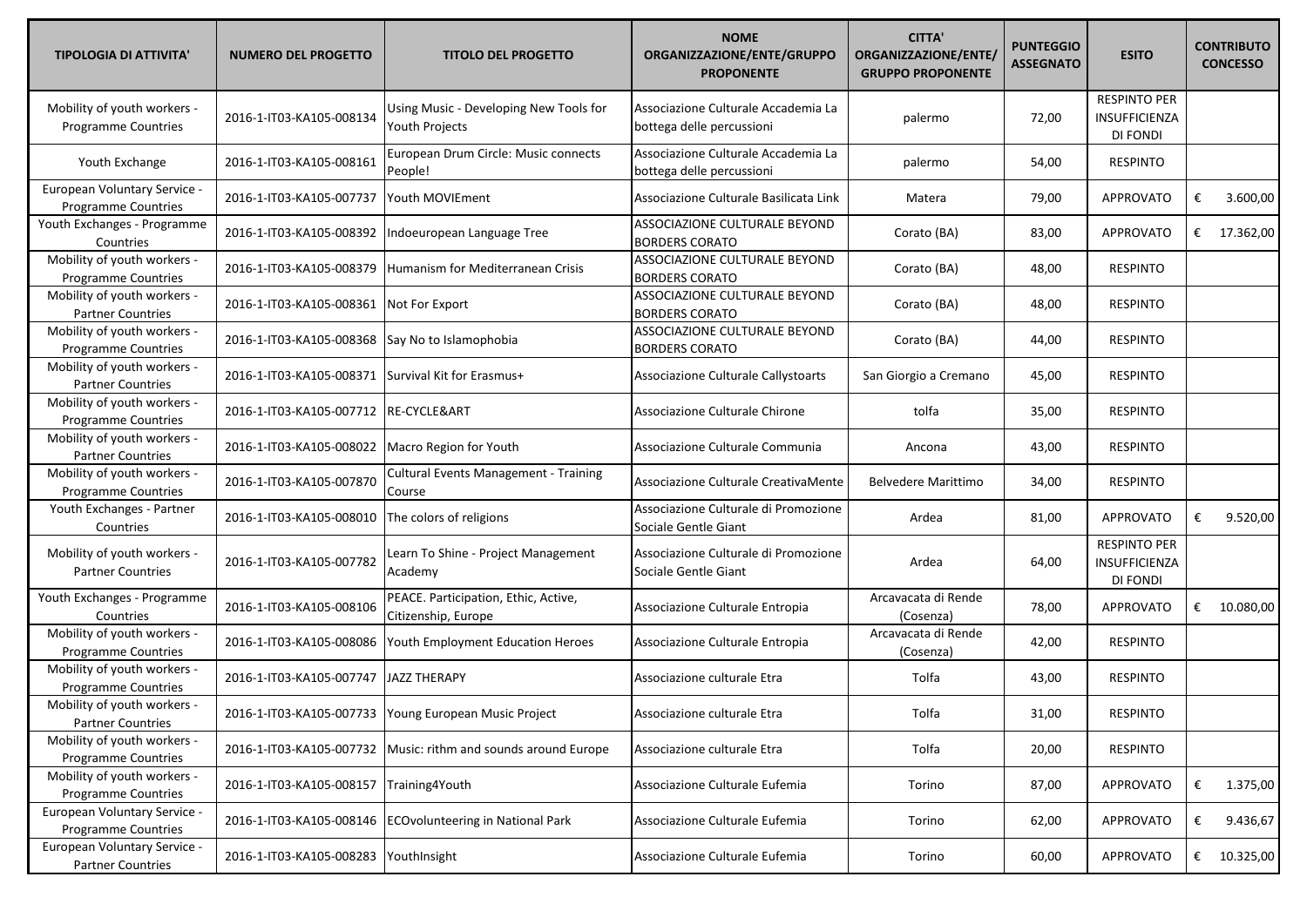| <b>TIPOLOGIA DI ATTIVITA'</b>                                           | <b>NUMERO DEL PROGETTO</b>                         | <b>TITOLO DEL PROGETTO</b>                                           | <b>NOME</b><br>ORGANIZZAZIONE/ENTE/GRUPPO<br><b>PROPONENTE</b>            | <b>CITTA'</b><br>ORGANIZZAZIONE/ENTE/<br><b>GRUPPO PROPONENTE</b> | <b>PUNTEGGIO</b><br><b>ASSEGNATO</b> | <b>ESITO</b>                                            |   | <b>CONTRIBUTO</b><br><b>CONCESSO</b> |
|-------------------------------------------------------------------------|----------------------------------------------------|----------------------------------------------------------------------|---------------------------------------------------------------------------|-------------------------------------------------------------------|--------------------------------------|---------------------------------------------------------|---|--------------------------------------|
| Youth Exchanges - Partner<br>Countries                                  | 2016-1-IT03-KA105-008135                           | ALLEGROBA in Ozurgeti                                                | Associazione Culturale Eufemia                                            | Torino                                                            | 51,00                                | <b>RESPINTO</b>                                         |   |                                      |
| European Voluntary Service -<br><b>Partner Countries</b>                | 2016-1-IT03-KA105-008118                           | Athletic Bridge                                                      | Associazione Culturale Eufemia                                            | Torino                                                            | 50,00                                | <b>RESPINTO</b>                                         |   |                                      |
| European Voluntary Service -<br><b>Partner Countries</b>                | 2016-1-IT03-KA105-008109                           | University Networking: Italy To Armenia                              | Associazione Culturale Eufemia                                            | Torino                                                            | 50,00                                | <b>RESPINTO</b>                                         |   |                                      |
| Youth Exchange                                                          | 2016-1-IT03-KA105-007802                           | ALLEGROBA - Let's renovate our roots!                                | Associazione Culturale Eufemia                                            | Torino                                                            | 0,00                                 | <b>RESPINTO</b>                                         |   |                                      |
| Youth Exchanges - Programme<br>Countries                                |                                                    | 2016-1-IT03-KA105-007640   Keep calm and paint your future of green! | Associazione Culturale folcloristica La<br>Nuova Compagnia Città di Cerda | Cerda                                                             | 53,00                                | <b>RESPINTO</b>                                         |   |                                      |
| Youth Exchanges - Programme<br>Countries                                | 2016-1-IT03-KA105-007624 Dancing on diversity      |                                                                      | Associazione culturale folkloristica A<br>Musetta                         | Troina                                                            | 53,00                                | <b>RESPINTO</b>                                         |   |                                      |
| Youth Exchanges - Programme<br>Countries                                | 2016-1-IT03-KA105-007645                           | Hello world                                                          | associazione culturale giovanile "Hello<br>mondo"                         | Pignola (PZ)                                                      | 37,00                                | <b>RESPINTO</b>                                         |   |                                      |
| Youth Exchange                                                          | 2016-1-IT03-KA105-008136                           | <b>Grand Tour</b>                                                    | Associazione Culturale GLOOSCAP -<br>Visioni Contemporeanee               | Molfetta                                                          | 68,00                                | <b>RESPINTO PER</b><br><b>INSUFFICIENZA</b><br>DI FONDI |   |                                      |
| Youth Exchanges - Programme<br>Countries                                | 2016-1-IT03-KA105-008370                           | <b>IKREA</b>                                                         | Associazione culturale Habitat<br>Ecovillaggio                            | Gambassi Terme                                                    | 74,00                                | <b>APPROVATO</b>                                        |   | € $12.446,00$                        |
| Mobility of youth workers -<br><b>Partner Countries</b>                 | 2016-1-IT03-KA105-007682 Sex Ed Matters            |                                                                      | Associazione Culturale Il Carracino                                       | Rassina (Ar)                                                      | 60,00                                | <b>RESPINTO PER</b><br><b>INSUFFICIENZA</b><br>DI FONDI |   |                                      |
| Youth Exchange                                                          | 2016-1-IT03-KA105-007705                           | BE INCLUSIVE: FACE THE CONFLICTS                                     | Associazione Culturale il Dialogo                                         | Venetico                                                          | 73,00                                | <b>APPROVATO</b>                                        | € | 22.968,00                            |
| Mobility of youth workers +<br>Youth Exchanges - Programme<br>Countries | 2016-1-IT03-KA105-008240                           | Collective Storytelling for legality in Europe                       | ASSOCIAZIONE CULTURALE IL<br>GERMOGLIO                                    | CORLEONE                                                          | 71,00                                | <b>RESPINTO PER</b><br>INSUFFICIENZA<br>DI FONDI        |   |                                      |
| Youth Exchanges - Programme<br>Countries                                |                                                    | 2016-1-IT03-KA105-007710   Fotografiamo il nostro futuro             | Associazione Culturale Imago Lucus                                        | Potenza                                                           | 53,00                                | <b>RESPINTO</b>                                         |   |                                      |
| Mobility of youth workers -<br>Programme Countries                      | 2016-1-IT03-KA105-007835 In Other Ways             |                                                                      | Associazione Culturale Khorakhanè                                         | Abano Terme                                                       | 76,00                                | <b>RESPINTO PER</b><br>INSUFFICIENZA<br>DI FONDI        |   |                                      |
| Youth Exchanges - Programme<br>Countries                                |                                                    | 2016-1-IT03-KA105-007698 Sorry? What's the weather like?             | Associazione Culturale<br>LAPECHERONZA                                    | Ruvo di Puglia                                                    | 67,00                                | <b>RESPINTO PER</b><br>INSUFFICIENZA<br>DI FONDI        |   |                                      |
| European Voluntary Service -<br>Programme Countries                     | 2016-1-IT03-KA105-008353                           | Let it Be Europe 2                                                   | ASSOCIAZIONE CULTURALE LINK                                               | ALTAMURA                                                          | 69,00                                | <b>APPROVATO</b>                                        |   | € 55.923,32                          |
| European Voluntary Service -<br><b>Partner Countries</b>                | 2016-1-IT03-KA105-007672 No Borders Volunteering 2 |                                                                      | ASSOCIAZIONE CULTURALE LINK                                               | ALTAMURA                                                          | 60,00                                | <b>APPROVATO</b>                                        |   | € $18.024,00$                        |
| Mobility of youth workers -<br>Programme Countries                      | 2016-1-IT03-KA105-007810                           | AMBASCIATORI ERASMUS+                                                | ASSOCIAZIONE CULTURALE LINK                                               | ALTAMURA                                                          | 60,00                                | <b>RESPINTO PER</b><br>INSUFFICIENZA<br>DI FONDI        |   |                                      |
| European Voluntary Service -<br>Programme Countries                     | 2016-1-IT03-KA105-007826                           | EUROPEAN YOUTH AUTUMN II                                             | Associazione Culturale Malik                                              | CAGLIARI                                                          | 79,00                                | <b>APPROVATO</b>                                        |   | € 28.671,68                          |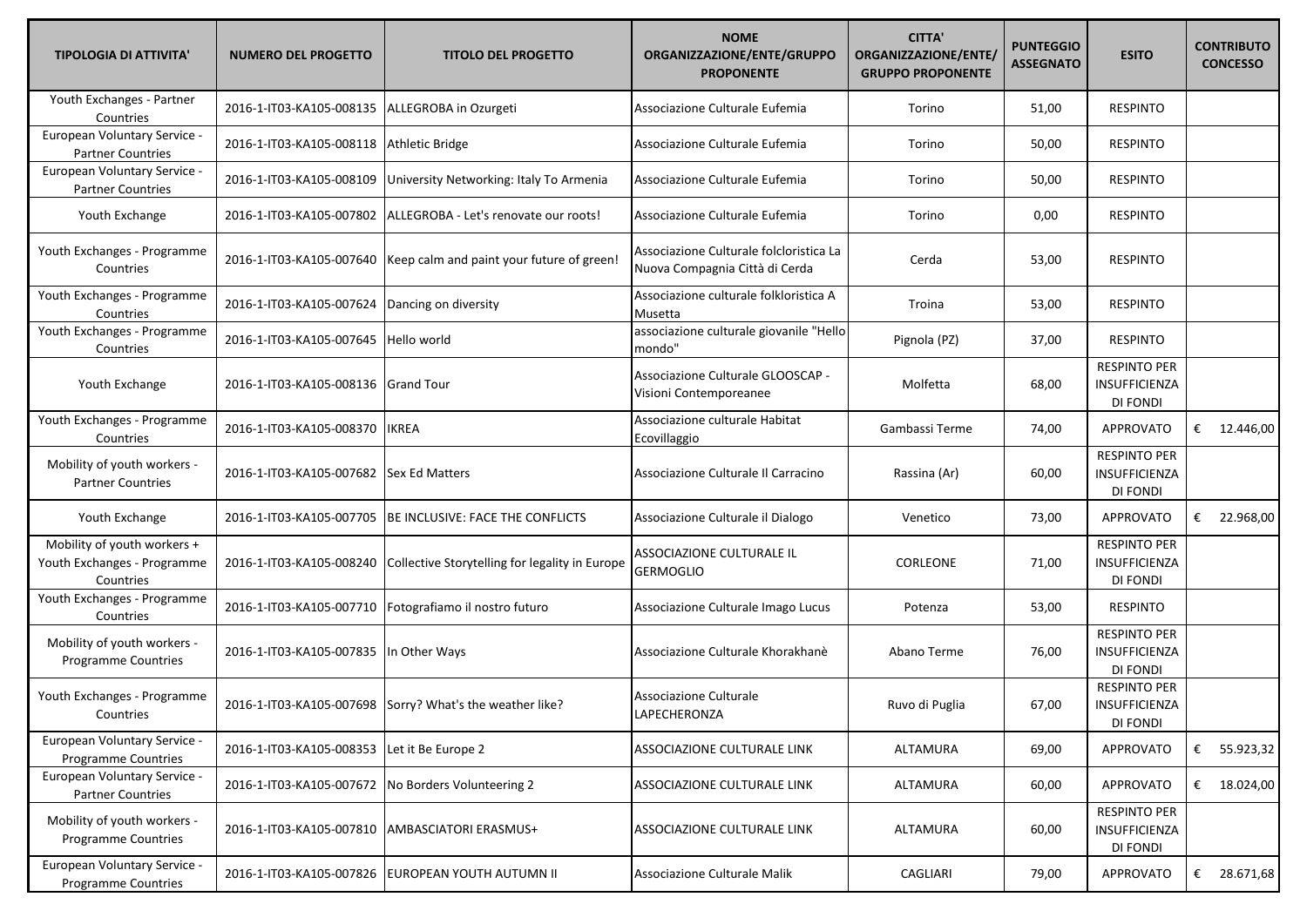| <b>TIPOLOGIA DI ATTIVITA'</b>                             | <b>NUMERO DEL PROGETTO</b>          | <b>TITOLO DEL PROGETTO</b>                                   | <b>NOME</b><br>ORGANIZZAZIONE/ENTE/GRUPPO<br><b>PROPONENTE</b> | <b>CITTA'</b><br>ORGANIZZAZIONE/ENTE/<br><b>GRUPPO PROPONENTE</b> | <b>PUNTEGGIO</b><br><b>ASSEGNATO</b> | <b>ESITO</b>                                            | <b>CONTRIBUTO</b><br><b>CONCESSO</b> |
|-----------------------------------------------------------|-------------------------------------|--------------------------------------------------------------|----------------------------------------------------------------|-------------------------------------------------------------------|--------------------------------------|---------------------------------------------------------|--------------------------------------|
| Youth Exchanges - Programme<br>Countries                  | 2016-1-IT03-KA105-007904            | GIOVENTU'RURALE IN AZIONE                                    | Associazione Culturale Malik                                   | CAGLIARI                                                          | 64,00                                | <b>RESPINTO PER</b><br>INSUFFICIENZA<br>DI FONDI        |                                      |
| Youth Exchange                                            | 2016-1-IT03-KA105-007793            | We are Values and Equality's Seekers                         | Associazione Culturale Malik                                   | CAGLIARI                                                          | 60,00                                | <b>RESPINTO PER</b><br>INSUFFICIENZA<br>DI FONDI        |                                      |
| Youth Exchanges - Partner<br>Countries                    | 2016-1-IT03-KA105-007896            | Footprints                                                   | Associazione Culturale Malik                                   | CAGLIARI                                                          | 49,00                                | <b>RESPINTO</b>                                         |                                      |
| Youth Exchange                                            | 2016-1-IT03-KA105-008203            | THE COLORS OF EUROPEAN CULTURE AND<br>TRADITIONS             | Associazione culturale Nieddì                                  | narbolia                                                          | 60,00                                | <b>RESPINTO PER</b><br>INSUFFICIENZA<br>DI FONDI        |                                      |
| Youth Exchanges - Partner<br>Countries                    | 2016-1-IT03-KA105-007848            | A Tune of Peace                                              | Associazione Culturale Pitagora                                | Sassari                                                           | 80,00                                | <b>APPROVATO</b>                                        | € 14.440,00                          |
| Youth Exchanges - Programme<br>Countries                  | 2016-1-IT03-KA105-007853            | You Parkour                                                  | Associazione Culturale Pitagora                                | Sassari                                                           | 62,00                                | <b>RESPINTO PER</b><br>INSUFFICIENZA<br>DI FONDI        |                                      |
| Mobility of youth workers -<br><b>Programme Countries</b> | 2016-1-IT03-KA105-007851            | We Are All Learners                                          | Associazione Culturale Pitagora                                | Sassari                                                           | 39,00                                | <b>RESPINTO</b>                                         |                                      |
| Mobility of youth workers -<br>Programme Countries        | 2016-1-IT03-KA105-007849            | Employ yourself!                                             | Associazione Culturale Pitagora                                | Sassari                                                           | 39,00                                | <b>RESPINTO</b>                                         |                                      |
| Mobility of youth workers -<br>Programme Countries        | 2016-1-IT03-KA105-007850            | Partners in Social and Economic Progress                     | Associazione Culturale Pitagora                                | Sassari                                                           | 37,00                                | <b>RESPINTO</b>                                         |                                      |
| Youth Exchanges - Programme<br>Countries                  | 2016-1-IT03-KA105-007901            | Join Opportunities and INclusion in eUrope<br>through Sport! | Associazione Culturale Pro.m.e.t.eu.s                          | Viterbo                                                           | 68,00                                | <b>RESPINTO PER</b><br><b>INSUFFICIENZA</b><br>DI FONDI |                                      |
| Youth Exchange                                            | 2016-1-IT03-KA105-007775            | <b>Meeting Europe Tohether</b>                               | Associazione Culturale Pro.m.e.t.eu.s                          | Viterbo                                                           | 65,00                                | <b>RESPINTO PER</b><br>INSUFFICIENZA<br>DI FONDI        |                                      |
| Mobility of youth workers -<br><b>Partner Countries</b>   | 2016-1-IT03-KA105-008224            | Theatre and Community for Alternative<br>Care                | Associazione culturale regula contra<br>regulam teatro         | Milano                                                            | 66,00                                | <b>RESPINTO PER</b><br>INSUFFICIENZA<br>DI FONDI        |                                      |
| Mobility of youth workers -<br><b>Partner Countries</b>   | 2016-1-IT03-KA105-007779            | Social Media to Activate Youth and<br>Communities            | ASSOCIAZIONE CULTURALE STRAUSS                                 | <b>MUSSOMELI</b>                                                  | 79,00                                | <b>APPROVATO</b>                                        | € 30.854,00                          |
| Mobility of youth workers -<br><b>Partner Countries</b>   | 2016-1-IT03-KA105-007777            | Women in E3: Education, Employability,<br>Entrepreunership   | <b>ASSOCIAZIONE CULTURALE STRAUSS</b>                          | <b>MUSSOMELI</b>                                                  | 71,00                                | <b>RESPINTO PER</b><br>INSUFFICIENZA<br>DI FONDI        |                                      |
| Youth Exchanges - Programme<br>Countries                  | 2016-1-IT03-KA105-008110            | GYMNASIUM - Training body and mind                           | Associazione Culturale SVEG                                    | San Cassiano                                                      | 46,00                                | <b>RESPINTO</b>                                         |                                      |
| Youth Exchanges - Programme<br>Countries                  | 2016-1-IT03-KA105-007666            | folk dance for social inclusion                              | Associazione culturale U iascungiedd<br>(e)                    | Marsico Nuovo                                                     | 21,00                                | <b>RESPINTO</b>                                         |                                      |
| Youth Exchange                                            | 2016-1-IT03-KA105-008220            | Wave in Kaleidocity                                          | Associazione culturale Visionaria                              | qualiano                                                          | 54,00                                | <b>RESPINTO</b>                                         |                                      |
| Youth Exchanges - Programme<br>Countries                  | 2016-1-IT03-KA105-007963 Euro Music |                                                              | Associazione culturale, ricreativa,<br>musicale ALTRISUONI     | Casoria (NA)                                                      | 50,00                                | <b>RESPINTO</b>                                         |                                      |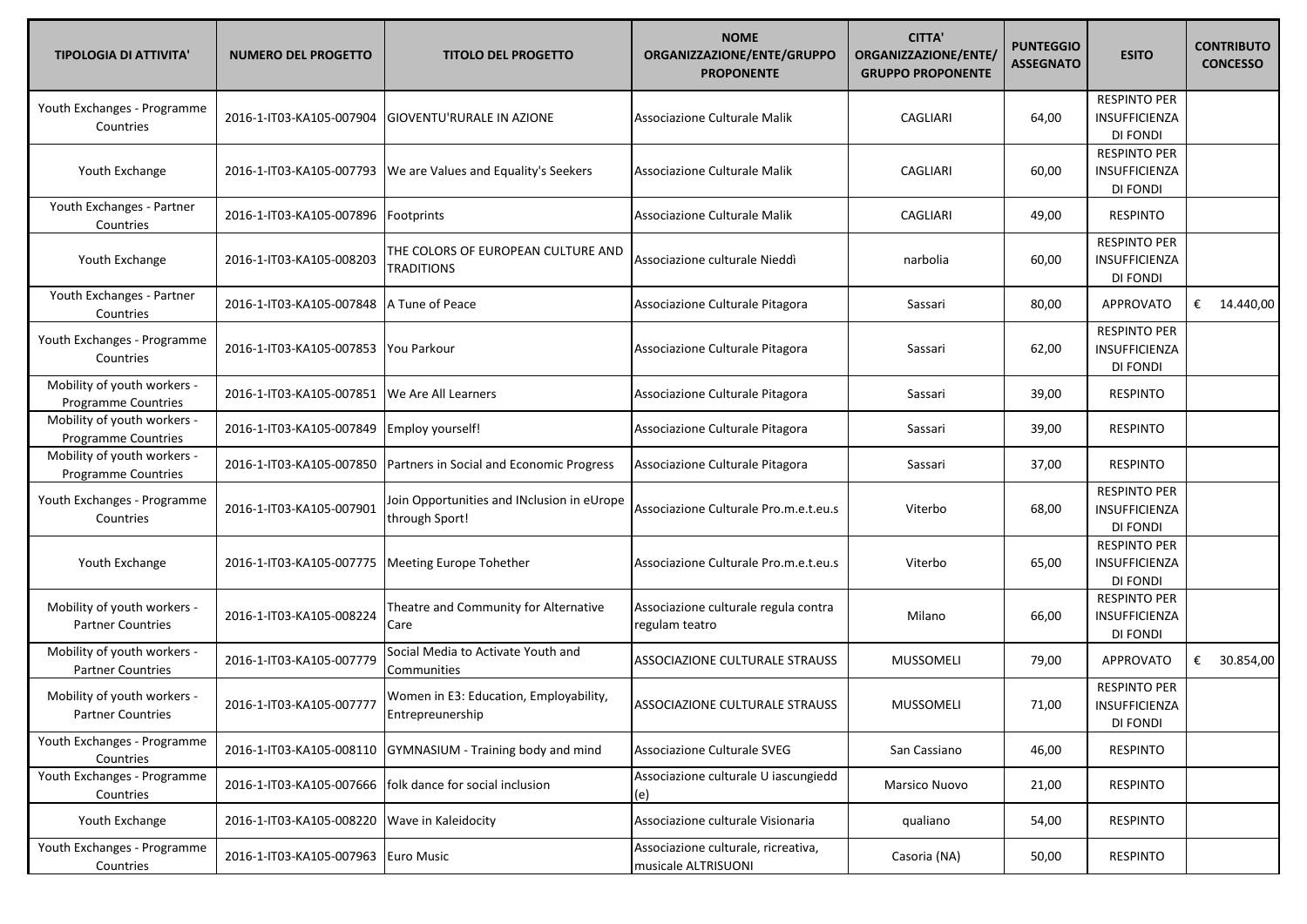| <b>TIPOLOGIA DI ATTIVITA'</b>                                          | <b>NUMERO DEL PROGETTO</b>                   | <b>TITOLO DEL PROGETTO</b>                                             | <b>NOME</b><br>ORGANIZZAZIONE/ENTE/GRUPPO<br><b>PROPONENTE</b>                         | <b>CITTA'</b><br>ORGANIZZAZIONE/ENTE/<br><b>GRUPPO PROPONENTE</b> | <b>PUNTEGGIO</b><br><b>ASSEGNATO</b> | <b>ESITO</b>                                            | <b>CONTRIBUTO</b><br><b>CONCESSO</b> |               |
|------------------------------------------------------------------------|----------------------------------------------|------------------------------------------------------------------------|----------------------------------------------------------------------------------------|-------------------------------------------------------------------|--------------------------------------|---------------------------------------------------------|--------------------------------------|---------------|
| Youth Exchanges - Programme<br>Countries                               | 2016-1-IT03-KA105-007709                     | <b>Bridge Builders</b>                                                 | Associazione Culturale-Musicale<br>"MUSICA VITA MIA"                                   | Brienza                                                           | 48,00                                | <b>RESPINTO</b>                                         |                                      |               |
| European Voluntary Service -<br>Programme Countries                    | 2016-1-IT03-KA105-008374                     | Abilities to share                                                     | Associazione di Cooperanti Tulime<br><b>ONLUS</b>                                      | <b>CARINI</b>                                                     | 61,00                                | <b>APPROVATO</b>                                        |                                      | € $14.191,68$ |
| Youth Exchanges - Programme<br>Countries                               | 2016-1-IT03-KA105-008482 A walk in time      |                                                                        | Associazione di Cultura Folkloristica<br>"La Serra"                                    | Serre                                                             | 62,00                                | <b>RESPINTO PER</b><br>INSUFFICIENZA                    |                                      |               |
| Youth Exchanges - Partner<br>Countries                                 | 2016-1-IT03-KA105-008149                     | United Against Pollution                                               | Associazione di Progettazione<br>Integrata per la Calabria in Europa -<br><b>APICE</b> | Reggio Calabria                                                   | 57,00                                | <b>RESPINTO</b>                                         |                                      |               |
| Youth Exchanges - Partner<br>Countries                                 |                                              | 2016-1-IT03-KA105-008171  HEY youth! - How to Employ Yourself          | Associazione di Progettazione<br>Integrata per la Calabria in Europa -                 | Reggio Calabria                                                   | 54,00                                | <b>RESPINTO</b>                                         |                                      |               |
| Youth Exchanges - Programme<br>Countries                               | 2016-1-IT03-KA105-008213                     | To live for not to leave                                               | Associazione di Progettazione<br>Integrata per la Calabria in Europa -<br><b>APICE</b> | Reggio Calabria                                                   | 40,00                                | <b>RESPINTO</b>                                         |                                      |               |
| Mobility of youth workers -<br><b>Partner Countries</b>                | 2016-1-IT03-KA105-008201                     | HRe-activism against Hate Speech                                       | Associazione di Progettazione<br>Integrata per la Calabria in Europa -<br><b>APICE</b> | Reggio Calabria                                                   | 35,00                                | <b>RESPINTO</b>                                         |                                      |               |
| Youth Exchanges - Programme<br>Countries                               | 2016-1-IT03-KA105-008427                     | MUSIC for INclusion of migrants                                        | Associazione di promozione Sociale<br>'Musica in Crescendo"                            | San Salvo                                                         | 67,00                                | <b>RESPINTO PER</b><br>INSUFFICIENZA<br>DI FONDI        |                                      |               |
| Youth Exchanges - Programme<br>Countries                               | 2016-1-IT03-KA105-007889                     | Inclusion Is The Future                                                | ASSOCIAZIONE DI PROMOZIONE<br>SOCIALE "OTHERSIDE"                                      | Mosciano Sant'Angelo                                              | 63,00                                | <b>RESPINTO PER</b><br><b>INSUFFICIENZA</b><br>DI FONDI |                                      |               |
| Youth Exchanges - Partner<br>Countries                                 | 2016-1-IT03-KA105-008069                     | Crossing the border                                                    | ASSOCIAZIONE DI PROMOZIONE<br>SOCIALE "OTHERSIDE"                                      | Mosciano Sant'Angelo                                              | 59,00                                | <b>RESPINTO</b>                                         |                                      |               |
| Youth Exchanges - Programme<br>Countries                               | 2016-1-IT03-KA105-007665                     | Sport without borders                                                  | Associazione di Promozione Sociale<br>"YES - Youth Europe and Solidarity"              | Potenza                                                           | 38,00                                | <b>RESPINTO</b>                                         |                                      |               |
| Youth Exchanges - Programme<br>Countries                               | 2016-1-IT03-KA105-008236 Let's Talk About Us |                                                                        | Associazione di Promozione Sociale<br><b>EUTOPIA</b>                                   | Viterbo                                                           | 58,00                                | <b>RESPINTO</b>                                         |                                      |               |
| Mobility of youth workers -<br>Programme Countries                     |                                              | 2016-1-IT03-KA105-008390 Manager of Your Own Destiny                   | Associazione di Promozione Sociale<br><b>Futuro Digitale</b>                           | Terranova da Sibari                                               | 82,00                                | <b>APPROVATO</b>                                        |                                      | € 21.075,00   |
| European Voluntary Service -<br>Programme Countries                    |                                              | 2016-1-IT03-KA105-008228 Magna Graecia for Solidarity                  | Associazione di Promozione Sociale<br><b>Futuro Digitale</b>                           | Terranova da Sibari                                               | 70,00                                | <b>APPROVATO</b>                                        |                                      | € 19.402,66   |
| Mobility of youth workers -<br>Programme Countries                     | 2016-1-IT03-KA105-008367                     | Welcome to Europe - Integration of<br>immigrants into European society | Associazione di Promozione Sociale<br><b>Futuro Digitale</b>                           | Terranova da Sibari                                               | 69,00                                | <b>RESPINTO PER</b><br>INSUFFICIENZA<br>DI FONDI        |                                      |               |
| Mobility of youth workers -<br><b>Programme Countries</b>              | 2016-1-IT03-KA105-008205                     | Diversity - A Value for the Entrepreneurship                           | Associazione di Promozione Sociale<br><b>Futuro Digitale</b>                           | Terranova da Sibari                                               | 60,00                                | <b>RESPINTO PER</b><br>INSUFFICIENZA<br>DI FONDI        |                                      |               |
| Mobility of youth workers -<br>Programme Countries + Youth<br>Exchange | 2016-1-IT03-KA105-008202                     | Entrepreneurial Culture and Cultural<br>Entrepreneurship               | Associazione di Promozione Sociale<br><b>Futuro Digitale</b>                           | Terranova da Sibari                                               | 44,00                                | <b>RESPINTO</b>                                         |                                      |               |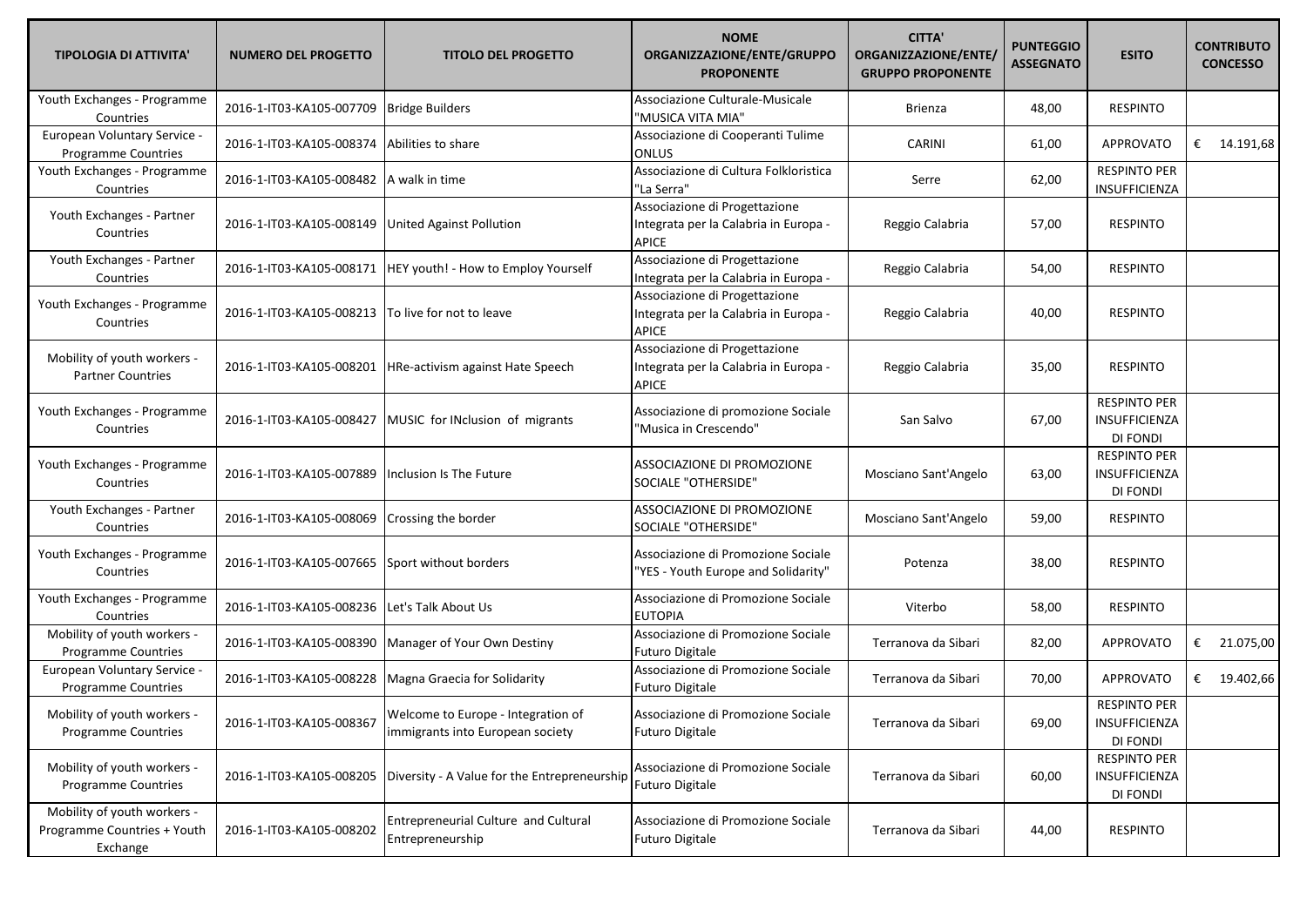| <b>TIPOLOGIA DI ATTIVITA'</b>                                                                              | <b>NUMERO DEL PROGETTO</b>            | <b>TITOLO DEL PROGETTO</b>                                         | <b>NOME</b><br>ORGANIZZAZIONE/ENTE/GRUPPO<br><b>PROPONENTE</b> | <b>CITTA'</b><br>ORGANIZZAZIONE/ENTE/<br><b>GRUPPO PROPONENTE</b> | <b>PUNTEGGIO</b><br><b>ASSEGNATO</b> | <b>ESITO</b>                                            | <b>CONTRIBUTO</b><br><b>CONCESSO</b> |
|------------------------------------------------------------------------------------------------------------|---------------------------------------|--------------------------------------------------------------------|----------------------------------------------------------------|-------------------------------------------------------------------|--------------------------------------|---------------------------------------------------------|--------------------------------------|
| Mobility of youth workers -<br>Programme Countries + Youth<br>Exchange                                     | 2016-1-IT03-KA105-008199              | Make A Difference. Empower Youth!                                  | Associazione di Promozione Sociale<br><b>Futuro Digitale</b>   | Terranova da Sibari                                               | 43,00                                | <b>RESPINTO</b>                                         |                                      |
| Youth Exchanges - Partner<br>Countries                                                                     | 2016-1-IT03-KA105-007959              | Youth Movement For Life                                            | Associazione di Promozione Sociale<br><b>Futuro Digitale</b>   | Terranova da Sibari                                               | 39,00                                | <b>RESPINTO</b>                                         |                                      |
| Youth Exchanges - Programme<br>Countries                                                                   | 2016-1-IT03-KA105-007903              | Let's Make It Real                                                 | ASSOCIAZIONE DI PROMOZIONE<br>SOCIALE FYOUTURE                 | Pollone                                                           | 74,00                                | <b>APPROVATO</b>                                        | € $12.744,00$                        |
| Youth Exchange                                                                                             | 2016-1-IT03-KA105-007900              | Be the protagonist                                                 | Associazione di Promozione Sociale<br>Fyouture                 | Pollone                                                           | 64,00                                | <b>RESPINTO PER</b><br>INSUFFICIENZA<br>DI FONDI        |                                      |
| Youth Exchanges - Partner<br>Countries                                                                     | 2016-1-IT03-KA105-008416              | Take your space                                                    | ASSOCIAZIONE DI PROMOZIONE<br><b>SOCIALE FYOUTURE</b>          | Pollone                                                           | 64,00                                | <b>RESPINTO PER</b><br><b>INSUFFICIENZA</b><br>DI FONDI |                                      |
| Mobility of youth workers -<br><b>Partner Countries</b>                                                    | 2016-1-IT03-KA105-008286              | TAAAC - Training - Active Arts And<br>Creativity                   | ASSOCIAZIONE DI PROMOZIONE<br><b>SOCIALE FYOUTURE</b>          | Pollone                                                           | 62,00                                | <b>RESPINTO PER</b><br>INSUFFICIENZA<br>DI FONDI        |                                      |
| Youth Exchanges - Partner<br>Countries                                                                     | 2016-1-IT03-KA105-007886              | NO Mute Spirit                                                     | ASSOCIAZIONE DI PROMOZIONE<br><b>SOCIALE FYOUTURE</b>          | Pollone                                                           | 47,00                                | <b>RESPINTO</b>                                         |                                      |
| Youth Exchanges - Partner<br>Countries                                                                     | 2016-1-IT03-KA105-008090              | Being young in Europe                                              | ASSOCIAZIONE DI PROMOZIONE<br>SOCIALE FYOUTURE                 | Pollone                                                           | 47,00                                | <b>RESPINTO</b>                                         |                                      |
| Youth Exchange                                                                                             | 2016-1-IT03-KA105-007970              | Peace eaters                                                       | ASSOCIAZIONE DI PROMOZIONE<br>SOCIALE FYOUTURE                 | Pollone                                                           | 44,00                                | <b>RESPINTO</b>                                         |                                      |
| Mobility of youth workers -<br>Programme Countries                                                         | 2016-1-IT03-KA105-008316              | Special Explor-Actors                                              | Associazione di promozione sociale Il<br><b>Tiglio Onlus</b>   | Torino                                                            | 35,00                                | <b>RESPINTO</b>                                         |                                      |
| European Voluntary Service -<br>Partner Countries + European<br>Voluntary Service - Programme<br>Countries | 2016-1-IT03-KA105-007817 Join the Evs |                                                                    | ASSOCIAZIONE DI PROMOZIONE<br>SOCIALE JOINT                    | <b>MILANO</b>                                                     | 78,00                                | <b>APPROVATO</b>                                        | € $19.576,68$                        |
| Youth Exchange + Mobility of<br>youth workers - Programme<br>Countries                                     | 2016-1-IT03-KA105-008139              | HEI! - Helping Erasmus+ Inclusion                                  | ASSOCIAZIONE DI PROMOZIONE<br>SOCIALE JOINT                    | <b>MILANO</b>                                                     | 66,00                                | <b>RESPINTO PER</b><br>INSUFFICIENZA<br>DI FONDI        |                                      |
| Youth Exchange                                                                                             | 2016-1-IT03-KA105-007984              | Food 4 Thought.6                                                   | ASSOCIAZIONE DI PROMOZIONE<br>SOCIALE JOINT                    | <b>MILANO</b>                                                     | 61,00                                | <b>RESPINTO PER</b><br>INSUFFICIENZA<br>DI FONDI        |                                      |
| Youth Exchange                                                                                             | 2016-1-IT03-KA105-008366 Our Food     |                                                                    | ASSOCIAZIONE DI PROMOZIONE<br>SOCIALE KORA                     | Passignano sul Trasimeno<br>(PG)                                  | 62,00                                | <b>RESPINTO PER</b><br>INSUFFICIENZA<br>DI FONDI        |                                      |
| European Voluntary Service -<br>Partner Countries + European<br>Voluntary Service - Programme<br>Countries |                                       | 2016-1-IT03-KA105-008255 Let the Swallow Fly-Fai volare le rondini | Associazione di Promozione Sociale<br>Le Rondini               | Senigallia                                                        | 46,00                                | <b>RESPINTO</b>                                         |                                      |
| Youth Exchange                                                                                             | 2016-1-IT03-KA105-008020              | Tell The Truth                                                     | Associazione di promozione sociale<br>Maghweb                  | Palermo                                                           | 65,00                                | <b>RESPINTO PER</b><br>INSUFFICIENZA<br>DI FONDI        |                                      |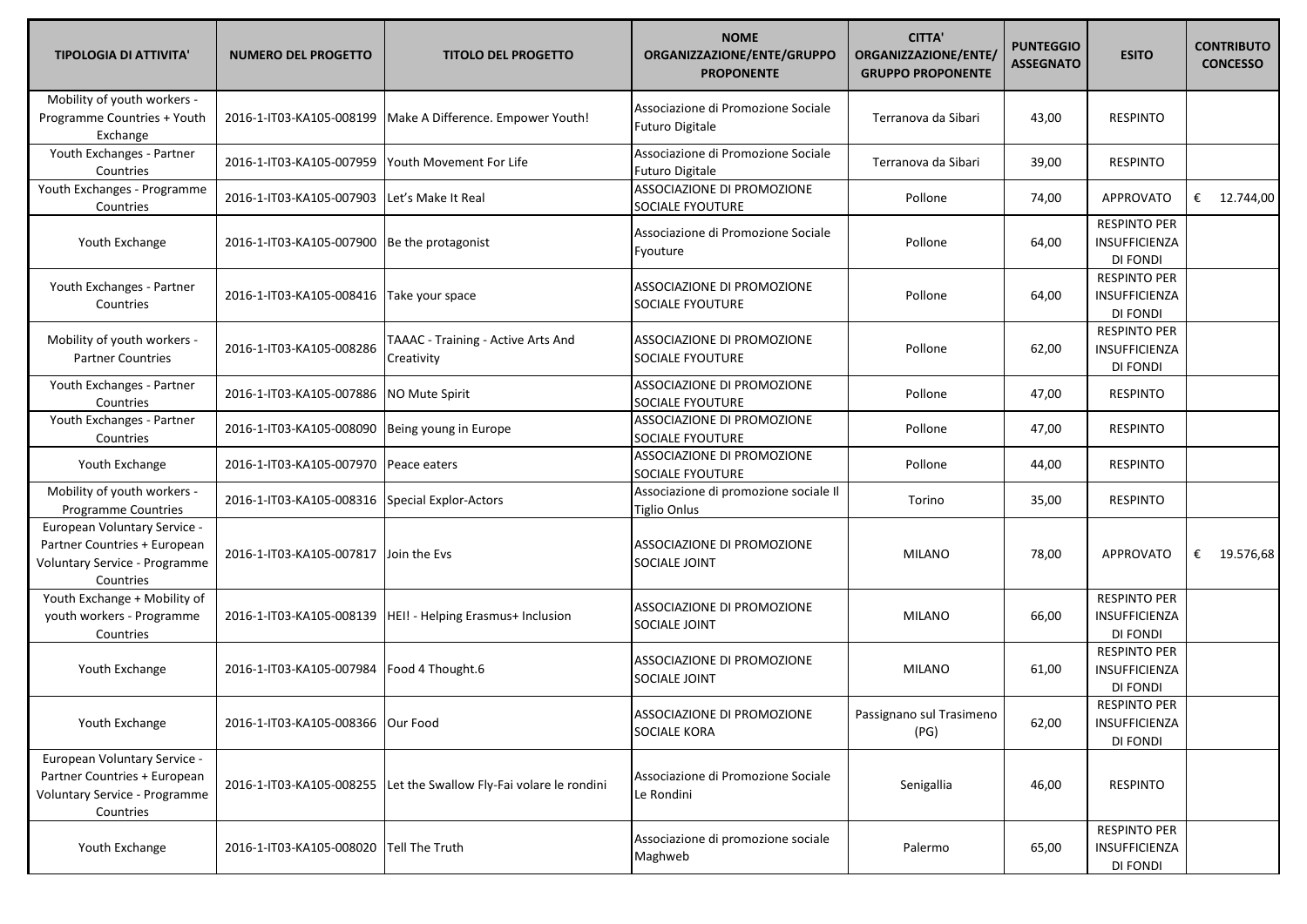| <b>TIPOLOGIA DI ATTIVITA'</b>                                        | <b>NUMERO DEL PROGETTO</b> | <b>TITOLO DEL PROGETTO</b>                                                              | <b>NOME</b><br>ORGANIZZAZIONE/ENTE/GRUPPO<br><b>PROPONENTE</b>           | <b>CITTA'</b><br>ORGANIZZAZIONE/ENTE/<br><b>GRUPPO PROPONENTE</b> | <b>PUNTEGGIO</b><br><b>ASSEGNATO</b> | <b>ESITO</b>                                     |   | <b>CONTRIBUTO</b><br><b>CONCESSO</b> |
|----------------------------------------------------------------------|----------------------------|-----------------------------------------------------------------------------------------|--------------------------------------------------------------------------|-------------------------------------------------------------------|--------------------------------------|--------------------------------------------------|---|--------------------------------------|
| Mobility of youth workers -<br><b>Programme Countries</b>            | 2016-1-IT03-KA105-007987   | <b>Communication for NGOs</b>                                                           | Associazione di promozione sociale<br>Maghweb                            | Palermo                                                           | 35,00                                | <b>RESPINTO</b>                                  |   |                                      |
| Mobility of youth workers -<br>Programme Countries                   | 2016-1-IT03-KA105-008077   | EdEU: Education for EU                                                                  | Associazione di promozione sociale<br>Maghweb                            | Palermo                                                           | 34,00                                | <b>RESPINTO</b>                                  |   |                                      |
| European Voluntary Service -<br><b>Programme Countries</b>           | 2016-1-IT03-KA105-008352   | Ten years of EVSan important goal and a<br>new challenge!                               | Associazione di Promozione Sociale<br>Onlus "Il Portico"                 | Dolo                                                              | 65,00                                | <b>APPROVATO</b>                                 |   | € 13.938,32                          |
| European Voluntary Service -<br>Programme Countries                  | 2016-1-IT03-KA105-008070   | What's The Weather like?                                                                | Associazione di Promozione Sociale<br>SEI                                | <b>Brindisi</b>                                                   | 42,00                                | <b>RESPINTO</b>                                  |   |                                      |
| Youth Exchange                                                       | 2016-1-IT03-KA105-008450   | Light, Camera, (re)Action                                                               | Associazione di Promozione Sociale<br>YEPP Italia                        | Torino                                                            | 70,00                                | APPROVATO                                        |   | € $18.016,00$                        |
| Youth Exchanges - Programme<br>Countries                             | 2016-1-IT03-KA105-008459   | No Mama project Vs Racism and<br>Xenophobia                                             | Associazione di Promozione Sociale<br>Youth Action for Right Development | Milan                                                             | 78,00                                | <b>APPROVATO</b>                                 |   | € $10.080,00$                        |
| Youth Exchange + Mobility of<br>youth workers - Partner<br>Countries | 2016-1-IT03-KA105-008433   | L2 People, Language as tools for youth<br>empowerment                                   | Associazione di Promozione Sociale<br>Youth Action for Right Development | Milan                                                             | 46,00                                | <b>RESPINTO</b>                                  |   |                                      |
| Youth Exchanges - Partner<br>Countries                               | 2016-1-IT03-KA105-007857   | ADOR - Awareness, Development, Origins,<br>Resources                                    | Associazione di Volontariato<br><b>INCREDERE</b>                         | Rome                                                              | 78,00                                | <b>APPROVATO</b>                                 |   | € 21.655,00                          |
| Youth Exchange                                                       | 2016-1-IT03-KA105-008420   | Migrants building a life in peace. Solving<br>crisis in Europe                          | ASSOCIAZIONE DIAGONALMED-<br>SOUTH MEDITERRANEAN<br><b>ASSOCIATION</b>   | Catanzaro                                                         | 53,00                                | <b>RESPINTO</b>                                  |   |                                      |
| Youth Exchanges - Programme<br>Countries                             | 2016-1-IT03-KA105-008451   | Energy for life. Food between traditions<br>and innovation                              | Associazione Enzimistudio                                                | Torino                                                            | 65,00                                | <b>RESPINTO PER</b><br>INSUFFICIENZA<br>DI FONDI |   |                                      |
| European Voluntary Service -<br>Programme Countries                  | 2016-1-IT03-KA105-008141   | Activism for Better Citizens through media                                              | Associazione Eurobox                                                     | Civitella in Val di Chiana<br>(Arezzo)                            | 61,00                                | <b>APPROVATO</b>                                 | € | 23.001,00                            |
| Youth Exchanges - Programme<br>Countries                             | 2016-1-IT03-KA105-008058   | TALKING HANDS                                                                           | Associazione Famiglie degli Audiolesi<br>Etnei - A.F.A.E.                | Catania                                                           | 79,00                                | APPROVATO                                        |   | € $15.104,00$                        |
| Youth Exchanges - Programme<br>Countries                             | 2016-1-IT03-KA105-007683   | The awareness of our value                                                              | Associazione Folklorica "A' Spiga<br>Rossa"                              | Petina                                                            | 54,00                                | <b>RESPINTO</b>                                  |   |                                      |
| Mobility of youth workers -<br><b>Partner Countries</b>              | 2016-1-IT03-KA105-007674   | Health & Food: Education & Train!                                                       | ASSOCIAZIONE GIANLUCA SGUEGLIA                                           | Caserta                                                           | 30,00                                | <b>RESPINTO</b>                                  |   |                                      |
| Mobility of youth workers -<br><b>Programme Countries</b>            | 2016-1-IT03-KA105-008116   | Be A Social Entrepreneur                                                                | Associazione Giosef - Giovani Senza<br>Frontiere                         | Caserta                                                           | 69,00                                | <b>RESPINTO PER</b><br>INSUFFICIENZA<br>DI FONDI |   |                                      |
| Mobility of youth workers -<br><b>Programme Countries</b>            | 2016-1-IT03-KA105-008183   | T.E.A.M. Trainers- Training on Educational<br><b>Activities Management for Trainers</b> | Associazione Giosef - Giovani Senza<br>Frontiere                         | Caserta                                                           | 50,00                                | <b>RESPINTO</b>                                  |   |                                      |
| Youth Exchanges - Partner<br>Countries                               | 2016-1-IT03-KA105-008184   | Across the lines                                                                        | <b>Associazione GIOSEF-UNITO</b>                                         | Torino                                                            | 69,00                                | APPROVATO                                        |   | € $16.886,00$                        |
| Mobility of youth workers -<br><b>Partner Countries</b>              | 2016-1-IT03-KA105-008180   | Train Theater: theatrical pedagogy<br>elements in Non-formal education<br>framework     | <b>Associazione GIOSEF-UNITO</b>                                         | Torino                                                            | 62,00                                | <b>RESPINTO PER</b><br>INSUFFICIENZA<br>DI FONDI |   |                                      |
| Youth Exchanges - Programme<br>Countries                             | 2016-1-IT03-KA105-008193   | <b>Breaking Borders</b>                                                                 | Associazione GIOSEF-UNITO                                                | Torino                                                            | 49,00                                | <b>RESPINTO</b>                                  |   |                                      |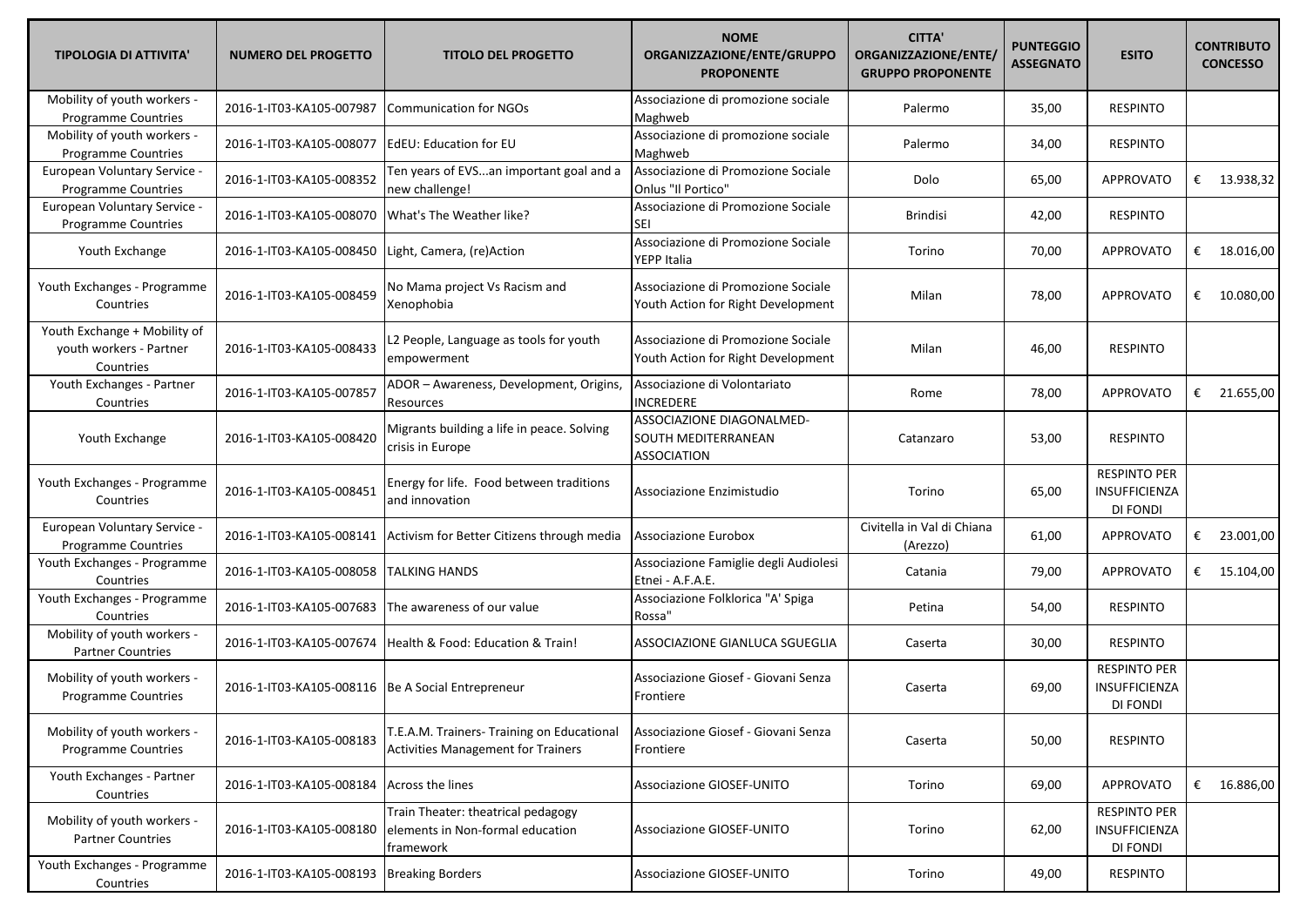| <b>TIPOLOGIA DI ATTIVITA'</b>                                                                              | <b>NUMERO DEL PROGETTO</b>                    | <b>TITOLO DEL PROGETTO</b>                                                                  | <b>NOME</b><br>ORGANIZZAZIONE/ENTE/GRUPPO<br><b>PROPONENTE</b>        | <b>CITTA'</b><br>ORGANIZZAZIONE/ENTE/<br><b>GRUPPO PROPONENTE</b> | <b>PUNTEGGIO</b><br><b>ASSEGNATO</b> | <b>ESITO</b>                                            | <b>CONTRIBUTO</b><br><b>CONCESSO</b> |
|------------------------------------------------------------------------------------------------------------|-----------------------------------------------|---------------------------------------------------------------------------------------------|-----------------------------------------------------------------------|-------------------------------------------------------------------|--------------------------------------|---------------------------------------------------------|--------------------------------------|
| Youth Exchanges - Programme<br>Countries                                                                   | 2016-1-IT03-KA105-007688                      | Music against racial discrimination                                                         | Associazione Giovanile Iniziative<br>Originali                        | Vietri di Potenza                                                 | 46,00                                | <b>RESPINTO</b>                                         |                                      |
| Youth Exchange                                                                                             | 2016-1-IT03-KA105-007975                      | How I see an Immigrant                                                                      | Associazione Giovaninsieme                                            | Nole                                                              | 64,00                                | <b>RESPINTO PER</b><br>INSUFFICIENZA<br>DI FONDI        |                                      |
| Youth Exchanges - Programme<br>Countries                                                                   | 2016-1-IT03-KA105-007913                      | Aggiungi un posto a tavola!                                                                 | Associazione Gioventù 2000                                            | San Gregorio Magno                                                | 54,00                                | <b>RESPINTO</b>                                         |                                      |
| Youth Exchanges - Programme<br>Countries + Mobility                                                        | 2016-1-IT03-KA105-008414                      | Against Corruption for real Equality                                                        | Associazione Icarus                                                   | Palermo                                                           | 65,00                                | <b>RESPINTO PER</b><br>INSUFFICIENZA<br>DI FONDI        |                                      |
| Youth Exchanges - Partner<br>Countries                                                                     | 2016-1-IT03-KA105-007727                      | The William Theatre                                                                         | Associazione InCo - Molfetta                                          | Molfetta                                                          | 76,00                                | APPROVATO                                               | € 14.985,00                          |
| Youth Exchanges - Programme<br>Countries                                                                   | 2016-1-IT03-KA105-007708                      | Spring of Sport                                                                             | Associazione InCo - Molfetta                                          | Molfetta                                                          | 63,00                                | <b>RESPINTO PER</b><br><b>INSUFFICIENZA</b><br>DI FONDI |                                      |
| European Voluntary Service -<br>Partner Countries + European<br>Voluntary Service - Programme<br>Countries | 2016-1-IT03-KA105-008388                      | AGORA: Active Generations tO Raise civic<br>Awareness                                       | <b>ASSOCIAZIONE INCO</b><br>INTERCULTURALITA&<br>COMUNICAZIONE        | <b>TRENTO</b>                                                     | 82,00                                | <b>APPROVATO</b>                                        | 54.986,70<br>€                       |
| European Voluntary Service -<br>Partner Countries + European<br>Voluntary Service - Programme<br>Countries | 2016-1-IT03-KA105-008435                      | CAMBIA: Creare interAzioni Multiculturali<br>con Benefici per gli Individui e l'Ambiente    | <b>ASSOCIAZIONE INCO</b><br>INTERCULTURALITA&<br>COMUNICAZIONE        | <b>TRENTO</b>                                                     | 75,00                                | APPROVATO                                               | 68.017,54<br>€                       |
| Youth Exchange                                                                                             | 2016-1-IT03-KA105-008357                      | Gifts of YOUrope                                                                            | <b>ASSOCIAZIONE INCO</b><br>INTERCULTURALITA&<br><b>COMUNICAZIONE</b> | <b>TRENTO</b>                                                     | 70,00                                | APPROVATO                                               | €<br>9.586,00                        |
| European Voluntary Service -<br>Programme Countries                                                        | 2016-1-IT03-KA105-008421                      | EVS short-term for youth empowerment                                                        | ASSOCIAZIONE INFORMAGIOVANI                                           | PALERMO                                                           | 73,00                                | <b>APPROVATO</b>                                        | € 28.087,00                          |
| Mobility of youth workers -<br>Programme Countries + Youth<br>Exchange                                     | 2016-1-IT03-KA105-007941                      | New Educational Approach for<br>Multicultural Europe                                        | ASSOCIAZIONE INFORMAGIOVANI                                           | PALERMO                                                           | 58,00                                | <b>RESPINTO</b>                                         |                                      |
| Mobility of youth workers +<br>Youth Exchanges - Programme<br>Countries                                    | 2016-1-IT03-KA105-008346                      | DifAbility                                                                                  | ASSOCIAZIONE INFORMAGIOVANI                                           | PALERMO                                                           | 40,00                                | <b>RESPINTO</b>                                         |                                      |
| European Voluntary Service -<br><b>Partner Countries</b>                                                   | 2016-1-IT03-KA105-007951                      | Womens' Assistance through Volunteering<br>in Egypt                                         | Associazione Interculturale NUR                                       | Cagliari                                                          | 61,00                                | APPROVATO                                               | €<br>10.890,00                       |
| Mobility of youth workers -<br><b>Partner Countries</b>                                                    | 2016-1-IT03-KA105-008396                      | M.Y. Inclusive Europe: Moving youth<br>workers to move in a Inclusive Europe<br>through ITC | Associazione Italiana Cooperazione<br>Europa Mondo                    | Rome                                                              | 43,00                                | <b>RESPINTO</b>                                         |                                      |
| Youth Exchange                                                                                             | 2016-1-IT03-KA105-007692                      | Sport and Inclusion for an Healthy Lifestyle                                                | Associazione Italiana Socio-Educatori<br>per la Cooperazione          | Viterbo                                                           | 68,00                                | <b>RESPINTO PER</b><br>INSUFFICIENZA<br>DI FONDI        |                                      |
| Youth Exchanges - Programme<br>Countries                                                                   | 2016-1-IT03-KA105-007751 My home is your home |                                                                                             | Associazione Koinè                                                    | Gibellina                                                         | 70,00                                | APPROVATO                                               | € $16.482,00$                        |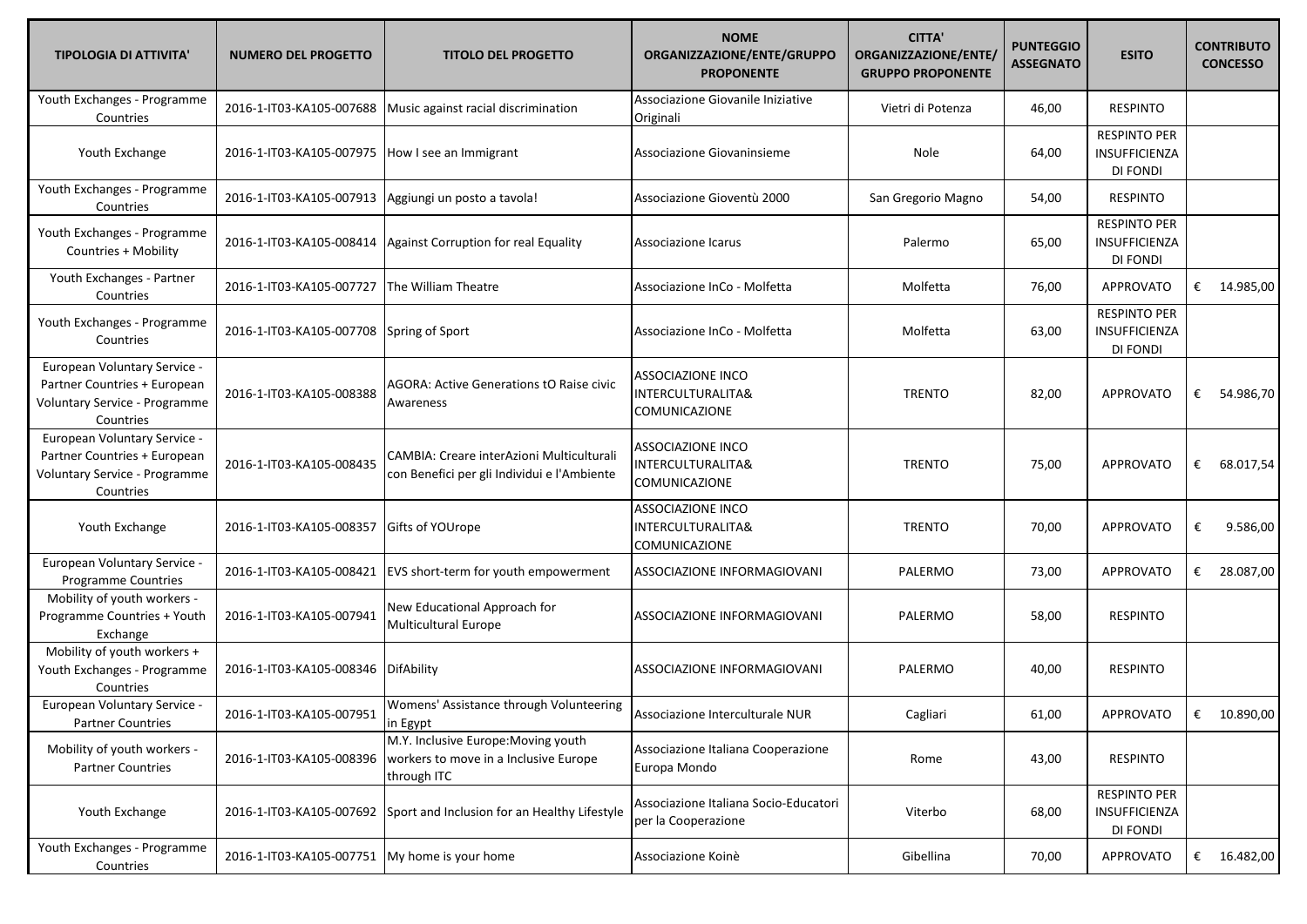| <b>TIPOLOGIA DI ATTIVITA'</b>                                          | <b>NUMERO DEL PROGETTO</b>          | <b>TITOLO DEL PROGETTO</b>                                                     | <b>NOME</b><br>ORGANIZZAZIONE/ENTE/GRUPPO<br><b>PROPONENTE</b>                     | <b>CITTA'</b><br>ORGANIZZAZIONE/ENTE/<br><b>GRUPPO PROPONENTE</b> | <b>PUNTEGGIO</b><br><b>ASSEGNATO</b> | <b>ESITO</b>                                            | <b>CONTRIBUTO</b><br><b>CONCESSO</b> |
|------------------------------------------------------------------------|-------------------------------------|--------------------------------------------------------------------------------|------------------------------------------------------------------------------------|-------------------------------------------------------------------|--------------------------------------|---------------------------------------------------------|--------------------------------------|
| Youth Exchanges - Partner<br>Countries                                 | 2016-1-IT03-KA105-007761            | LegalAbility                                                                   | Associazione Koinè                                                                 | Gibellina                                                         | 62,00                                | <b>RESPINTO PER</b><br>INSUFFICIENZA<br>DI FONDI        |                                      |
| Mobility of youth workers -<br><b>Partner Countries</b>                | 2016-1-IT03-KA105-007830            | Learn to live                                                                  | Associazione La Stazione                                                           | San Miniato                                                       | 48,00                                | <b>RESPINTO</b>                                         |                                      |
| European Voluntary Service -<br>Programme Countries                    | 2016-1-IT03-KA105-008129            | European Train                                                                 | Associazione La Stazione                                                           | San Miniato                                                       | 46,00                                | <b>RESPINTO</b>                                         |                                      |
| Youth Exchanges - Programme<br>Countries                               | 2016-1-IT03-KA105-007762            | Open Europe: rethinking inclusion,<br>solidarity, democracy and social rights. | Associazione Laboratorio del cittadino<br>Onlus                                    | Castiglione del Lago                                              | 37,00                                | <b>RESPINTO</b>                                         |                                      |
| Mobility of youth workers -<br><b>Programme Countries</b>              | 2016-1-IT03-KA105-007822            | Eco-Europe                                                                     | Associazione Liberi Artigiani                                                      | Poggio Catino (RI)                                                | 63,00                                | <b>RESPINTO PER</b><br>INSUFFICIENZA<br>DI FONDI        |                                      |
| Mobility of youth workers -<br>Programme Countries + Youth<br>Exchange | 2016-1-IT03-KA105-008397            | Art In (E)Motion: Step Forward                                                 | Associazione Liberi Artigiani                                                      | Poggio Catino (RI)                                                | 51,00                                | <b>RESPINTO</b>                                         |                                      |
| Mobility of youth workers +<br>Programme Countries + Youth<br>Exchange | 2016-1-IT03-KA105-008100            | PEOPLE FIRSTCommunicating Human<br>Rights in the Migration Era                 | <b>ASSOCIAZIONE LUNARIA</b>                                                        | <b>ROMA</b>                                                       | 64,00                                | <b>RESPINTO PER</b><br><b>INSUFFICIENZA</b><br>DI FONDI |                                      |
| Youth Exchange + Mobility of<br>youth workers - Programme<br>Countries | 2016-1-IT03-KA105-008318            | TEEN IN ACTION: Citizenship and<br>Volunteering for teenagers                  | <b>ASSOCIAZIONE LUNARIA</b>                                                        | <b>ROMA</b>                                                       | 56,00                                | <b>RESPINTO</b>                                         |                                      |
| Youth Exchanges - Programme<br>Countries                               | 2016-1-IT03-KA105-008369            | To be or not to be                                                             | Associazione Nazionale per<br>l'Animazione Sociale e Culturale<br>AssociAnimazione | Arona                                                             | 53,00                                | <b>RESPINTO</b>                                         |                                      |
| Youth Exchanges - Programme<br>Countries                               | 2016-1-IT03-KA105-008461            | 'Home Cooking - the healthy way of the<br>future"                              | Associazione Ottovolante                                                           | Bologna                                                           | 60,00                                | <b>RESPINTO PER</b><br>INSUFFICIENZA<br>DI FONDI        |                                      |
| Youth Exchanges - Programme<br>Countries                               | 2016-1-IT03-KA105-008211            | <b>Trash Art Factory</b>                                                       | Associazione Ottovolante                                                           | Bologna                                                           | 56,00                                | <b>RESPINTO</b>                                         |                                      |
| Mobility of youth workers -<br>Programme Countries                     | 2016-1-IT03-KA105-008307            | Skills for Public Speaking                                                     | Associazione People Help the People                                                | PALERMO                                                           | 33,00                                | <b>RESPINTO</b>                                         |                                      |
| Mobility of youth workers -<br><b>Programme Countries</b>              | 2016-1-IT03-KA105-008385            | Youth participation on anti-tolerance and<br>acceptance                        | Associazione People Help the People                                                | PALERMO                                                           | 24,00                                | <b>RESPINTO</b>                                         |                                      |
| Youth Exchanges - Programme<br>Countries                               | 2016-1-IT03-KA105-007924 Let's Gaia |                                                                                | Associazione Policroma                                                             | Rome                                                              | 60,00                                | <b>RESPINTO PER</b><br>INSUFFICIENZA<br>DI FONDI        |                                      |
| Mobility of youth workers -<br><b>Partner Countries</b>                | 2016-1-IT03-KA105-007729            | Sound Foundations: for better psycho-<br>social music practices                | Associazione Prima Materia                                                         | Montespertoli                                                     | 34,00                                | <b>RESPINTO</b>                                         |                                      |
| Mobility of youth workers -<br>Programme Countries                     | 2016-1-IT03-KA105-007744            | HealthyLife                                                                    | Associazione Pro Loco Colonna                                                      | Colonna                                                           | 25,00                                | <b>RESPINTO</b>                                         |                                      |
| Mobility of youth workers -<br>Programme Countries                     | 2016-1-IT03-KA105-007742 WineTime   |                                                                                | Associazione Pro Loco Colonna                                                      | Colonna                                                           | 25,00                                | <b>RESPINTO</b>                                         |                                      |
| Mobility of youth workers -<br><b>Partner Countries</b>                | 2016-1-IT03-KA105-007719            | European Popular Folklore                                                      | Associazione Pro Loco Colonna                                                      | Colonna                                                           | 25,00                                | <b>RESPINTO</b>                                         |                                      |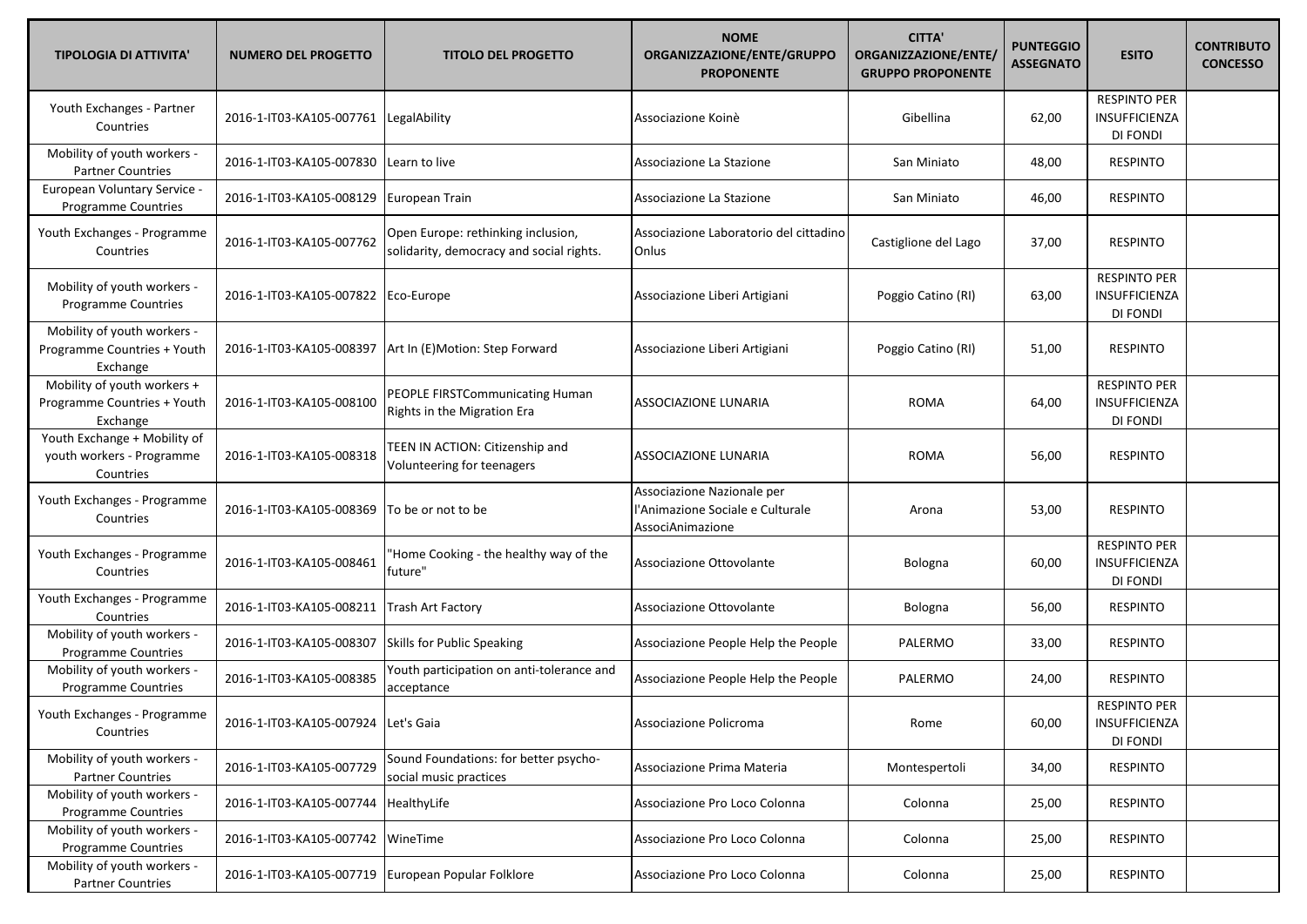| <b>TIPOLOGIA DI ATTIVITA'</b>                             | <b>NUMERO DEL PROGETTO</b>                          | <b>TITOLO DEL PROGETTO</b>                                                                       | <b>NOME</b><br>ORGANIZZAZIONE/ENTE/GRUPPO<br><b>PROPONENTE</b> | <b>CITTA'</b><br>ORGANIZZAZIONE/ENTE/<br><b>GRUPPO PROPONENTE</b> | <b>PUNTEGGIO</b><br><b>ASSEGNATO</b> | <b>ESITO</b>                                            | <b>CONTRIBUTO</b><br><b>CONCESSO</b> |
|-----------------------------------------------------------|-----------------------------------------------------|--------------------------------------------------------------------------------------------------|----------------------------------------------------------------|-------------------------------------------------------------------|--------------------------------------|---------------------------------------------------------|--------------------------------------|
| Mobility of youth workers -<br><b>Programme Countries</b> | 2016-1-IT03-KA105-007745                            | Sport Unites Us                                                                                  | Associazione Pro Loco Colonna                                  | Colonna                                                           | 20,00                                | <b>RESPINTO</b>                                         |                                      |
| Youth Exchange                                            | 2016-1-IT03-KA105-008296                            | Green Delivers - Around Nature                                                                   | Associazione Progetto Terra                                    | Gragnano                                                          | 60,00                                | <b>RESPINTO PER</b><br>INSUFFICIENZA<br>DI FONDI        |                                      |
| European Voluntary Service -<br>Programme Countries       | 2016-1-IT03-KA105-007739                            | Aiding the Community Together!                                                                   | Associazione Protezione Civile<br>Gruppo Lucano                | Viggiano                                                          | 48,00                                | <b>RESPINTO</b>                                         |                                      |
| Youth Exchanges - Programme<br>Countries                  | 2016-1-IT03-KA105-007699                            | Imagination and recycling make you an<br>artist                                                  | Associazione Ricreativo Culturale<br>Profumi di Sicilia        | Nissoria                                                          | 61,00                                | <b>RESPINTO PER</b><br>INSUFFICIENZA<br>DI FONDI        |                                      |
| Mobility of youth workers -<br>Programme Countries        | 2016-1-IT03-KA105-008303                            | Level up                                                                                         | Associazione Sabbeen Group                                     | Viadana                                                           | 60,00                                | <b>RESPINTO PER</b><br>INSUFFICIENZA<br>DI FONDI        |                                      |
| Youth Exchanges - Partner<br>Countries + Mobility         | 2016-1-IT03-KA105-007773                            | Gener(a)Azioni alla Pari                                                                         | <b>ASSOCIAZIONE SIKANIE</b>                                    | Sinagra                                                           | 65,00                                | <b>RESPINTO PER</b><br>INSUFFICIENZA<br>DI FONDI        |                                      |
| Youth Exchanges - Programme<br>Countries                  | 2016-1-IT03-KA105-007704                            | Network Alternative to the Real Cruelty In<br>Selfies Oppression                                 | <b>ASSOCIAZIONE SIKANIE</b>                                    | Sinagra                                                           | 64,00                                | <b>RESPINTO PER</b><br>INSUFFICIENZA<br>DI FONDI        |                                      |
| Mobility of youth workers -<br><b>Partner Countries</b>   | 2016-1-IT03-KA105-007610                            | Peer to Peer Education for Healthy Life<br>Style                                                 | <b>ASSOCIAZIONE SIKANIE</b>                                    | Sinagra                                                           | 57,00                                | <b>RESPINTO</b>                                         |                                      |
| Mobility of youth workers -<br><b>Partner Countries</b>   | 2016-1-IT03-KA105-007873                            | YOUTH EMPLOYMENT AND MOBILITY<br>OPPORTUNITIES: A CHALLENGE FOR<br>EUROPEAN ASSOCIATIONS' GROWTH | <b>ASSOCIAZIONE SIKANIE</b>                                    | Sinagra                                                           | 39,00                                | <b>RESPINTO</b>                                         |                                      |
| Mobility of youth workers -<br><b>Partner Countries</b>   | 2016-1-IT03-KA105-007881                            | Teaching methods in Intercultural areas                                                          | ASSOCIAZIONE SOS EUROPA                                        | <b>ROME</b>                                                       | 51,00                                | <b>RESPINTO</b>                                         |                                      |
| Mobility of youth workers -<br>Programme Countries        | 2016-1-IT03-KA105-007715                            | STAND UP AND START UP                                                                            | ASSOCIAZIONE SOS EUROPA                                        | ROME                                                              | 46,00                                | <b>RESPINTO</b>                                         |                                      |
| Mobility of youth workers -<br>Programme Countries        | 2016-1-IT03-KA105-007717                            | Time In Common                                                                                   | ASSOCIAZIONE SOS EUROPA                                        | ROME                                                              | 36,00                                | <b>RESPINTO</b>                                         |                                      |
| Mobility of youth workers -<br>Programme Countries        | 2016-1-IT03-KA105-007752                            | Refugees vs Immigrants                                                                           | ASSOCIAZIONE SOS EUROPA                                        | ROME                                                              | 30,00                                | <b>RESPINTO</b>                                         |                                      |
| Mobility of youth workers -<br><b>Partner Countries</b>   | 2016-1-IT03-KA105-007716                            | European Consumer rights and ADR<br>procedure                                                    | ASSOCIAZIONE SOS EUROPA                                        | ROME                                                              | 25,00                                | <b>RESPINTO</b>                                         |                                      |
| Youth Exchanges - Programme<br>Countries                  | 2016-1-IT03-KA105-008175   Danza Movimento Naturale |                                                                                                  | ASSOCIAZIONE SPORTIVA CULTURALE<br>DILETTANTISTICA L'ESPACE    | Palermo                                                           | 52,00                                | <b>RESPINTO</b>                                         |                                      |
| Youth Exchanges - Programme<br>Countries                  | 2016-1-IT03-KA105-007693                            | Music: a bridge for employment                                                                   | Associazione Strumentale Città di<br>Lariano                   | Lariano                                                           | 68,00                                | <b>RESPINTO PER</b><br><b>INSUFFICIENZA</b><br>DI FONDI |                                      |
| Mobility of youth workers -<br>Programme Countries        | 2016-1-IT03-KA105-007926                            | Millennium: New Trends and Challenges in<br>Human Rights Education for Youth                     | Associazione Studenti per la Città                             | Decimomannu                                                       | 80,00                                | <b>APPROVATO</b>                                        | € 26.702,00                          |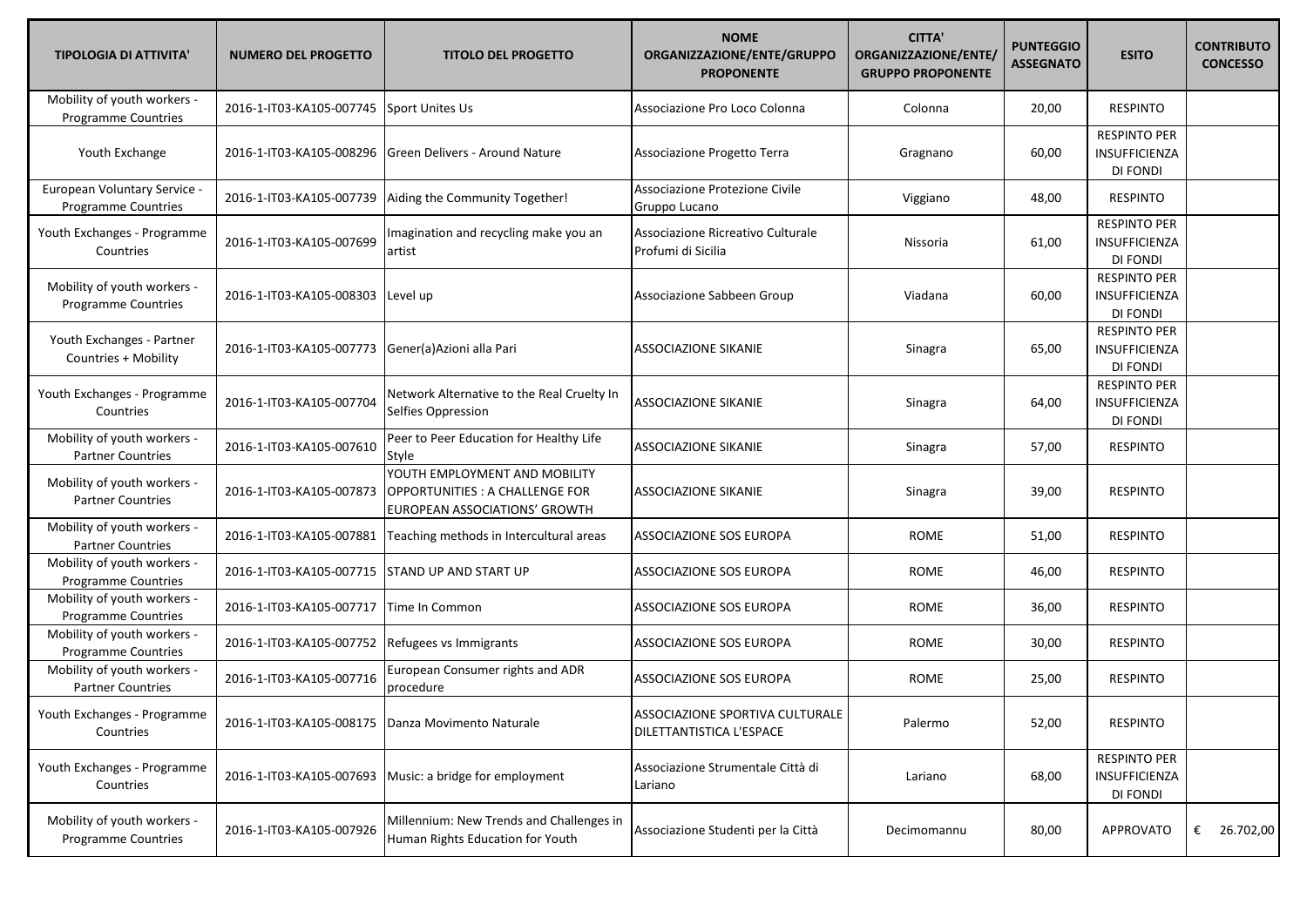| <b>TIPOLOGIA DI ATTIVITA'</b>                             | <b>NUMERO DEL PROGETTO</b>                       | <b>TITOLO DEL PROGETTO</b>                                                                          | <b>NOME</b><br>ORGANIZZAZIONE/ENTE/GRUPPO<br><b>PROPONENTE</b>          | <b>CITTA'</b><br>ORGANIZZAZIONE/ENTE/<br><b>GRUPPO PROPONENTE</b> | <b>PUNTEGGIO</b><br><b>ASSEGNATO</b> | <b>ESITO</b>                                            | <b>CONTRIBUTO</b><br><b>CONCESSO</b> |
|-----------------------------------------------------------|--------------------------------------------------|-----------------------------------------------------------------------------------------------------|-------------------------------------------------------------------------|-------------------------------------------------------------------|--------------------------------------|---------------------------------------------------------|--------------------------------------|
| Youth Exchanges - Programme<br>Countries                  | 2016-1-IT03-KA105-008056                         | Young Europeople                                                                                    | Associazione Studenti per la Città                                      | Decimomannu                                                       | 68,00                                | <b>RESPINTO PER</b><br>INSUFFICIENZA<br>DI FONDI        |                                      |
| Youth Exchanges - Programme<br>Countries                  | 2016-1-IT03-KA105-007979                         | One of Us                                                                                           | ASSOCIAZIONE STUDI E RICERCHE<br>ECONOMICHE KOMPETERE ONLUS             | <b>CASORIA</b>                                                    | 47,00                                | <b>RESPINTO</b>                                         |                                      |
| Mobility of youth workers -<br><b>Partner Countries</b>   | 2016-1-IT03-KA105-008430                         | SPRIGS (Strategic Partnerships and<br>Relationships in a Globalized Society) for a<br>Second Chance | Associazione Sud                                                        | Martina Franca                                                    | 54,00                                | <b>RESPINTO</b>                                         |                                      |
| Mobility of youth workers -<br><b>Programme Countries</b> | 2016-1-IT03-KA105-007910 Experiential Leadership |                                                                                                     | Associazione Teatro invisibile                                          | Padua                                                             | 50,00                                | <b>RESPINTO</b>                                         |                                      |
| Mobility of youth workers -<br><b>Partner Countries</b>   | 2016-1-IT03-KA105-007929                         | STAND HUB! Youth workers CreActing<br>Enterprises.                                                  | Associazione Trentino con i Balcani<br>Onlus                            | Trento                                                            | 45,50                                | <b>RESPINTO</b>                                         |                                      |
| Youth Exchanges - Partner<br>Countries                    | 2016-1-IT03-KA105-007885                         | OIKOS. Our Kommon HouSe                                                                             | Associazione turistica Pro Loco<br>Amaroni                              | Amaroni                                                           | 48,00                                | <b>RESPINTO</b>                                         |                                      |
| Youth Exchanges - Programme<br>Countries                  | 2016-1-IT03-KA105-007893                         | Aggregation in music                                                                                | Associazione Turistica Pro Loco Sestu                                   | Sestu                                                             | 66,00                                | <b>RESPINTO PER</b><br>INSUFFICIENZA<br>DI FONDI        |                                      |
| Youth Exchanges - Partner<br>Countries                    | 2016-1-IT03-KA105-007764                         | WOMED: Intercultural Dialogue on<br>Women's role in the Mediterranean Area                          | Associazione turistica, culturale e<br>ambientale Pro-Loco di Taurisano | Taurisano                                                         | 69,00                                | <b>APPROVATO</b>                                        | € 11.366,00                          |
| Youth Exchange                                            | 2016-1-IT03-KA105-007626                         | Europe is our Pride                                                                                 | Associazione Uniamoci Onlus                                             | Palermo                                                           | 65,00                                | <b>RESPINTO PER</b><br>INSUFFICIENZA<br><b>DI FONDI</b> |                                      |
| European Voluntary Service -<br>Programme Countries       | 2016-1-IT03-KA105-007685                         | Being Young in Europe                                                                               | Associazione Uniamoci Onlus                                             | Palermo                                                           | 61,00                                | <b>APPROVATO</b>                                        | € 11.436,33                          |
| Youth Exchange                                            | 2016-1-IT03-KA105-008005                         | Youth for you(th)                                                                                   | Associazione Uniamoci Onlus                                             | Palermo                                                           | 60,00                                | <b>RESPINTO PER</b><br>INSUFFICIENZA<br>DI FONDI        |                                      |
| Mobility of youth workers -<br><b>Programme Countries</b> | 2016-1-IT03-KA105-007788                         | Living in Emergency                                                                                 | Associazione Volontari Protezione<br>Civile Sancti Cesarii              | San Cesareo                                                       | 36,00                                | <b>RESPINTO</b>                                         |                                      |
| Mobility of youth workers -<br>Programme Countries        | 2016-1-IT03-KA105-008412                         | Theatre and photography together for<br>emancipation and social inclusion                           | Associazione Work in Progress                                           | Padova                                                            | 73,00                                | <b>RESPINTO PER</b><br>INSUFFICIENZA<br>DI FONDI        |                                      |
| Youth Exchanges - Partner<br>Countries                    | 2016-1-IT03-KA105-007766 Healthy Life Open Mind  |                                                                                                     | ATTIVIamoci                                                             | Napoli                                                            | 62,00                                | <b>RESPINTO PER</b><br><b>INSUFFICIENZA</b><br>DI FONDI |                                      |
| Youth Exchanges - Programme<br>Countries                  | 2016-1-IT03-KA105-008359                         | Our Bridge                                                                                          | AVELAVORO                                                               | Lamezia Terme                                                     | 24,00                                | <b>RESPINTO</b>                                         |                                      |
| Youth Exchanges - Programme<br>Countries                  | 2016-1-IT03-KA105-007632                         | One sound for two worlds!                                                                           | Banda Musicale "I Leoncini<br>d'Abruzzo"                                | Pescina                                                           | 67,00                                | <b>RESPINTO PER</b><br><b>INSUFFICIENZA</b><br>DI FONDI |                                      |
| Youth Exchange                                            | 2016-1-IT03-KA105-008325                         | New Migrations: Active Inclusion                                                                    | <b>Bel Quel</b>                                                         | Sala Bolognese                                                    | 83,00                                | <b>APPROVATO</b>                                        | € 12.585,00                          |
| Youth Exchanges - Programme<br>Countries                  | 2016-1-IT03-KA105-008358                         | Social Entrepreneurship Best Practices<br>Heroes                                                    | <b>Bel Quel</b>                                                         | Sala Bolognese                                                    | 54,00                                | <b>RESPINTO</b>                                         |                                      |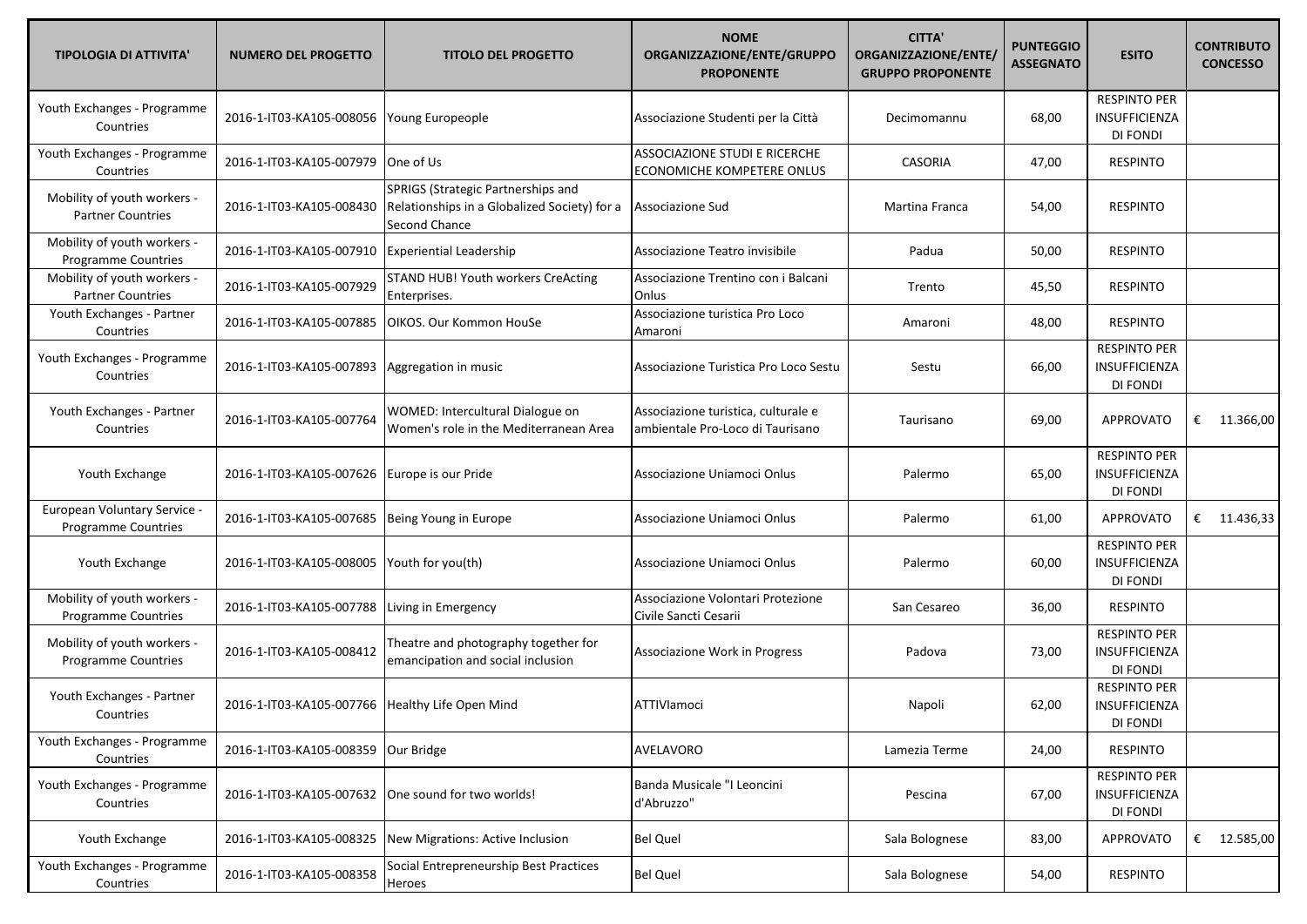| <b>TIPOLOGIA DI ATTIVITA'</b>                                                                              | <b>NUMERO DEL PROGETTO</b> | <b>TITOLO DEL PROGETTO</b>                                                            | <b>NOME</b><br>ORGANIZZAZIONE/ENTE/GRUPPO<br><b>PROPONENTE</b>                       | <b>CITTA'</b><br>ORGANIZZAZIONE/ENTE/<br><b>GRUPPO PROPONENTE</b> | <b>PUNTEGGIO</b><br><b>ASSEGNATO</b> | <b>ESITO</b>                                            | <b>CONTRIBUTO</b><br><b>CONCESSO</b> |
|------------------------------------------------------------------------------------------------------------|----------------------------|---------------------------------------------------------------------------------------|--------------------------------------------------------------------------------------|-------------------------------------------------------------------|--------------------------------------|---------------------------------------------------------|--------------------------------------|
| Mobility of youth workers -<br><b>Partner Countries</b>                                                    | 2016-1-IT03-KA105-008212   | l'Mmigrant NOT Ignorant                                                               | <b>BERNIERI ANDREA</b>                                                               | Caserta                                                           | 60,00                                | <b>RESPINTO PER</b><br><b>INSUFFICIENZA</b><br>DI FONDI |                                      |
| Youth Exchange                                                                                             | 2016-1-IT03-KA105-007816   | <b>MOVIN'BARBAGIA</b>                                                                 | Bikin'Gavoi                                                                          | <b>GAVOI</b>                                                      | 55,00                                | <b>RESPINTO</b>                                         |                                      |
| Mobility of youth workers -<br><b>Programme Countries</b>                                                  | 2016-1-IT03-KA105-008429   | Identity through story-telling                                                        | <b>BUTTERFLY DREAMER ITALIA</b>                                                      | Palermo                                                           | 21,00                                | <b>RESPINTO</b>                                         |                                      |
| Youth Exchange                                                                                             | 2016-1-IT03-KA105-008079   | TRADITION FOR YOUTH INCLUSION                                                         | Canterini della Riviera Jonica - Centro<br>Studi Tradizioni Popolari                 | Roccalumera                                                       | 43,00                                | <b>RESPINTO</b>                                         |                                      |
| European Voluntary Service -<br>Programme Countries                                                        | 2016-1-IT03-KA105-008327   | Sparkles of change                                                                    | Cantiere Giovani Cooperativa Sociale<br><b>ONLUS</b>                                 | Frattamaggiore                                                    | 62,00                                | APPROVATO                                               | € $18.131,68$                        |
| Mobility of youth workers -<br><b>Partner Countries</b>                                                    | 2016-1-IT03-KA105-008274   | LILI - Living Library for social inclusion                                            | CEIPES - Centro Internazionale per la<br>Promozione dell Educazione e lo<br>Sviluppo | Palermo                                                           | 75,00                                | <b>RESPINTO PER</b><br>INSUFFICIENZA<br>DI FONDI        |                                      |
| Mobility of youth workers -<br><b>Partner Countries</b>                                                    | 2016-1-IT03-KA105-008252   | <b>WIDI.COM COMmunication WIthout</b><br>Discrimination                               | CEIPES - Centro Internazionale per la<br>Promozione dell Educazione e lo<br>Sviluppo | Palermo                                                           | 65,50                                | <b>RESPINTO PER</b><br>INSUFFICIENZA<br>DI FONDI        |                                      |
| Youth Exchange                                                                                             | 2016-1-IT03-KA105-008338   | CO4CA - Communication for Community<br>Action                                         | CEIPES - Centro Internazionale per la<br>Promozione dell Educazione e lo<br>Sviluppo | Palermo                                                           | 65,00                                | <b>RESPINTO PER</b><br>INSUFFICIENZA<br>DI FONDI        |                                      |
| Youth Exchanges - Programme<br>Countries                                                                   | 2016-1-IT03-KA105-007923   | The Bread Society                                                                     | Cemea del Mezzogiorno                                                                | Rome                                                              | 65,00                                | <b>RESPINTO PER</b><br>INSUFFICIENZA<br>DI FONDI        |                                      |
| Youth Exchanges - Programme<br>Countries                                                                   | 2016-1-IT03-KA105-008165   | Into the wild: How to promote Nature                                                  | Centro Culturale Ricreativo Fonti San<br>Lorenzo                                     | Recanati                                                          | 70,00                                | APPROVATO                                               | € $10.090,00$                        |
| Youth Exchanges - Programme<br>Countries                                                                   | 2016-1-IT03-KA105-008218   | -CARE. InterCulture Against Racism in<br>Europe Step 2                                | Centro di Creazione e Cultura                                                        | Firenze                                                           | 62,00                                | <b>RESPINTO PER</b><br>INSUFFICIENZA<br>DI FONDI        |                                      |
| Mobility of youth workers -<br><b>Partner Countries</b>                                                    | 2016-1-IT03-KA105-008460   | Salaam - preventing the riSe of rAdicaLism<br>And islAMophobia through art            | CENTRO PER LO SVILUPPO CREATIVO<br>DANILO DOLCI                                      | PALERMO                                                           | 76,00                                | <b>RESPINTO PER</b><br>INSUFFICIENZA<br>DI FONDI        |                                      |
| Youth Exchanges - Programme<br>Countries                                                                   | 2016-1-IT03-KA105-008424   | S.T.E.P. - Sport as a Tool to Educate People                                          | CENTRO SERVIZI ASSOCIATI<br><b>COOPERATIVA SOCIALE</b>                               | Conegliano                                                        | 60,00                                | <b>RESPINTO PER</b><br>INSUFFICIENZA<br>DI FONDI        |                                      |
| Mobility of youth workers -<br><b>Partner Countries</b>                                                    | 2016-1-IT03-KA105-008314   | THE NATURE CHANNEL - ENVIRONMENTAL<br>EDUCATION: TRAINING COURSE FOR<br>YOUTH WORKERS | CENTRO SERVIZI ASSOCIATI<br>COOPERATIVA SOCIALE                                      | Conegliano                                                        | 40,50                                | <b>RESPINTO</b>                                         |                                      |
| Youth Exchanges - Partner<br>Countries                                                                     | 2016-1-IT03-KA105-008312   | <b>CRAFT YOUR FUTURE</b>                                                              | CENTRO SERVIZI ASSOCIATI<br>COOPERATIVA SOCIALE                                      | Conegliano                                                        | 36,00                                | <b>RESPINTO</b>                                         |                                      |
| European Voluntary Service -<br>Partner Countries + European<br>Voluntary Service - Programme<br>Countries | 2016-1-IT03-KA105-007784   | Building the city become citizen                                                      | Centro Solidarietà Incontro Ascolto e<br>Prima Accoglienza ONLUS                     | Chieti                                                            | 79,00                                | <b>APPROVATO</b>                                        | € 23.077,52                          |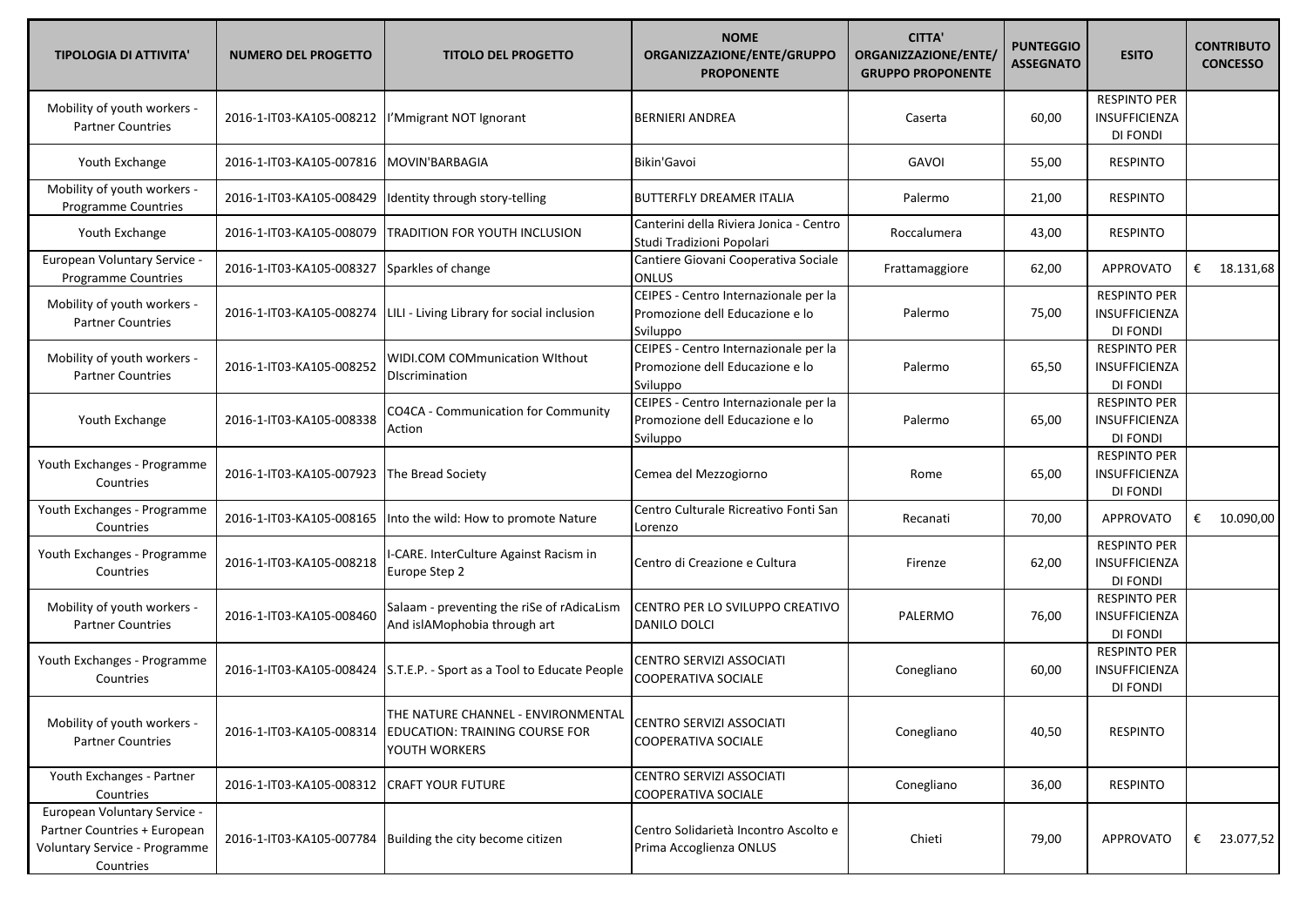| <b>TIPOLOGIA DI ATTIVITA'</b>                              | <b>NUMERO DEL PROGETTO</b>                | <b>TITOLO DEL PROGETTO</b>                                                                                                              | <b>NOME</b><br>ORGANIZZAZIONE/ENTE/GRUPPO<br><b>PROPONENTE</b>    | <b>CITTA'</b><br>ORGANIZZAZIONE/ENTE/<br><b>GRUPPO PROPONENTE</b> | <b>PUNTEGGIO</b><br><b>ASSEGNATO</b> | <b>ESITO</b>                                            | <b>CONTRIBUTO</b><br><b>CONCESSO</b> |
|------------------------------------------------------------|-------------------------------------------|-----------------------------------------------------------------------------------------------------------------------------------------|-------------------------------------------------------------------|-------------------------------------------------------------------|--------------------------------------|---------------------------------------------------------|--------------------------------------|
| Youth Exchanges - Partner<br>Countries                     | 2016-1-IT03-KA105-008308                  | Shot, Reveal, Develop!                                                                                                                  | Centro Solidarietà Incontro Ascolto e<br>Prima Accoglienza ONLUS  | Chieti                                                            | 41,00                                | <b>RESPINTO</b>                                         |                                      |
| Mobility of youth workers -<br>Programme Countries         | 2016-1-IT03-KA105-008238                  | Meraki Creative Art Seminar                                                                                                             | Centro Studi Bhaktivedanta                                        | Ponsacco (Pisa)                                                   | 24,00                                | <b>RESPINTO</b>                                         |                                      |
| Mobility of youth workers -<br><b>Partner Countries</b>    | 2016-1-IT03-KA105-007768                  | Future of Democracy - Work in progress                                                                                                  | Centro studi Piero Gobetti                                        | Torino                                                            | 62,00                                | <b>RESPINTO PER</b><br>INSUFFICIENZA<br><b>DI FONDI</b> |                                      |
| Mobility of youth workers -<br><b>Partner Countries</b>    | 2016-1-IT03-KA105-008418                  | <b>EMOTICONS: emotional education as a tool</b><br>of non formal education to work with<br>young people hard to reach                   | centro studi sereno regis                                         | <b>TORINO</b>                                                     | 80,00                                | <b>APPROVATO</b>                                        | € 20.350,00                          |
| European Voluntary Service -<br>Programme Countries        | 2016-1-IT03-KA105-008001                  | Out from the hate net: research, education<br>and media activism against hate speech<br>online                                          | centro studi sereno regis                                         | <b>TORINO</b>                                                     | 56,00                                | <b>RESPINTO</b>                                         |                                      |
| Youth Exchanges - Programme<br>Countries                   | 2016-1-IT03-KA105-007875                  | MARTIAL ARTS AND EUROPEAN VALUES                                                                                                        | Centro Taekwondo Gavoi asd                                        | Gavoi                                                             | 76,00                                | <b>APPROVATO</b>                                        | € 17.208,00                          |
| Mobility of youth workers -<br><b>Partner Countries</b>    | 2016-1-IT03-KA105-008426                  | PUSH!-Promotion of yoUth mobility in Euro-<br>Mediterranean countrieS                                                                   | <b>CESIE</b>                                                      | <b>TRAPPETO</b>                                                   | 72,00                                | <b>RESPINTO PER</b><br>INSUFFICIENZA<br>DI FONDI        |                                      |
| European Voluntary Service -<br><b>Programme Countries</b> | 2016-1-IT03-KA105-007983                  | Youth MObility for Development and<br><b>Empowerment II</b>                                                                             | <b>CESIE</b>                                                      | <b>TRAPPETO</b>                                                   | 67,50                                | <b>APPROVATO</b>                                        | €<br>38.654,20                       |
| Mobility of youth workers -<br>Programme Countries         | 2016-1-IT03-KA105-008339                  | BEAUTY - Body awarEness As Useful<br>empowermenT of Youth                                                                               | <b>CESIE</b>                                                      | <b>TRAPPETO</b>                                                   | 64,00                                | <b>RESPINTO PER</b><br>INSUFFICIENZA<br>DI FONDI        |                                      |
| Youth Exchanges - Partner<br>Countries                     | 2016-1-IT03-KA105-008455                  | GrandPas Times                                                                                                                          | Cilento Youth Union                                               | Rofrano                                                           | 63,00                                | <b>RESPINTO PER</b><br>INSUFFICIENZA<br>DI FONDI        |                                      |
| Mobility of youth workers -<br><b>Partner Countries</b>    | 2016-1-IT03-KA105-008447                  | Act-Re-@cT - Crea(r)tivity in Action for Real<br>and Online Activism                                                                    | Cilento Youth Union                                               | Rofrano                                                           | 15,00                                | <b>RESPINTO</b>                                         |                                      |
| Youth Exchanges - Programme<br>Countries                   | 2016-1-IT03-KA105-008323                  | My Authentic Soul to Know                                                                                                               | Circolo Arci Babilonia                                            | Acireale                                                          | 46,00                                | <b>RESPINTO</b>                                         |                                      |
| Youth Exchange                                             | 2016-1-IT03-KA105-007827                  | Art and creativity to promote human and<br>social rights                                                                                | CIRCOLO ARCI NUOVA ASSOCIAZIONE<br>CIRCOLO TERRITORIALE DI CHIETI | Chieti                                                            | 68,00                                | <b>RESPINTO PER</b><br>INSUFFICIENZA<br><b>DI FONDI</b> |                                      |
| Youth Exchanges - Partner<br>Countries                     | 2016-1-IT03-KA105-008454                  | Youth participation for the valorisation of<br>the Environmental heritage and green jobs   Circolo Legambiente L'Erbavoglio<br>creation |                                                                   | Palermo                                                           | 55,00                                | <b>RESPINTO</b>                                         |                                      |
| Mobility of youth workers -<br>Programme Countries         | 2016-1-IT03-KA105-008354                  | <b>ECO-Trainers for Youth</b>                                                                                                           | Click Società Cooperativa Sociale                                 | Viterbo                                                           | 65,00                                | <b>RESPINTO PER</b><br>INSUFFICIENZA<br>DI FONDI        |                                      |
| Youth Exchanges - Programme<br>Countries                   | 2016-1-IT03-KA105-008389                  | Danzare sulle ali della pace                                                                                                            | Club dance folk "Miss '48                                         | Ruoti (PZ)                                                        | 49,00                                | <b>RESPINTO</b>                                         |                                      |
| Mobility of youth workers -<br>Programme Countries         | 2016-1-IT03-KA105-008322 EuroPet Partners |                                                                                                                                         | Coda di Lupo                                                      | Cagliari                                                          | 80,00                                | APPROVATO                                               | € 27.458,00                          |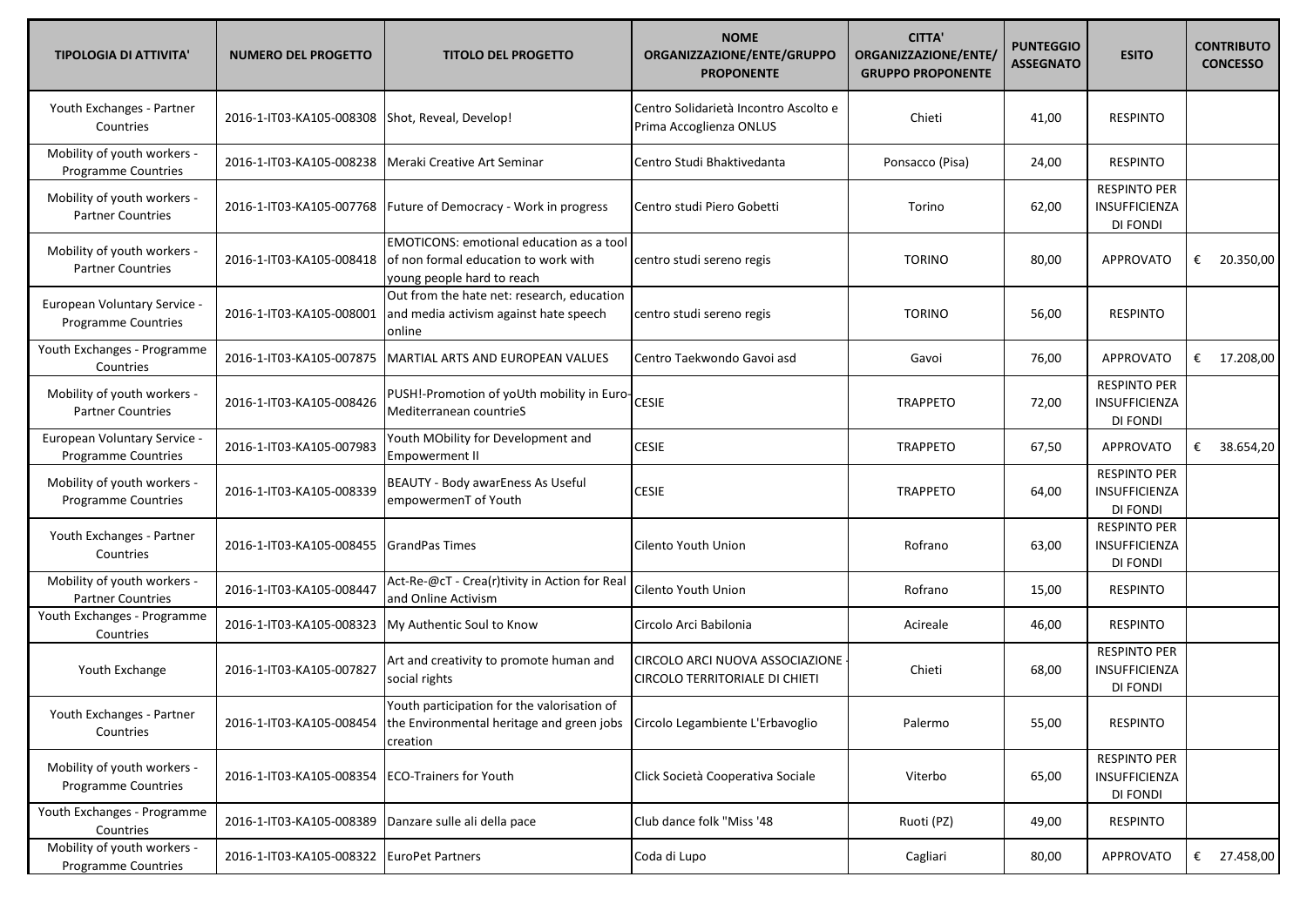| <b>TIPOLOGIA DI ATTIVITA'</b>                                                                                                                          | <b>NUMERO DEL PROGETTO</b>              | <b>TITOLO DEL PROGETTO</b>                                                                      | <b>NOME</b><br>ORGANIZZAZIONE/ENTE/GRUPPO<br><b>PROPONENTE</b>                                | <b>CITTA'</b><br>ORGANIZZAZIONE/ENTE/<br><b>GRUPPO PROPONENTE</b> | <b>PUNTEGGIO</b><br><b>ASSEGNATO</b> | <b>ESITO</b>                                            | <b>CONTRIBUTO</b><br><b>CONCESSO</b> |
|--------------------------------------------------------------------------------------------------------------------------------------------------------|-----------------------------------------|-------------------------------------------------------------------------------------------------|-----------------------------------------------------------------------------------------------|-------------------------------------------------------------------|--------------------------------------|---------------------------------------------------------|--------------------------------------|
| Mobility of youth workers -<br>Programme Countries + Youth<br>Exchange                                                                                 | 2016-1-IT03-KA105-008386                | YUP! Yes yoU Project!                                                                           | Come pensiamo. Etnografia e<br>formazione.                                                    | Bologna                                                           | 40,00                                | <b>RESPINTO</b>                                         |                                      |
| Mobility of youth workers -<br>Programme Countries                                                                                                     | 2016-1-IT03-KA105-008188                | DO IT - Design, Observe, Innovate,<br>Thinking!                                                 | Come pensiamo. Etnografia e<br>formazione.                                                    | Bologna                                                           | 30,00                                | <b>RESPINTO</b>                                         |                                      |
| Youth Exchange                                                                                                                                         | 2016-1-IT03-KA105-007724                | Sport&Art Ability                                                                               | Comitato d'Intesa tra le associazioni<br>volontaristiche della Provincia di<br><b>Belluno</b> | Belluno                                                           | 79,00                                | <b>APPROVATO</b>                                        | 20.306,00<br>€                       |
| European Voluntary Service -<br>Programme Countries                                                                                                    | 2016-1-IT03-KA105-007714                | <b>Think Green</b>                                                                              | Comitato d'Intesa tra le associazioni<br>volontaristiche della Provincia di<br>Belluno        | Belluno                                                           | 63,00                                | <b>APPROVATO</b>                                        | 3.500,00<br>€                        |
| Mobility of youth workers -<br>Programme Countries                                                                                                     | 2016-1-IT03-KA105-008271                | SOCIAL DIGITAL MENTOR                                                                           | COMITATO GEMELLAGGI                                                                           | <b>COLLETORTO</b>                                                 | 85,00                                | APPROVATO                                               | € 24.172,00                          |
| Mobility of youth workers -<br><b>Partner Countries</b>                                                                                                | 2016-1-IT03-KA105-008266                | <b>OUTDOOR TRAINING</b>                                                                         | <b>COMITATO GEMELLAGGI</b>                                                                    | <b>COLLETORTO</b>                                                 | 68,00                                | <b>RESPINTO PER</b><br><b>INSUFFICIENZA</b><br>DI FONDI |                                      |
| Mobility of youth workers -<br><b>Partner Countries</b>                                                                                                | 2016-1-IT03-KA105-007806                | (De)constructing stereotypes through arts                                                       | Comitato provinciale Arcigay Palermo                                                          | Palermo                                                           | 45,00                                | <b>RESPINTO</b>                                         |                                      |
| European Voluntary Service -<br>Partner Countries + Mobility of<br>youth workers - Partner<br>Countries + Youth Exchange -<br><b>Partner Countries</b> | 2016-1-IT03-KA105-008120                | Youth for Inclusion: opening the dialogue<br>and meeting differences for an inclusive<br>Europe | <b>COMMISSIONE SINODALE PER LA</b><br><b>DIACONIA</b>                                         | <b>TORRE PELLICE TO</b>                                           | 58,50                                | <b>RESPINTO</b>                                         |                                      |
| Youth Exchange                                                                                                                                         | 2016-1-IT03-KA105-008244                | Words to Change the World                                                                       | Componibile62                                                                                 | Napoli                                                            | 74,00                                | <b>APPROVATO</b>                                        | € $16.350,00$                        |
| Youth Exchanges - Programme<br>Countries                                                                                                               | 2016-1-IT03-KA105-007957                | I.C.T. Intercultural Community for the<br>Territories                                           | COMUNE CELLE DI BULGHERIA                                                                     | <b>CELLE DI BULGHERIA</b>                                         | 55,00                                | <b>RESPINTO</b>                                         |                                      |
| Youth Exchanges - Programme<br>Countries                                                                                                               | 2016-1-IT03-KA105-008350                | The Right Way                                                                                   | Comune di Acerno                                                                              | Acerno                                                            | 47,00                                | <b>RESPINTO</b>                                         |                                      |
| Youth Exchange                                                                                                                                         | 2016-1-IT03-KA105-007821                | Put yourself in my shoes                                                                        | Comune di Carfizzi                                                                            | carfizzi                                                          | 75,00                                | <b>APPROVATO</b>                                        | € 13.420,00                          |
| Mobility of youth workers -<br><b>Partner Countries</b>                                                                                                | 2016-1-IT03-KA105-007789                | Think Green                                                                                     | Comune di Carpineto Romano                                                                    | Carpineto Romano                                                  | 43,00                                | <b>RESPINTO</b>                                         |                                      |
| Mobility of youth workers -<br><b>Partner Countries</b>                                                                                                | 2016-1-IT03-KA105-007792   Mum at Work! |                                                                                                 | Comune di Carpineto Romano                                                                    | Carpineto Romano                                                  | 20,00                                | <b>RESPINTO</b>                                         |                                      |
| Mobility of youth workers -<br>Programme Countries                                                                                                     | 2016-1-IT03-KA105-007790                | The Middle Age culture on the light of the<br>european experience                               | Comune di Carpineto Romano                                                                    | Carpineto Romano                                                  | 15,00                                | <b>RESPINTO</b>                                         |                                      |
| Youth Exchanges - Programme<br>Countries                                                                                                               | 2016-1-IT03-KA105-007942                | Intercultural Discussion in the European<br>Area                                                | Comune di Casapulla                                                                           | Casapulla - Caserta                                               | 77,00                                | <b>APPROVATO</b>                                        | € $15.680,00$                        |
| Youth Exchanges - Programme<br>Countries                                                                                                               | 2016-1-IT03-KA105-008035                | <b>INTANGIBLE HERITAGE</b>                                                                      | Comune di Castelsaraceno                                                                      | Castelsaraceno                                                    | 41,00                                | <b>RESPINTO</b>                                         |                                      |
| Youth Exchange                                                                                                                                         | 2016-1-IT03-KA105-008221                | <b>Cleaning Your Europe</b>                                                                     | COMUNE DI CEFALU                                                                              | CEFALU                                                            | 61,00                                | <b>RESPINTO PER</b><br>INSUFFICIENZA<br>DI FONDI        |                                      |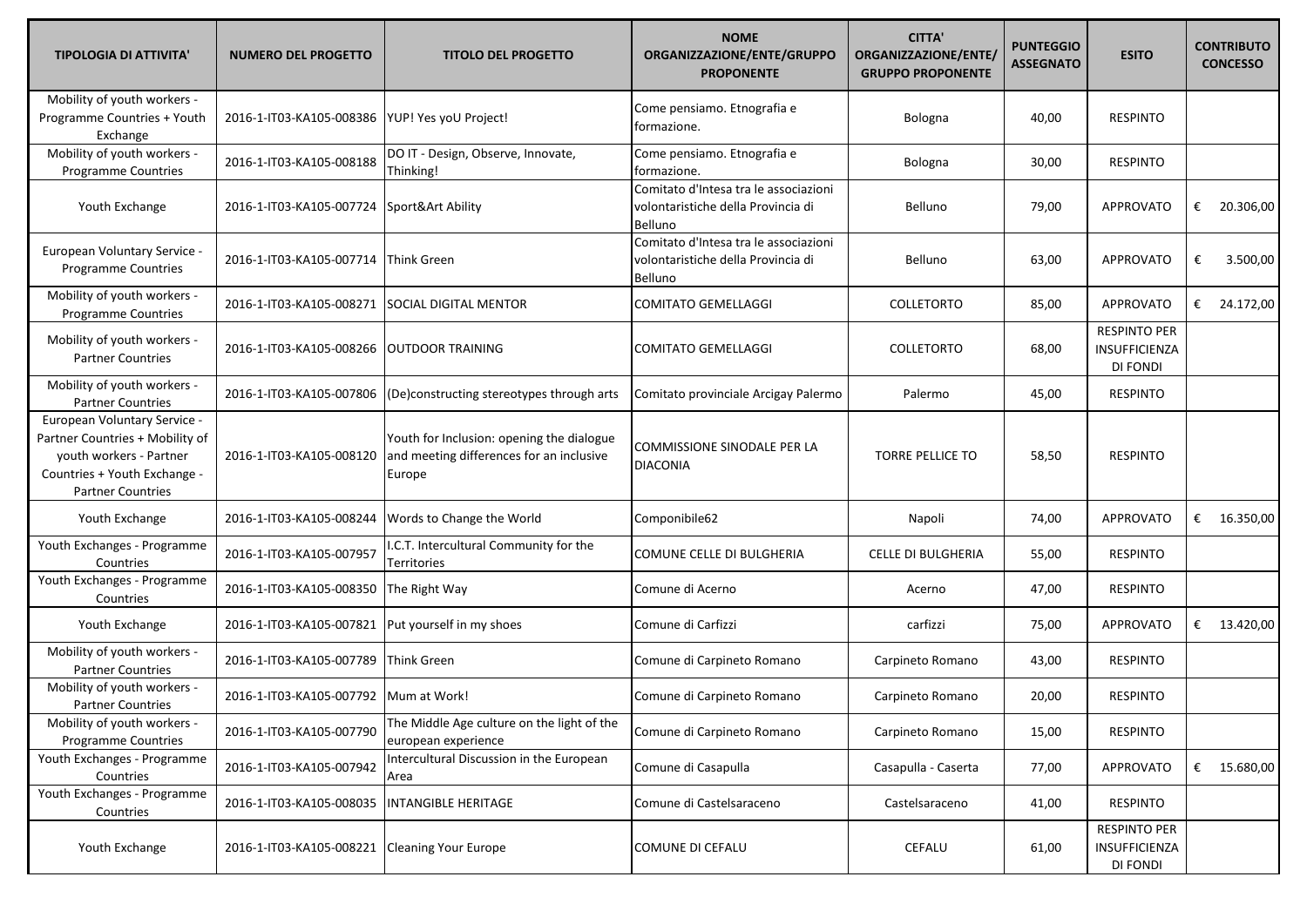| <b>TIPOLOGIA DI ATTIVITA'</b>                                          | <b>NUMERO DEL PROGETTO</b> | <b>TITOLO DEL PROGETTO</b>                                                      | <b>NOME</b><br>ORGANIZZAZIONE/ENTE/GRUPPO<br><b>PROPONENTE</b> | <b>CITTA'</b><br>ORGANIZZAZIONE/ENTE/<br><b>GRUPPO PROPONENTE</b> | <b>PUNTEGGIO</b><br><b>ASSEGNATO</b> | <b>ESITO</b>                                     | <b>CONTRIBUTO</b><br><b>CONCESSO</b> |
|------------------------------------------------------------------------|----------------------------|---------------------------------------------------------------------------------|----------------------------------------------------------------|-------------------------------------------------------------------|--------------------------------------|--------------------------------------------------|--------------------------------------|
| Youth Exchanges - Programme<br>Countries                               | 2016-1-IT03-KA105-007818   | Summer Creative LABs - Laboratories of<br>youth creativity                      | Comune di Cerrione                                             | Cerrione                                                          | 45,00                                | <b>RESPINTO</b>                                  |                                      |
| Youth Exchanges - Programme<br>Countries                               | 2016-1-IT03-KA105-007995   | Active PArticipation through Creative Hand<br>and Elettronic-writings           | Comune di Cornedo Vicentino                                    | Cornedo Vicentino                                                 | 70,00                                | <b>APPROVATO</b>                                 | € 17.274,00                          |
| European Voluntary Service -<br>Programme Countries                    | 2016-1-IT03-KA105-008057   | SVE "Opportunities for an Active European<br>Citizenship"                       | COMUNE DI CREMONA                                              | CREMONA                                                           | 67,00                                | APPROVATO                                        | 9.023,34<br>€                        |
| Youth Exchange                                                         | 2016-1-IT03-KA105-008287   | VERSO UN SENTIERO INTECULTURALE                                                 | comune di crucoli                                              | crucoli                                                           | 42,00                                | <b>RESPINTO</b>                                  |                                      |
| Youth Exchanges - Partner<br>Countries                                 | 2016-1-IT03-KA105-007795   | Focus4nature                                                                    | Comune di Latronico                                            | Latronico                                                         | 78,00                                | <b>APPROVATO</b>                                 | € $10.520,00$                        |
| European Voluntary Service +<br>Youth Exchanges - Partner<br>Countries | 2016-1-IT03-KA105-007998   | Play Opera and Folk                                                             | COMUNE DI MACERATA                                             | <b>MACERATA</b>                                                   | 61,00                                | <b>APPROVATO</b>                                 | € 21.600,00                          |
| Mobility of youth workers -<br>Programme Countries                     | 2016-1-IT03-KA105-007862   | Eco Friendly Youth                                                              | Comune di Olbia                                                | Olbia                                                             | 63,00                                | <b>RESPINTO PER</b><br>INSUFFICIENZA<br>DI FONDI |                                      |
| Mobility of youth workers -<br><b>Partner Countries</b>                | 2016-1-IT03-KA105-007863   | Local Food for Global Development                                               | Comune di Olbia                                                | Olbia                                                             | 40,00                                | <b>RESPINTO</b>                                  |                                      |
| European Voluntary Service -<br><b>Partner Countries</b>               | 2016-1-IT03-KA105-007700   | Giovani per l'interculturalità                                                  | Comune di Padova                                               | Padova                                                            | 68,00                                | <b>APPROVATO</b>                                 | € $15.736,68$                        |
| Youth Exchange                                                         | 2016-1-IT03-KA105-008337   | INTEGRARE PER VINCERE                                                           | COMUNE DI PALLAGORIO                                           | PALLAGORIO                                                        | 25,00                                | <b>RESPINTO</b>                                  |                                      |
| Youth Exchanges - Programme<br>Countries                               | 2016-1-IT03-KA105-008016   | Youth Employment in Social tourism                                              | COMUNE DI POLICORO                                             | <b>POLICORO</b>                                                   | 80,00                                | <b>APPROVATO</b>                                 | € $16.270,00$                        |
| European Voluntary Service -<br><b>Partner Countries</b>               | 2016-1-IT03-KA105-008348   | Find your Way                                                                   | COMUNE DI PRATO                                                | <b>PRATO</b>                                                      | 62,00                                | APPROVATO                                        | 6.398,00<br>€                        |
| European Voluntary Service -<br>Programme Countries                    | 2016-1-IT03-KA105-008280   | Smart, Young, Volunteer                                                         | COMUNE DI PRATO                                                | <b>PRATO</b>                                                      | 50,00                                | <b>RESPINTO</b>                                  |                                      |
| Youth Exchanges - Programme<br>Countries                               | 2016-1-IT03-KA105-008050   | Arte e natura dritte al cuore                                                   | COMUNE DI RIETI                                                | RIETI                                                             | 67,00                                | <b>RESPINTO PER</b><br>INSUFFICIENZA<br>DI FONDI |                                      |
| Youth Exchanges - Programme<br>Countries                               | 2016-1-IT03-KA105-008347   | <b>Building Multi-Europe Today</b>                                              | COMUNE DI RIVOLI                                               | Rivoli                                                            | 79,00                                | APPROVATO                                        | € $17.904,00$                        |
| Youth Exchanges - Partner<br>Countries                                 | 2016-1-IT03-KA105-008402   | RURal areas and ACTive citizenship:<br>promoting opportunities for young people | COMUNE DI TAVENNA                                              | <b>TAVENNA</b>                                                    | 60,00                                | <b>RESPINTO PER</b><br>INSUFFICIENZA<br>DI FONDI |                                      |
| Youth Exchanges - Partner<br>Countries                                 | 2016-1-IT03-KA105-008190   | <b>Green Multipliers</b>                                                        | Comune di Torrioni                                             | Torrioni (AV)                                                     | 61,00                                | <b>RESPINTO PER</b><br>INSUFFICIENZA<br>DI FONDI |                                      |
| Youth Exchange + Mobility of<br>youth workers - Programme<br>Countries | 2016-1-IT03-KA105-008299   | PLAYING PEACE tools for a new idea of<br>Europe                                 | <b>COMUNE DI TORTONA</b>                                       | <b>TORTONA</b>                                                    | 46,00                                | <b>RESPINTO</b>                                  |                                      |
| Youth Exchange + Mobility of<br>youth workers - Programme<br>Countries | 2016-1-IT03-KA105-008343   | Positive Change                                                                 | Comune di Uri                                                  | Uri                                                               | 50,00                                | <b>RESPINTO</b>                                  |                                      |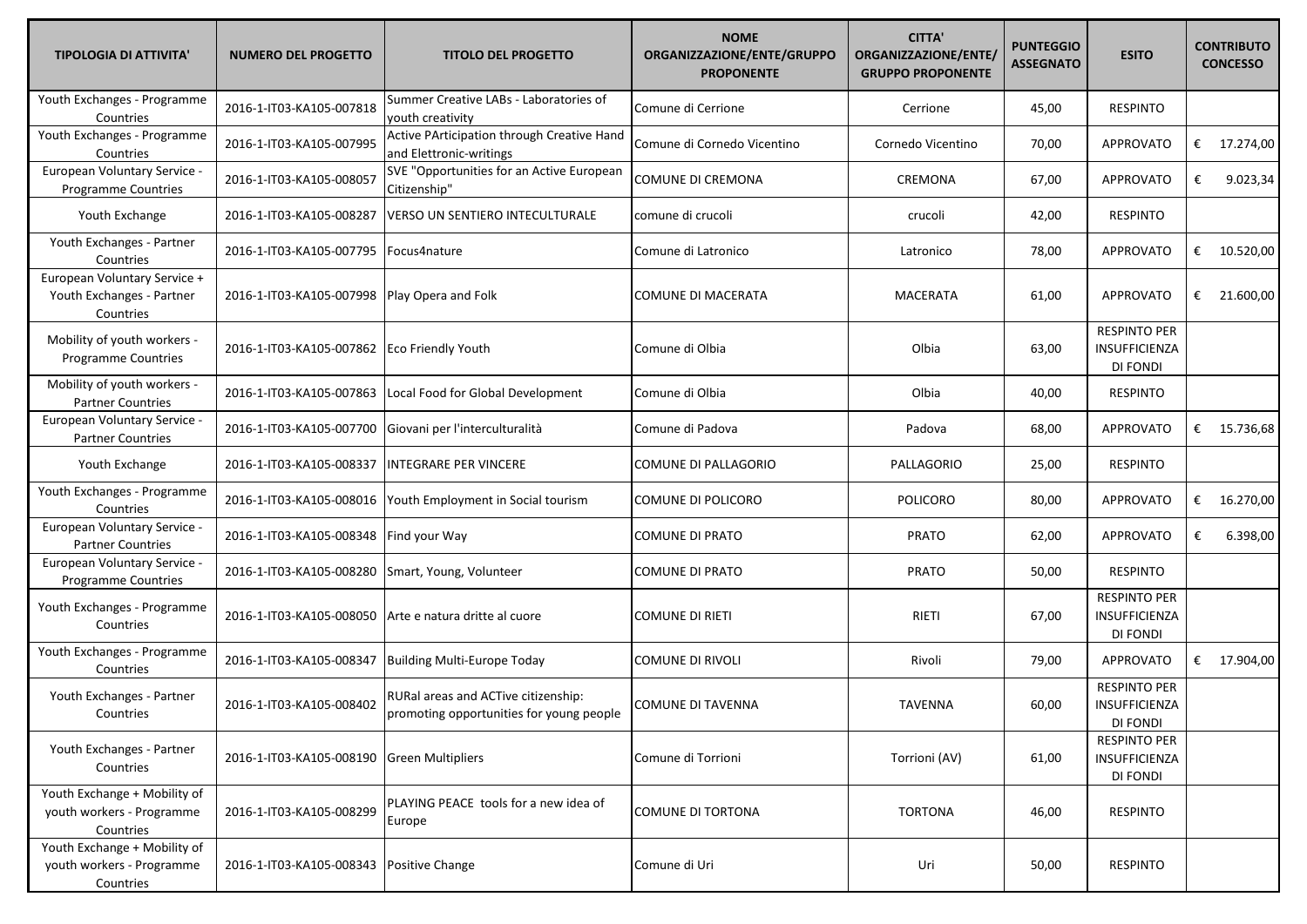| <b>TIPOLOGIA DI ATTIVITA'</b>                                                                              | <b>NUMERO DEL PROGETTO</b>            | <b>TITOLO DEL PROGETTO</b>                                                       | <b>NOME</b><br>ORGANIZZAZIONE/ENTE/GRUPPO<br><b>PROPONENTE</b>   | <b>CITTA'</b><br>ORGANIZZAZIONE/ENTE/<br><b>GRUPPO PROPONENTE</b> | <b>PUNTEGGIO</b><br><b>ASSEGNATO</b> | <b>ESITO</b>                                     | <b>CONTRIBUTO</b><br><b>CONCESSO</b> |
|------------------------------------------------------------------------------------------------------------|---------------------------------------|----------------------------------------------------------------------------------|------------------------------------------------------------------|-------------------------------------------------------------------|--------------------------------------|--------------------------------------------------|--------------------------------------|
| Youth Exchange + Mobility of<br>youth workers - Programme<br>Countries                                     | 2016-1-IT03-KA105-007679              | <b>BRIDGING YOUNG PEOPLE TRHOUGH</b><br><b>ENVIRONMENTAL PROTECTION</b>          | Comune Francavilla di Sicilia                                    | Francavilla di Sicilia                                            | 64,00                                | <b>RESPINTO PER</b><br>INSUFFICIENZA<br>DI FONDI |                                      |
| Youth Exchanges - Programme<br>Countries                                                                   | 2016-1-IT03-KA105-008373              | <b>INTEGRARE PER VINCERE</b>                                                     | COMUNE SAN NICOLA DELL'ALTO                                      | SAN NICOLA DELL'ALTO                                              | 25,00                                | <b>RESPINTO</b>                                  |                                      |
| Mobility of youth workers -<br><b>Partner Countries</b>                                                    | 2016-1-IT03-KA105-007706              | YOUNG ACTIVE PROTAGONISTS OF AN<br><b>EMPLOYMENT'S FUTURE</b>                    | Comune Terme Vigliatore                                          | Terme Vigliatore                                                  | 59,00                                | <b>RESPINTO</b>                                  |                                      |
| Mobility of youth workers -<br>Programme Countries                                                         | 2016-1-IT03-KA105-008029              | Sprouting S.O.Y. - Sustainable and Organic<br>Youth                              | Comunità Impegno Servizio<br>Volontariato                        | Torino                                                            | 66,00                                | <b>RESPINTO PER</b><br>INSUFFICIENZA<br>DI FONDI |                                      |
| <b>European Voluntary Service -</b><br><b>Partner Countries</b>                                            | 2016-1-IT03-KA105-008017              | Multiply Education and European Tools                                            | Comunità Papa Giovanni XXIII                                     | Rimini                                                            | 68,00                                | <b>APPROVATO</b>                                 | € 13.778,00                          |
| European Voluntary Service -<br>Partner Countries + European<br>Voluntary Service - Programme<br>Countries | 2016-1-IT03-KA105-008025              | <b>Beyond The Sea</b>                                                            | Comunità Papa Giovanni XXIII                                     | Rimini                                                            | 68,00                                | <b>APPROVATO</b>                                 | € $15.771,00$                        |
| Youth Exchanges - Programme<br>Countries                                                                   | 2016-1-IT03-KA105-008210              | Recording for life                                                               | Connect                                                          | vasto                                                             | 60,00                                | <b>RESPINTO PER</b><br>INSUFFICIENZA<br>DI FONDI |                                      |
| Mobility of youth workers -<br>Programme Countries                                                         | 2016-1-IT03-KA105-008278              | Telling the Beauty of Europe                                                     | Consorzio "ILT - International Lifelong<br>Training"             | Genova                                                            | 35,00                                | <b>RESPINTO</b>                                  |                                      |
| Youth Exchanges - Programme<br>Countries                                                                   | 2016-1-IT03-KA105-008098              | <b>EASY</b> - Entrepreneurial Attitudes and Skills<br>for Youth                  | Consorzio Provinciale Intesa - CCA                               | Silea (Treviso)                                                   | 49,00                                | <b>RESPINTO</b>                                  |                                      |
| Mobility of youth workers -<br><b>Partner Countries</b>                                                    | 2016-1-IT03-KA105-008333              | Love Difference - Youth work and social<br>diversity / Refugee operator training | Consorzio Provinciale Intesa - CCA                               | Silea (Treviso)                                                   | 44,50                                | <b>RESPINTO</b>                                  |                                      |
| European Voluntary Service -<br>Programme Countries                                                        | 2016-1-IT03-KA105-007735              | Moving to social inclusion                                                       | CONSORZIO SOCIALE IL FILO DA<br><b>TESSERE</b>                   | BIELLA                                                            | 63,00                                | <b>APPROVATO</b>                                 | € 63.453,38                          |
| Youth Exchanges - Programme<br>Countries                                                                   | 2016-1-IT03-KA105-008249              | JUNK OR "JUNGLE" FOOD?                                                           | Consulta Giovanile Zafferana Etnea                               | Zafferana Etnea                                                   | 51,00                                | <b>RESPINTO</b>                                  |                                      |
| Youth Exchange                                                                                             | 2016-1-IT03-KA105-007898              | Young Entrepreneurs of Europe of<br>Tomorrow!                                    | <b>CONTRO TENDENZA</b>                                           | Collesano (PA)                                                    | 43,00                                | <b>RESPINTO</b>                                  |                                      |
| European Voluntary Service -<br>Programme Countries                                                        | 2016-1-IT03-KA105-008087              | TIME TO GO                                                                       | <b>COOPERATIVA ITACA</b>                                         | PORDENONE                                                         | 69,00                                | <b>APPROVATO</b>                                 | €<br>9.023,34                        |
| <b>European Voluntary Service -</b><br>Programme Countries                                                 | 2016-1-IT03-KA105-008052 WE STICK OUT |                                                                                  | COOPERATIVA ITACA                                                | PORDENONE                                                         | 67,00                                | APPROVATO                                        | 9.108,34                             |
| European Voluntary Service -<br>Programme Countries                                                        | 2016-1-IT03-KA105-008268              | Care-sharing II                                                                  | Cooperativa Sociale A.E.P.E.R.                                   | Bergamo                                                           | 69,00                                | APPROVATO                                        | 8.928,34<br>€                        |
| Youth Exchange                                                                                             | 2016-1-IT03-KA105-008341              | Siena Like Europe                                                                | Cooperativa Sociale Il Campo servizi<br>socio sanitari integrati | Siena                                                             | 54,00                                | <b>RESPINTO</b>                                  |                                      |
| Youth Exchange                                                                                             | 2016-1-IT03-KA105-008163              | Europa's Krater, symbol of differences                                           | Cooperativa Sociale Immaginaria A<br>R.L.Onlus                   | Sant'Angelo a Cupolo                                              | 76,00                                | APPROVATO                                        | € 20.812,00                          |
| Mobility of youth workers -<br>Programme Countries                                                         | 2016-1-IT03-KA105-008401              | 'LovEarth through art: the musical side of a<br>youth worker"                    | Cooperativa Sociale Immaginaria A<br>R.L.Onlus                   | Sant'Angelo a Cupolo                                              | 40,00                                | <b>RESPINTO</b>                                  |                                      |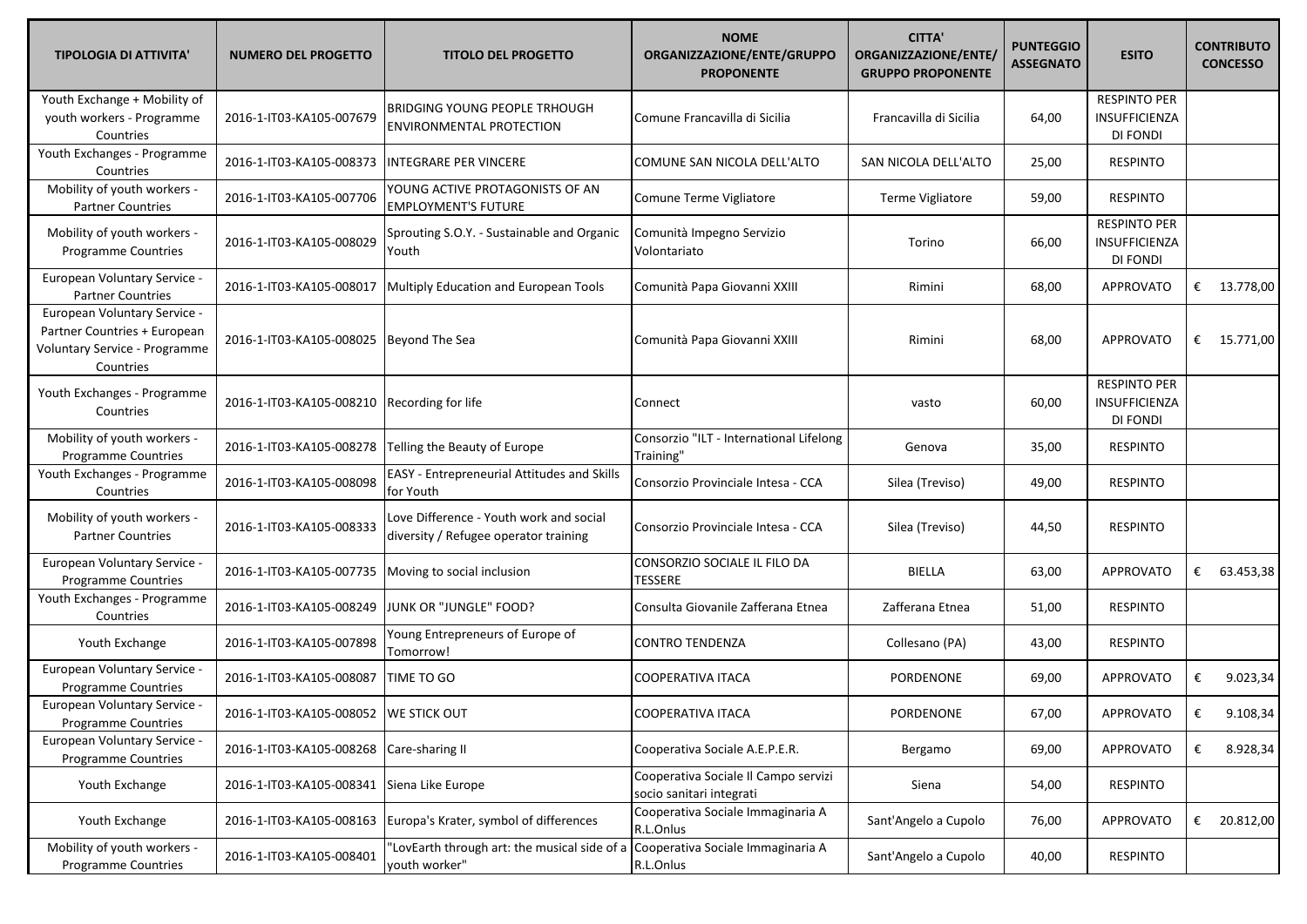| <b>TIPOLOGIA DI ATTIVITA'</b>                              | <b>NUMERO DEL PROGETTO</b> | <b>TITOLO DEL PROGETTO</b>                                                                                   | <b>NOME</b><br>ORGANIZZAZIONE/ENTE/GRUPPO<br><b>PROPONENTE</b>                                 | <b>CITTA'</b><br>ORGANIZZAZIONE/ENTE/<br><b>GRUPPO PROPONENTE</b> | <b>PUNTEGGIO</b><br><b>ASSEGNATO</b> | <b>ESITO</b>                                            | <b>CONTRIBUTO</b><br><b>CONCESSO</b> |
|------------------------------------------------------------|----------------------------|--------------------------------------------------------------------------------------------------------------|------------------------------------------------------------------------------------------------|-------------------------------------------------------------------|--------------------------------------|---------------------------------------------------------|--------------------------------------|
| Youth Exchange                                             | 2016-1-IT03-KA105-008089   | GROWING TOGETHER IN A CRAZY-LIENT<br><b>WOOD</b>                                                             | Cooperativa Sociale Liberi Sogni Onlus                                                         | Calolziocorte                                                     | 62,00                                | <b>RESPINTO PER</b><br>INSUFFICIENZA<br>DI FONDI        |                                      |
| European Voluntary Service -<br>Programme Countries        | 2016-1-IT03-KA105-008066   | Youth experiences in local communities                                                                       | Cooperativa Sociale Liberi Sogni Onlus                                                         | Calolziocorte                                                     | 60,00                                | <b>APPROVATO</b>                                        | 5.446,66<br>€                        |
| Mobility of youth workers -<br>Programme Countries         | 2016-1-IT03-KA105-008217   | Communica(c)tors                                                                                             | Cooperativa Sociale Muovimente                                                                 | Viterbo                                                           | 62,00                                | <b>RESPINTO PER</b><br>INSUFFICIENZA<br>DI FONDI        |                                      |
| Mobility of youth workers +<br>Youth Exchanges - Programme | 2016-1-IT03-KA105-008189   | (Say It) With YOUr Words                                                                                     | Cooperativa Sociale Muovimente                                                                 | Viterbo                                                           | 60,00                                | <b>RESPINTO PER</b><br>INSUFFICIENZA                    |                                      |
| Youth Exchanges - Programme<br>Countries                   | 2016-1-IT03-KA105-007825   | <b>YouthPass Navigators</b>                                                                                  | Cooperativa Sociale onlus Progetto<br>Popolare                                                 | <b>MONTESCAGLIOSO</b>                                             | 42,00                                | <b>RESPINTO</b>                                         |                                      |
| Youth Exchange                                             | 2016-1-IT03-KA105-007819   | Shake Mi City.2                                                                                              | cooperativa sociale Tempo per<br>l'infanzia                                                    | Milano                                                            | 80,00                                | <b>APPROVATO</b>                                        | 30.392,00<br>€                       |
| Youth Exchange                                             | 2016-1-IT03-KA105-008326   | EUROCONTATTO - GIOVANI PROTAGONISTI<br>DEL PROPRIO TEMPO                                                     | COOPERATIVA SOCIALE TOTEM<br>O.N.L.U.S.                                                        | VARESE                                                            | 35,00                                | <b>RESPINTO</b>                                         |                                      |
| European Voluntary Service -<br>Programme Countries        | 2016-1-IT03-KA105-007946   | A new and intercultural "glance"                                                                             | Cooperazione Internazionale Sud Sud                                                            | Palermo                                                           | 63,00                                | <b>APPROVATO</b>                                        | 9.016,67<br>€                        |
| Mobility of youth workers -<br><b>Partner Countries</b>    | 2016-1-IT03-KA105-007990   | HAWEYYA: Human Rights for Youth in<br>Palestine                                                              | Cooperazione Internazionale Sud Sud                                                            | Palermo                                                           | 56,00                                | <b>RESPINTO</b>                                         |                                      |
| Mobility of youth workers -<br><b>Partner Countries</b>    | 2016-1-IT03-KA105-007794   | "From Me to We"                                                                                              | Cooperazione Internazionale Sud Sud                                                            | Palermo                                                           | 46,00                                | <b>RESPINTO</b>                                         |                                      |
| Mobility of youth workers -<br><b>Partner Countries</b>    | 2016-1-IT03-KA105-008456   | European Youth Day against Trafficking in<br>Human Beings. Together against violence<br>for the human rights | Cooperazione Internazionale Sud Sud                                                            | Palermo                                                           | 36,00                                | <b>RESPINTO</b>                                         |                                      |
| European Voluntary Service -<br><b>Partner Countries</b>   | 2016-1-IT03-KA105-007657   | Young European Soul in EVS                                                                                   | Cooperazione Senza Frontiere                                                                   | Palermo                                                           | 70,00                                | <b>APPROVATO</b>                                        | 9.628,34<br>€                        |
| Mobility of youth workers -<br><b>Partner Countries</b>    | 2016-1-IT03-KA105-007814   | Level Up - Tools for Youth Worker to<br>Mangage Youth Projects                                               | Cooperazione Senza Frontiere                                                                   | Palermo                                                           | 68,00                                | <b>RESPINTO PER</b><br>INSUFFICIENZA<br>DI FONDI        |                                      |
| Youth Exchanges - Programme<br>Countries                   | 2016-1-IT03-KA105-007694   | Open your mind                                                                                               | CORPO MUSICALE SANTA CECILIA                                                                   | Valmadrera                                                        | 41,00                                | <b>RESPINTO</b>                                         |                                      |
| Youth Exchanges - Partner<br>Countries                     | 2016-1-IT03-KA105-008164   | Learning To Move                                                                                             | Coworking e Networking Sicilia                                                                 | Palermo                                                           | 47,00                                | <b>RESPINTO</b>                                         |                                      |
| Youth Exchange                                             |                            | 2016-1-IT03-KA105-008413  We are (not only) what we eat                                                      | <b>CRETA - Centro Ricerche Economia</b><br>Territorio e Ambiente                               | Pisa                                                              | 44,00                                | <b>RESPINTO</b>                                         |                                      |
| Mobility of youth workers -<br><b>Partner Countries</b>    | 2016-1-IT03-KA105-008216   | Web Interactive Documentary Education                                                                        | Cro.M.A. Cross Media Action                                                                    | Roma                                                              | 35,00                                | <b>RESPINTO</b>                                         |                                      |
| Mobility of youth workers -<br>Programme Countries         | 2016-1-IT03-KA105-007938   | Development and Education in Sport for<br>Youth                                                              | <b>CSEN Centro Sportivo Educativo</b><br>Nazionale Comitato regionale Friuli<br>Venezia Giulia | Udine                                                             | 15,00                                | <b>RESPINTO</b>                                         |                                      |
| Youth Exchanges - Programme<br>Countries                   | 2016-1-IT03-KA105-008194   | <b>HEALTH FACTOR</b>                                                                                         | Deina Torino                                                                                   | Torino                                                            | 65,00                                | <b>RESPINTO PER</b><br><b>INSUFFICIENZA</b><br>DI FONDI |                                      |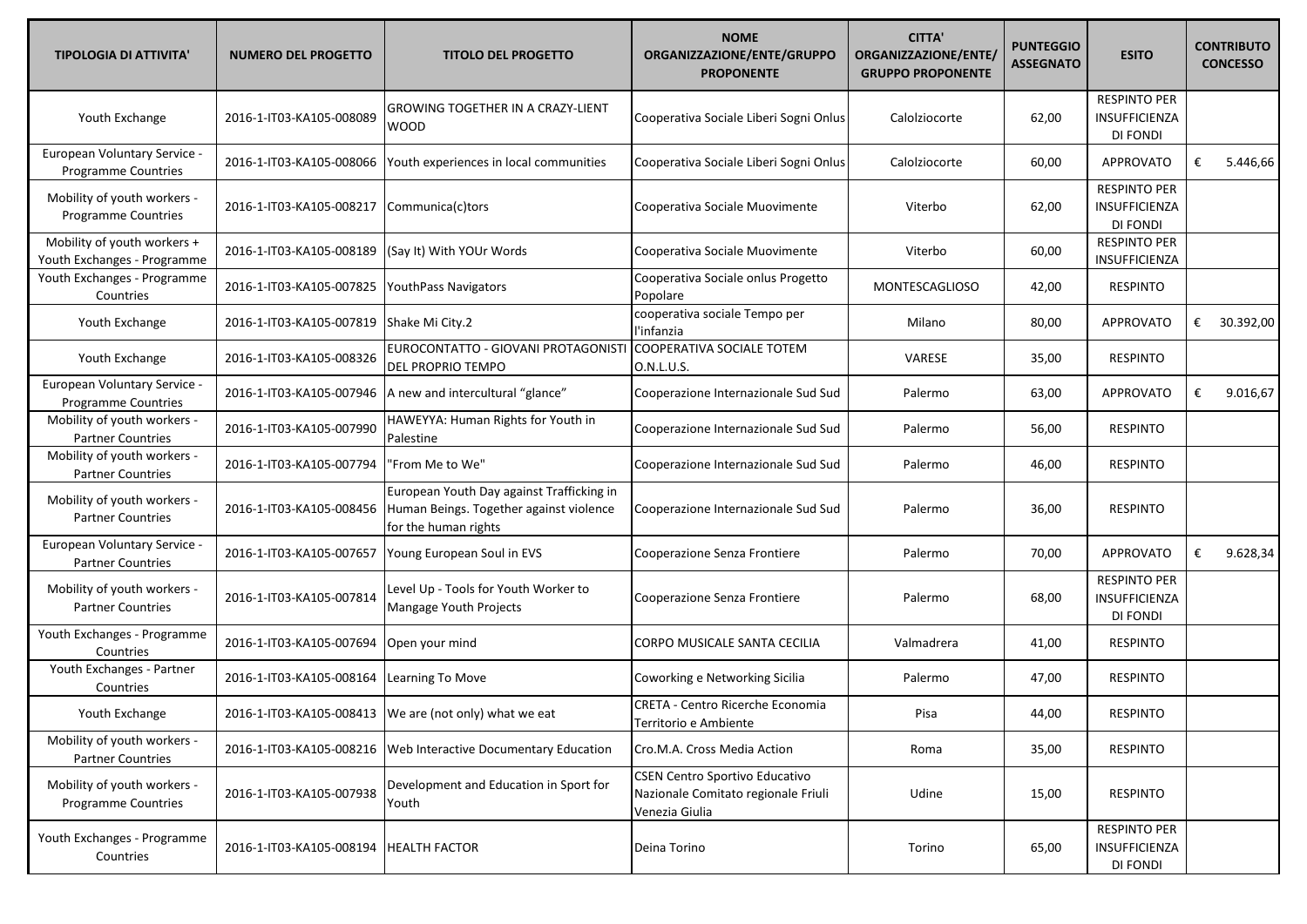| <b>TIPOLOGIA DI ATTIVITA'</b>                             | <b>NUMERO DEL PROGETTO</b>                        | <b>TITOLO DEL PROGETTO</b>                                                                                          | <b>NOME</b><br>ORGANIZZAZIONE/ENTE/GRUPPO<br><b>PROPONENTE</b>   | <b>CITTA'</b><br>ORGANIZZAZIONE/ENTE/<br><b>GRUPPO PROPONENTE</b> | <b>PUNTEGGIO</b><br><b>ASSEGNATO</b> | <b>ESITO</b>                                     |   | <b>CONTRIBUTO</b><br><b>CONCESSO</b> |
|-----------------------------------------------------------|---------------------------------------------------|---------------------------------------------------------------------------------------------------------------------|------------------------------------------------------------------|-------------------------------------------------------------------|--------------------------------------|--------------------------------------------------|---|--------------------------------------|
| Youth Exchanges - Partner<br>Countries                    | 2016-1-IT03-KA105-008297                          | <b>Castles of Cards</b>                                                                                             | Democrazya                                                       | <b>CASERTA</b>                                                    | 57,00                                | <b>RESPINTO</b>                                  |   |                                      |
| Youth Exchanges - Programme<br>Countries                  | 2016-1-IT03-KA105-007616                          | Building the future of Europe                                                                                       | DEMOSTENE Centro Studi per la<br>Promozione dello Sviluppo Umano | Latiano                                                           | 66,00                                | <b>RESPINTO PER</b><br>INSUFFICIENZA<br>DI FONDI |   |                                      |
| Mobility of youth workers -<br>Programme Countries        | 2016-1-IT03-KA105-007677                          | The art of feeling art                                                                                              | DEMOSTENE Centro Studi per la<br>Promozione dello Sviluppo Umano | Latiano                                                           | 64,00                                | <b>RESPINTO PER</b><br>INSUFFICIENZA<br>DI FONDI |   |                                      |
| Youth Exchanges - Programme<br>Countries                  | 2016-1-IT03-KA105-008331                          | Communication in the 2.0 age                                                                                        | DIDASKO SOCIETA' COOPERATIVA                                     | <b>TERNI</b>                                                      | 43,00                                | <b>RESPINTO</b>                                  |   |                                      |
| Mobility of youth workers -<br>Programme Countries        | 2016-1-IT03-KA105-008356                          | Sensibilisation of gender roles with/for<br>young people - Job Shadowing                                            | Donne al traguardo                                               | Cagliari                                                          | 39,00                                | <b>RESPINTO</b>                                  |   |                                      |
| Mobility of youth workers -<br><b>Programme Countries</b> | 2016-1-IT03-KA105-008147                          | Networking in European Working systems<br>throught such Activities as a responsible<br><b>Research and Training</b> | e-arch                                                           | Palermo                                                           | 81,00                                | <b>APPROVATO</b>                                 | € | 2.750,00                             |
| Youth Exchanges - Partner<br>Countries                    | 2016-1-IT03-KA105-008207                          | Multiculturalism - the Outcome of Social<br>Acceptance, Integration and Culture                                     | e-arch                                                           | Palermo                                                           | 73,00                                | <b>APPROVATO</b>                                 | € | 9.900,00                             |
| Mobility of youth workers -<br><b>Partner Countries</b>   | 2016-1-IT03-KA105-008298                          | Toward Actions, which are Strengthening<br>Tolerance in European                                                    | e-arch                                                           | Palermo                                                           | 60,00                                | <b>RESPINTO PER</b><br>INSUFFICIENZA<br>DI FONDI |   |                                      |
| Youth Exchanges - Programme<br>Countries                  | 2016-1-IT03-KA105-007676                          | Music in the air (Immigration helps the<br>Nation)                                                                  | Ecosuoni - Palma Campania (NA)                                   | Palma Campania                                                    | 65,00                                | <b>RESPINTO PER</b><br>INSUFFICIENZA<br>DI FONDI |   |                                      |
| Mobility of youth workers -<br>Programme Countries        | 2016-1-IT03-KA105-008306                          | Land Guardians                                                                                                      | Edu Lab                                                          | Portici (Na)                                                      | 30,00                                | <b>RESPINTO</b>                                  |   |                                      |
| Youth Exchanges - Programme<br>Countries                  | 2016-1-IT03-KA105-007686                          | YouMEdiaJournalism                                                                                                  | Elios                                                            | Acireale                                                          | 65,00                                | <b>RESPINTO PER</b><br>INSUFFICIENZA<br>DI FONDI |   |                                      |
| Mobility of youth workers -<br><b>Partner Countries</b>   | 2016-1-IT03-KA105-007673                          | Social Inclusion: Women in the European<br>Cultures                                                                 | Elios                                                            | Acireale                                                          | 64,00                                | <b>RESPINTO PER</b><br>INSUFFICIENZA<br>DI FONDI |   |                                      |
| Mobility of youth workers -<br><b>Programme Countries</b> | 2016-1-IT03-KA105-007743                          | BioDiversity                                                                                                        | Eliotropi                                                        | Misilmeri                                                         | 80,00                                | <b>APPROVATO</b>                                 |   | € 17.787,00                          |
| Youth Exchanges - Programme<br>Countries                  | 2016-1-IT03-KA105-008408 EuroStura                |                                                                                                                     | EMMANUELE SOCIETA' COOPERATIVA<br>SOCIALE - ONLUS                | Cuneo                                                             | 39,00                                | <b>RESPINTO</b>                                  |   |                                      |
| European Voluntary Service -<br><b>Partner Countries</b>  | 2016-1-IT03-KA105-008344                          | Long Live Diversity                                                                                                 | <b>ENGIM - ENTE NAZIONALE</b><br>GIUSEPPINI DEL MURIALDO         | ROMA                                                              | 87,00                                | <b>APPROVATO</b>                                 |   | € 21.890,00                          |
| Youth Exchange                                            | 2016-1-IT03-KA105-007936                          | THE SEED OF FUTURE                                                                                                  | ENJOY Associazione di Promozione<br>Sociale                      | Marcellinara                                                      | 53,00                                | <b>RESPINTO</b>                                  |   |                                      |
| Mobility of youth workers -<br>Programme Countries        | 2016-1-IT03-KA105-008273                          | Youth, Empowerment & Education                                                                                      | <b>EURO</b>                                                      | PALERMO                                                           | 38,00                                | <b>RESPINTO</b>                                  |   |                                      |
| Mobility of youth workers -<br><b>Partner Countries</b>   | 2016-1-IT03-KA105-008272 DebART The Art of Debate |                                                                                                                     | <b>EURO</b>                                                      | PALERMO                                                           | 37,00                                | <b>RESPINTO</b>                                  |   |                                      |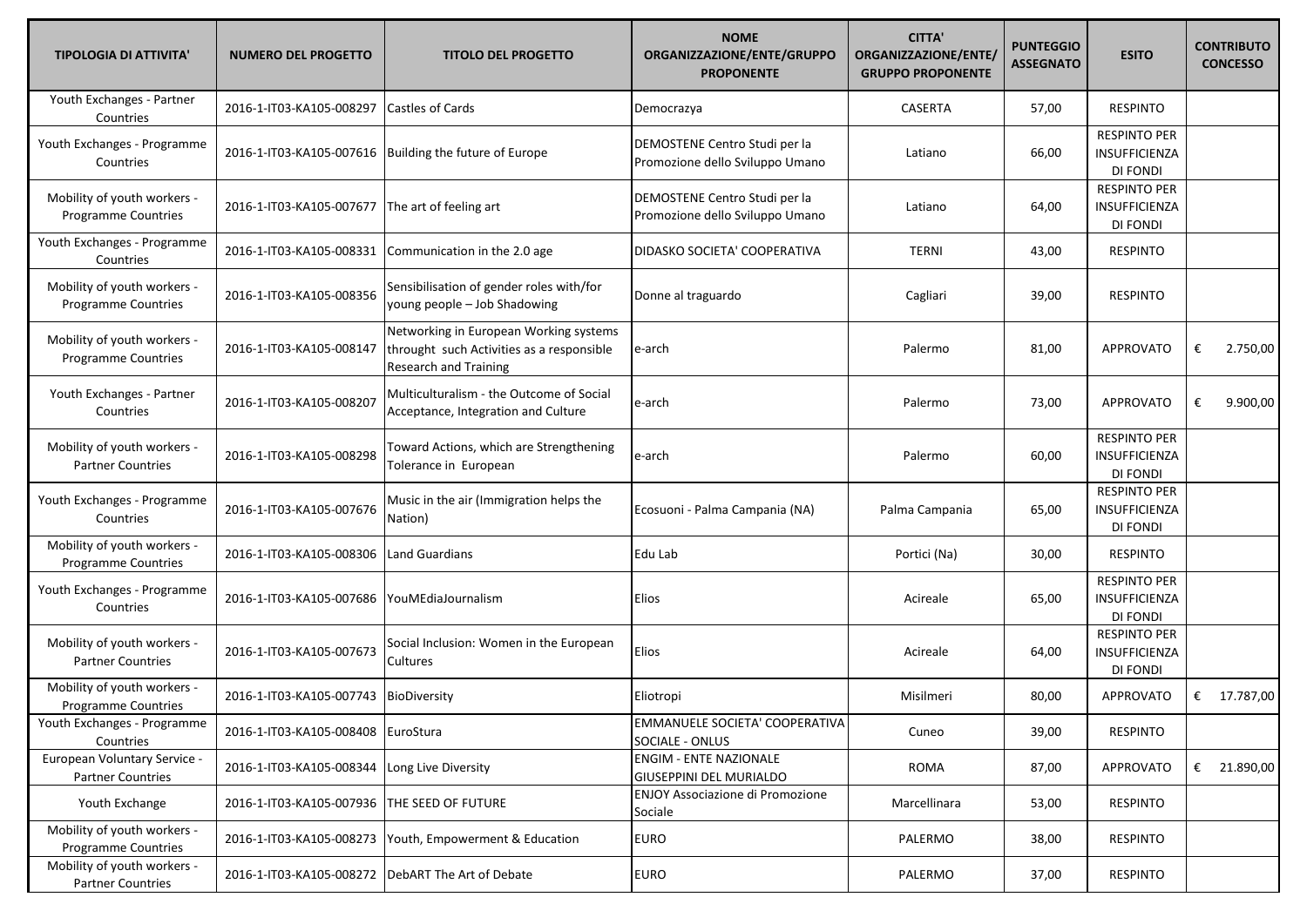| <b>TIPOLOGIA DI ATTIVITA'</b>                             | <b>NUMERO DEL PROGETTO</b> | <b>TITOLO DEL PROGETTO</b>                              | <b>NOME</b><br>ORGANIZZAZIONE/ENTE/GRUPPO<br><b>PROPONENTE</b> | <b>CITTA'</b><br>ORGANIZZAZIONE/ENTE/<br><b>GRUPPO PROPONENTE</b> | <b>PUNTEGGIO</b><br><b>ASSEGNATO</b> | <b>ESITO</b>                                            | <b>CONTRIBUTO</b><br><b>CONCESSO</b> |
|-----------------------------------------------------------|----------------------------|---------------------------------------------------------|----------------------------------------------------------------|-------------------------------------------------------------------|--------------------------------------|---------------------------------------------------------|--------------------------------------|
| Mobility of youth workers -<br><b>Programme Countries</b> | 2016-1-IT03-KA105-007796   | NFEffect on Education - Youthpass                       | <b>EuroDemos Youth Mobility NGO</b>                            | Reggio Calabria                                                   | 53,00                                | <b>RESPINTO</b>                                         |                                      |
| Mobility of youth workers -<br><b>Partner Countries</b>   | 2016-1-IT03-KA105-008304   | #EmploYouth 4 Change                                    | EuroDemos Youth Mobility NGO                                   | Reggio Calabria                                                   | 52,00                                | <b>RESPINTO</b>                                         |                                      |
| Mobility of youth workers -<br><b>Partner Countries</b>   | 2016-1-IT03-KA105-007911   | <b>EducAction 2020</b>                                  | <b>EuroDemos Youth Mobility NGO</b>                            | Reggio Calabria                                                   | 40,00                                | <b>RESPINTO</b>                                         |                                      |
| Mobility of youth workers -<br><b>Partner Countries</b>   | 2016-1-IT03-KA105-007872   | The power of social advertising                         | eurogems aps                                                   | treviso                                                           | 60,00                                | <b>RESPINTO PER</b><br><b>INSUFFICIENZA</b><br>DI FONDI |                                      |
| European Voluntary Service -<br>Programme Countries       | 2016-1-IT03-KA105-007689   | Just Because of You                                     | eurogems aps                                                   | treviso                                                           | 55,00                                | <b>RESPINTO</b>                                         |                                      |
| Mobility of youth workers -<br><b>Partner Countries</b>   | 2016-1-IT03-KA105-007621   | Wake up and make this world a better<br>place           | <b>EURO-NET</b>                                                | POTENZA                                                           | 57,00                                | <b>RESPINTO</b>                                         |                                      |
| Mobility of youth workers -<br><b>Partner Countries</b>   | 2016-1-IT03-KA105-007620   | Transforming problems into solutions                    | <b>EURO-NET</b>                                                | <b>POTENZA</b>                                                    | 41,00                                | <b>RESPINTO</b>                                         |                                      |
| Youth Exchanges - Partner<br>Countries                    | 2016-1-IT03-KA105-007797   | Break your barriers with dance!                         | europalmente                                                   | zafferana etnea                                                   | 46,00                                | <b>RESPINTO</b>                                         |                                      |
| Youth Exchanges - Programme<br>Countries                  | 2016-1-IT03-KA105-007678   | save the earth plant a three                            | europalmente                                                   | zafferana etnea                                                   | 44,00                                | <b>RESPINTO</b>                                         |                                      |
| Youth Exchanges - Partner<br>Countries                    | 2016-1-IT03-KA105-007728   | RE-CRAFT: Rural Entrepreneurship, Craft<br>vour future! | <b>EUROSUD</b>                                                 | TRIGGIANO                                                         | 69,00                                | <b>APPROVATO</b>                                        | € $17.269,00$                        |
| Mobility of youth workers -<br><b>Partner Countries</b>   | 2016-1-IT03-KA105-007661   | Together we start-up the work                           | <b>EUROSUD</b>                                                 | TRIGGIANO                                                         | 65,00                                | <b>RESPINTO PER</b><br><b>INSUFFICIENZA</b><br>DI FONDI |                                      |
| Mobility of youth workers -<br><b>Partner Countries</b>   | 2016-1-IT03-KA105-007659   | Let's talk about coaching                               | <b>EUROSUD</b>                                                 | TRIGGIANO                                                         | 64,00                                | <b>RESPINTO PER</b><br>INSUFFICIENZA<br>DI FONDI        |                                      |
| Youth Exchanges - Partner<br>Countries                    | 2016-1-IT03-KA105-007658   | Exchanging Europe 2016 ExE2016                          | <b>EUROSUD</b>                                                 | TRIGGIANO                                                         | 63,00                                | <b>RESPINTO PER</b><br>INSUFFICIENZA                    |                                      |
| Youth Exchange                                            | 2016-1-IT03-KA105-008215   | Make it green!                                          | Excursio                                                       | Campobasso                                                        | 64,00                                | <b>RESPINTO PER</b><br>INSUFFICIENZA<br>DI FONDI        |                                      |
| Mobility of youth workers -<br>Programme Countries        | 2016-1-IT03-KA105-007937   | <b>Commons for Youth Grow</b>                           | Ex-Duco laB                                                    | Lentini                                                           | 58,00                                | <b>RESPINTO</b>                                         |                                      |
| Youth Exchanges - Programme<br>Countries                  | 2016-1-IT03-KA105-008222   | I Found About The True Colors                           | F.E.E.L. - Fostering European<br><b>Education and Learning</b> | Caserta                                                           | 57,00                                | RESPINTO                                                |                                      |
| Mobility of youth workers -<br><b>Programme Countries</b> | 2016-1-IT03-KA105-007713   | Let's Involve Everybody                                 | Factory 1342                                                   | Roma                                                              | 47,00                                | <b>RESPINTO</b>                                         |                                      |
| Mobility of youth workers -<br><b>Partner Countries</b>   | 2016-1-IT03-KA105-007720   | Learn to write a project KA1!                           | Factory 1342                                                   | Roma                                                              | 27,00                                | <b>RESPINTO</b>                                         |                                      |
| Mobility of youth workers -<br>Programme Countries        | 2016-1-IT03-KA105-007734   | What a passion for fashion!                             | Factory 1342                                                   | Roma                                                              | 21,00                                | <b>RESPINTO</b>                                         |                                      |
| Mobility of youth workers -<br><b>Partner Countries</b>   | 2016-1-IT03-KA105-007740   | Europe in green dress code                              | Factory 1342                                                   | Roma                                                              | 15,00                                | <b>RESPINTO</b>                                         |                                      |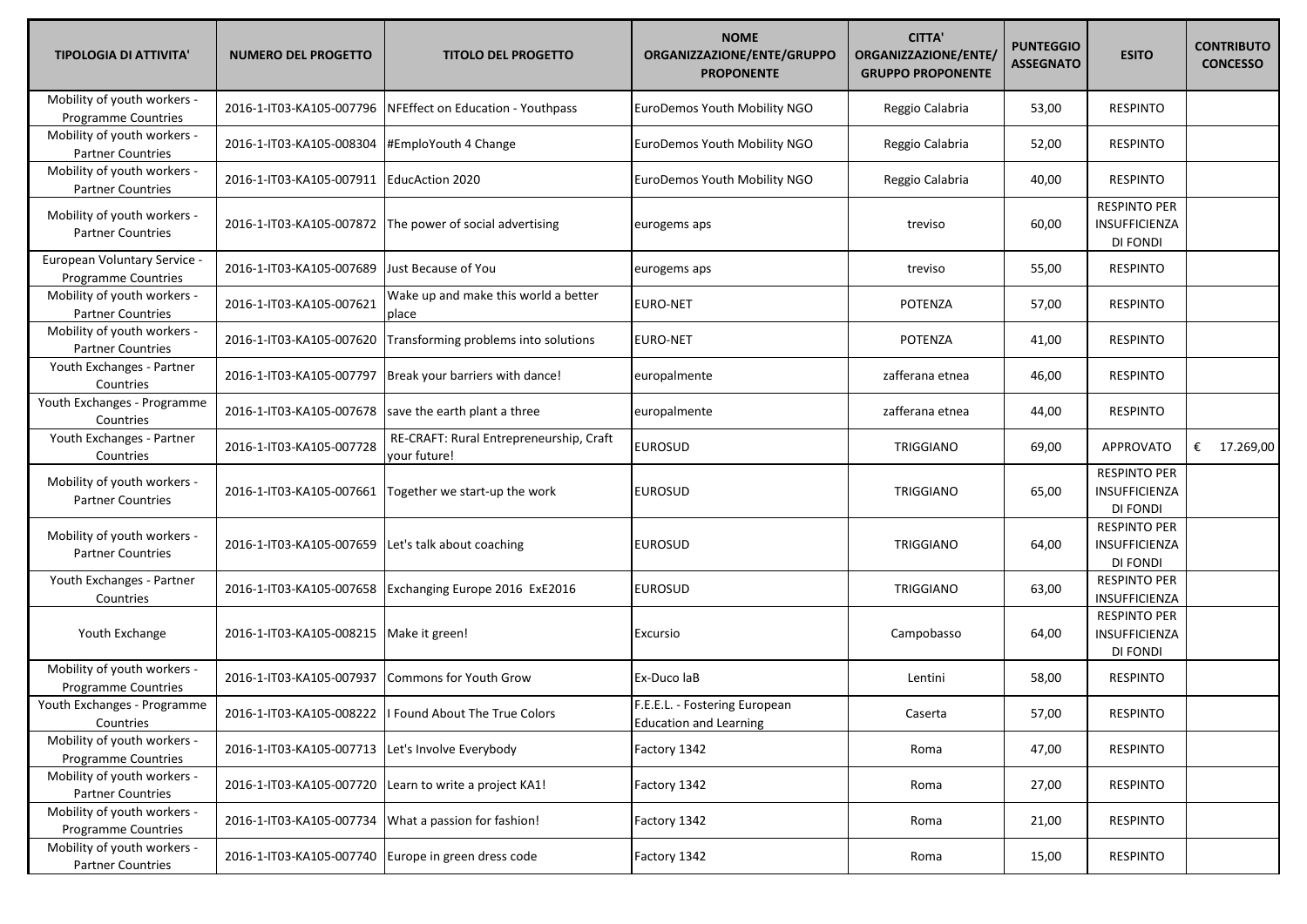| <b>TIPOLOGIA DI ATTIVITA'</b>                                                                              | <b>NUMERO DEL PROGETTO</b> | <b>TITOLO DEL PROGETTO</b>                                                                                                     | <b>NOME</b><br>ORGANIZZAZIONE/ENTE/GRUPPO<br><b>PROPONENTE</b> | <b>CITTA'</b><br>ORGANIZZAZIONE/ENTE/<br><b>GRUPPO PROPONENTE</b> | <b>PUNTEGGIO</b><br><b>ASSEGNATO</b> | <b>ESITO</b>                                                   |   | <b>CONTRIBUTO</b><br><b>CONCESSO</b> |
|------------------------------------------------------------------------------------------------------------|----------------------------|--------------------------------------------------------------------------------------------------------------------------------|----------------------------------------------------------------|-------------------------------------------------------------------|--------------------------------------|----------------------------------------------------------------|---|--------------------------------------|
| European Voluntary Service -<br><b>Programme Countries</b>                                                 | 2016-1-IT03-KA105-008032   | Volunteers 4 Volunteers                                                                                                        | Federazione del Volontariato di<br>Verona ONLUS                | Verona                                                            | 69,00                                | <b>APPROVATO</b>                                               |   | € $15.245,00$                        |
| Mobility of youth workers -<br><b>Programme Countries</b>                                                  | 2016-1-IT03-KA105-008340   | Be the NET! RoverNET/VentureNET                                                                                                | Federazione Italiana dello Scautismo<br>F.I.S.                 | Roma                                                              | 80,00                                | APPROVATO                                                      | € | 24.893,00                            |
| Mobility of youth workers -<br><b>Partner Countries</b>                                                    | 2016-1-IT03-KA105-008404   | Cultural and creative entreprenership: new<br>opportunities for youth with fewer<br>opportunities                              | Finis Terrae Officina<br>dell'apprendimento                    | Arona                                                             | 54,00                                | <b>RESPINTO</b>                                                |   |                                      |
| Youth Exchanges - Programme<br>Countries                                                                   | 2016-1-IT03-KA105-008302   | European Youth Partecipation in Healthy<br>Life Style!                                                                         | Finis Terrae Officina<br>dell'apprendimento                    | Arona                                                             | 44,00                                | <b>RESPINTO</b>                                                |   |                                      |
| Mobility of youth workers -<br>Programme Countries                                                         | 2016-1-IT03-KA105-008372   | Time for Hope: A training course on<br>Migration & Youthwork                                                                   | FIORENZUOLA OLTRE I CONFINI<br><b>ONLUS</b>                    | Fiorenzuola d'Arda                                                | 67,00                                | <b>RESPINTO PER</b><br><b>INSUFFICIENZA</b><br><b>DI FONDI</b> |   |                                      |
| Youth Exchanges - Programme<br>Countries                                                                   | 2016-1-IT03-KA105-008423   | A Pill of Cinema                                                                                                               | Fluxlab                                                        | Torino                                                            | 81,00                                | APPROVATO                                                      |   | € $17.112,00$                        |
| European Voluntary Service -<br>Programme Countries                                                        | 2016-1-IT03-KA105-007763   | OPEN DOORS - for an Open European<br>Society                                                                                   | Fondazione Caritas Senigallia Onlus                            | Senigallia                                                        | 62,00                                | <b>APPROVATO</b>                                               |   | € 18.046,68                          |
| Mobility of youth workers -<br><b>Programme Countries</b>                                                  | 2016-1-IT03-KA105-007812   | Quality learning of non-formal education<br>for youth workers                                                                  | Fondazione Istituto Morcelliano                                | Chiari                                                            | 81,00                                | <b>APPROVATO</b>                                               |   | € 14.025,00                          |
| European Voluntary Service -<br><b>Programme Countries</b>                                                 | 2016-1-IT03-KA105-007759   | Volunteering in Tá a Mexer                                                                                                     | Fondazione Istituto Morcelliano                                | Chiari                                                            | 44,00                                | <b>RESPINTO</b>                                                |   |                                      |
| European Voluntary Service -<br>Partner Countries + European<br>Voluntary Service - Programme<br>Countries | 2016-1-IT03-KA105-007977   | Alveare: to bee safe                                                                                                           | Fondazione Mondoaltro                                          | Agrigento                                                         | 83,00                                | APPROVATO                                                      | € | 30.475,00                            |
| Youth Exchanges - Programme<br>Countries                                                                   | 2016-1-IT03-KA105-008279   | Bridges of Remembrance                                                                                                         | Fondazione Monte dei Paschi di Siena                           | Siena                                                             | 58,00                                | <b>RESPINTO</b>                                                |   |                                      |
| Mobility of youth workers -<br><b>Programme Countries</b>                                                  | 2016-1-IT03-KA105-007871   | Youth for Autism 2016                                                                                                          | Fondazione oltre il labirinto onlus                            | <b>TREVISO</b>                                                    | 69,00                                | <b>RESPINTO PER</b><br>INSUFFICIENZA<br><b>DI FONDI</b>        |   |                                      |
| Mobility of youth workers -<br><b>Programme Countries</b>                                                  | 2016-1-IT03-KA105-007798   | Parents Support & Empowerment 2016                                                                                             | Fondazione oltre il labirinto onlus                            | <b>TREVISO</b>                                                    | 62,00                                | <b>RESPINTO PER</b><br><b>INSUFFICIENZA</b><br>DI FONDI        |   |                                      |
| Mobility of youth workers -<br><b>Partner Countries</b>                                                    | 2016-1-IT03-KA105-008382   | Youth and participation between the<br>shores of the Mediterranean                                                             | Fondazione Scuola di Alta Formazione<br>per il Terzo Settore   | Siena                                                             | 66,00                                | <b>RESPINTO PER</b><br>INSUFFICIENZA<br><b>DI FONDI</b>        |   |                                      |
| Youth Exchanges - Programme<br>Countries                                                                   | 2016-1-IT03-KA105-007994   | Bridge to Europe: an human esperience of<br>friendship through music gathering<br>different communities with different origins | Fondazione Scuola di Musica Carlo e<br>Guglielmo Andreoli      | Mirandola                                                         | 43,00                                | <b>RESPINTO</b>                                                |   |                                      |
| Mobility of youth workers -<br><b>Partner Countries</b>                                                    | 2016-1-IT03-KA105-008391   | Living in conflicts dealing with conflicts                                                                                     | FONDAZIONE SCUOLA DI PACE DI<br>MONTE SOLE                     | Marzabotto                                                        | 44,00                                | <b>RESPINTO</b>                                                |   |                                      |
| Youth Exchanges - Programme<br>Countries                                                                   | 2016-1-IT03-KA105-007874   | <b>TICKET TO WORK</b>                                                                                                          | <b>FORMAMENTIS ONLUS</b>                                       | Potenza                                                           | 57,00                                | <b>RESPINTO</b>                                                |   |                                      |
| Mobility of youth workers -<br>Programme Countries                                                         | 2016-1-IT03-KA105-007785   | Walls come tumbling down                                                                                                       | <b>FORMAMENTIS ONLUS</b>                                       | Potenza                                                           | 44,00                                | <b>RESPINTO</b>                                                |   |                                      |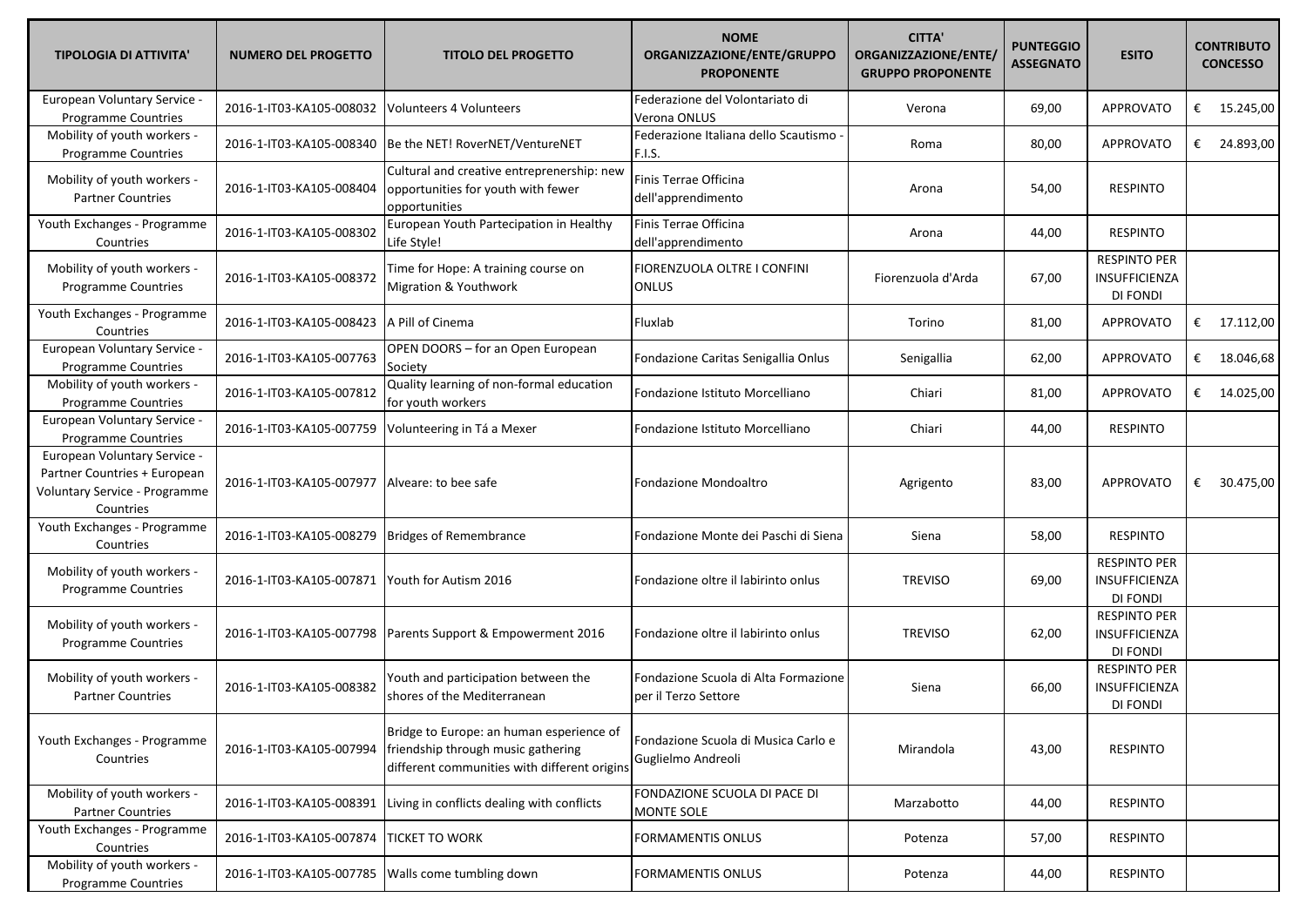| <b>TIPOLOGIA DI ATTIVITA'</b>                             | <b>NUMERO DEL PROGETTO</b> | <b>TITOLO DEL PROGETTO</b>                                                         | <b>NOME</b><br>ORGANIZZAZIONE/ENTE/GRUPPO<br><b>PROPONENTE</b> | <b>CITTA'</b><br>ORGANIZZAZIONE/ENTE/<br><b>GRUPPO PROPONENTE</b> | <b>PUNTEGGIO</b><br><b>ASSEGNATO</b> | <b>ESITO</b>                                     | <b>CONTRIBUTO</b><br><b>CONCESSO</b> |
|-----------------------------------------------------------|----------------------------|------------------------------------------------------------------------------------|----------------------------------------------------------------|-------------------------------------------------------------------|--------------------------------------|--------------------------------------------------|--------------------------------------|
| Mobility of youth workers -<br><b>Programme Countries</b> | 2016-1-IT03-KA105-007930   | INTO THE BOX - Bringing non-formal<br>education to formal educational settings     | Forme                                                          | Palermo                                                           | 72,00                                | <b>RESPINTO PER</b><br>INSUFFICIENZA<br>DI FONDI |                                      |
| Mobility of youth workers -<br><b>Programme Countries</b> | 2016-1-IT03-KA105-007736   | Wood Practice - Experiential learning of<br>environmental education methods        | Forme                                                          | Palermo                                                           | 64,00                                | <b>RESPINTO PER</b><br>INSUFFICIENZA<br>DI FONDI |                                      |
| Youth Exchanges - Programme<br>Countries                  | 2016-1-IT03-KA105-008198   | Pride and Prejudice                                                                | Forme                                                          | Palermo                                                           | 59,00                                | <b>RESPINTO</b>                                  |                                      |
| Mobility of youth workers -<br>Programme Countries        | 2016-1-IT03-KA105-007730   | No Tongue Tied - Language learning for<br>inclusion                                | Forme                                                          | Palermo                                                           | 58,00                                | <b>RESPINTO</b>                                  |                                      |
| Mobility of youth workers -<br><b>Partner Countries</b>   | 2016-1-IT03-KA105-008403   | Step Up Yourself                                                                   | Forum dei Giovani città di<br>Castellammare di Stabia          | Castellammare di Stabia                                           | 48,00                                | <b>RESPINTO</b>                                  |                                      |
| Youth Exchanges - Partner<br>Countries                    | 2016-1-IT03-KA105-007944   | European wine heritage and youth<br>development                                    | freeminds in action                                            | Favara                                                            | 50,00                                | <b>RESPINTO</b>                                  |                                      |
| Mobility of youth workers -<br><b>Partner Countries</b>   | 2016-1-IT03-KA105-007966   | Look beyond the boundaries: Refugees and<br>Human Rights                           | freeminds in action                                            | Favara                                                            | 31,00                                | <b>RESPINTO</b>                                  |                                      |
| Mobility of youth workers -<br><b>Partner Countries</b>   | 2016-1-IT03-KA105-008336   | Active Citizenship in the modern Europe                                            | freeminds in action                                            | Favara                                                            | 30,00                                | <b>RESPINTO</b>                                  |                                      |
| Mobility of youth workers -<br><b>Partner Countries</b>   | 2016-1-IT03-KA105-008102   | Civic life for youth development                                                   | freeminds in action                                            | Favara                                                            | 25,00                                | <b>RESPINTO</b>                                  |                                      |
| Mobility of youth workers -<br>Programme Countries        | 2016-1-IT03-KA105-008415   | VALUE THE DIFFERENCE                                                               | fritto misto                                                   | roma                                                              | 47,00                                | <b>RESPINTO</b>                                  |                                      |
| Youth Exchanges - Programme<br>Countries                  | 2016-1-IT03-KA105-007914   | Immigrazione: in cerca di opportunità //<br>Immigration: seeking for opportunities | Futuro e Progresso Associazione di<br>promozione sociale       | Padova                                                            | 63,00                                | <b>RESPINTO PER</b><br>INSUFFICIENZA<br>DI FONDI |                                      |
| Mobility of youth workers -<br><b>Partner Countries</b>   | 2016-1-IT03-KA105-007711   | <b>Rainbow Operators</b>                                                           | Gaycs                                                          | Roma                                                              | 45,00                                | <b>RESPINTO</b>                                  |                                      |
| Mobility of youth workers -<br><b>Partner Countries</b>   | 2016-1-IT03-KA105-007882   | Equal and different                                                                | Gaycs                                                          | Roma                                                              | 44,00                                | <b>RESPINTO</b>                                  |                                      |
| Mobility of youth workers -<br><b>Partner Countries</b>   | 2016-1-IT03-KA105-007748   | Sport and discrimination                                                           | Gaycs                                                          | Roma                                                              | 41,00                                | <b>RESPINTO</b>                                  |                                      |
| Mobility of youth workers -<br>Programme Countries        | 2016-1-IT03-KA105-007738   | Lgbt Rise Up!                                                                      | Gaycs                                                          | Roma                                                              | 20,00                                | <b>RESPINTO</b>                                  |                                      |
| Youth Exchanges - Partner<br>Countries                    | 2016-1-IT03-KA105-008012   | Traditions and globalization                                                       | <b>GEA UNIVERSITAS</b>                                         | Messina                                                           | 69,00                                | <b>APPROVATO</b>                                 | 24.540,00<br>€                       |
| Mobility of youth workers -<br><b>Programme Countries</b> | 2016-1-IT03-KA105-007786   | Flexible Entrepreneur                                                              | generation4futureIT                                            | Milano                                                            | 58,00                                | <b>RESPINTO</b>                                  |                                      |
| Mobility of youth workers -<br>Programme Countries        | 2016-1-IT03-KA105-008229   | Together                                                                           | generation4futureIT                                            | Milano                                                            | 54,00                                | <b>RESPINTO</b>                                  |                                      |
| Youth Exchange                                            | 2016-1-IT03-KA105-008239   | <b>Action FOOD</b>                                                                 | generation4futureIT                                            | Milano                                                            | 47,00                                | <b>RESPINTO</b>                                  |                                      |
| Youth Exchanges - Programme<br>Countries                  | 2016-1-IT03-KA105-008019   | Green Drean Job                                                                    | generation4futureIT                                            | Milano                                                            | 37,00                                | <b>RESPINTO</b>                                  |                                      |
| Youth Exchanges - Programme<br>Countries                  | 2016-1-IT03-KA105-008342   | The steps of inclusion                                                             | GIOSEF - Giovni Senza Frontiere -<br>Caserta                   | Caserta                                                           | 77,00                                | APPROVATO                                        | € $14.376,00$                        |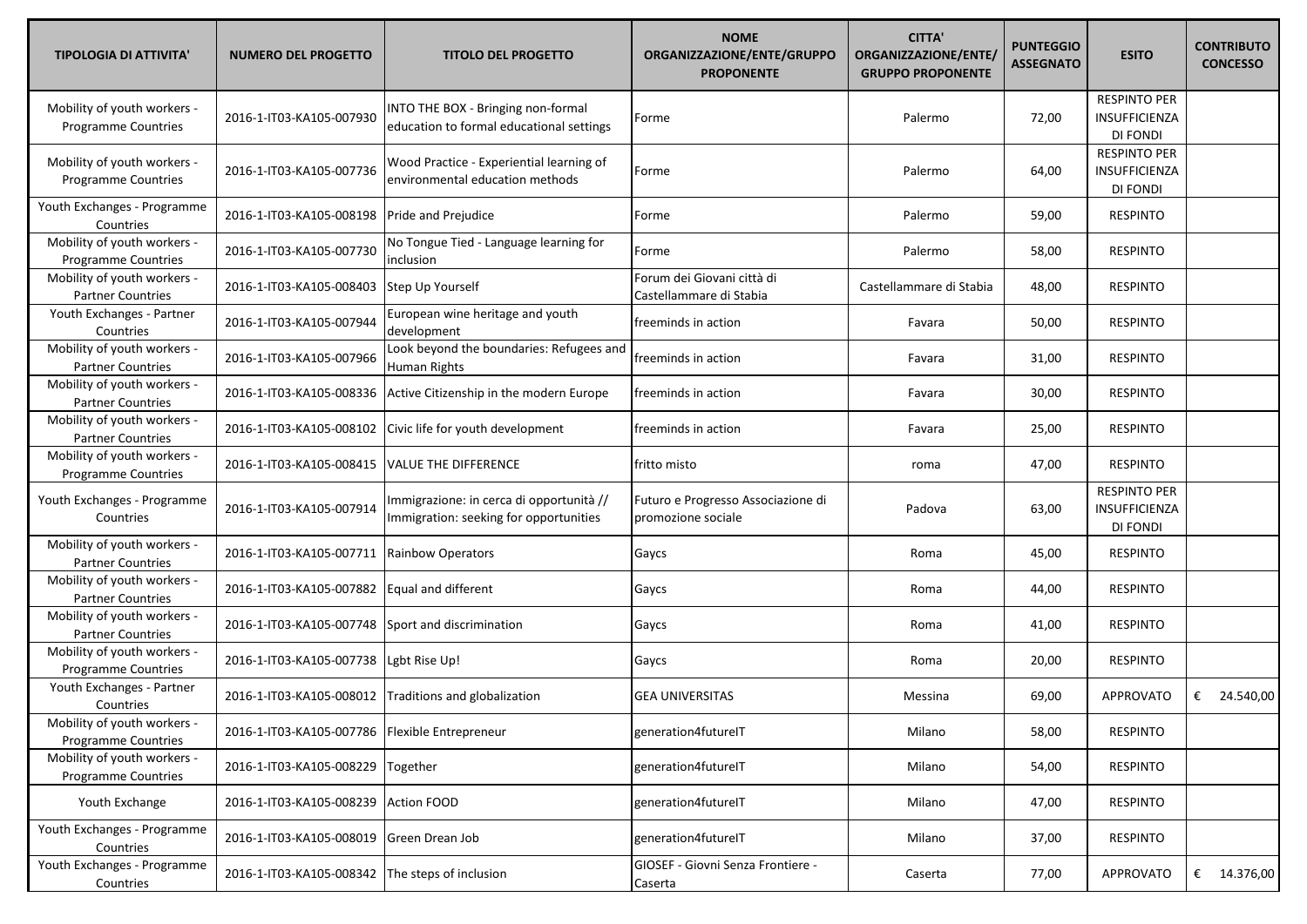| <b>TIPOLOGIA DI ATTIVITA'</b>                             | <b>NUMERO DEL PROGETTO</b>         | <b>TITOLO DEL PROGETTO</b>                                                                    | <b>NOME</b><br>ORGANIZZAZIONE/ENTE/GRUPPO<br><b>PROPONENTE</b>       | <b>CITTA'</b><br>ORGANIZZAZIONE/ENTE/<br><b>GRUPPO PROPONENTE</b> | <b>PUNTEGGIO</b><br><b>ASSEGNATO</b> | <b>ESITO</b>                                            | <b>CONTRIBUTO</b><br><b>CONCESSO</b> |
|-----------------------------------------------------------|------------------------------------|-----------------------------------------------------------------------------------------------|----------------------------------------------------------------------|-------------------------------------------------------------------|--------------------------------------|---------------------------------------------------------|--------------------------------------|
| European Voluntary Service -<br>Programme Countries       | 2016-1-IT03-KA105-008345           | Move it: sport animation for youth                                                            | GIOSEF - Giovni Senza Frontiere -<br>Caserta                         | Caserta                                                           | 75,00                                | <b>APPROVATO</b>                                        | €<br>32.036,68                       |
| Youth Exchange                                            | 2016-1-IT03-KA105-008209           | 'In their shoes"                                                                              | <b>Giosef Madonie</b>                                                | Collesano                                                         | 56,00                                | <b>RESPINTO</b>                                         |                                      |
| Youth Exchanges - Programme<br>Countries                  | 2016-1-IT03-KA105-007828           | Fili di fiaba che uniscono il mondo                                                           | Giovani è bello                                                      | <b>PIGNOLA</b>                                                    | 43,00                                | <b>RESPINTO</b>                                         |                                      |
| Youth Exchanges - Programme<br>Countries                  | 2016-1-IT03-KA105-008155           | Stay Hungry, Stay Healthy                                                                     | Giovani Iddocca - Gruppo Informale<br>Giovanile                      | Laconi                                                            | 82,00                                | <b>APPROVATO</b>                                        | € $14.142,00$                        |
| Youth Exchanges - Programme<br>Countries                  | 2016-1-IT03-KA105-008150           | <b>Babel's Youth</b>                                                                          | Giovani Iddocca - Gruppo Informale<br>Giovanile                      | Laconi                                                            | 51,00                                | <b>RESPINTO</b>                                         |                                      |
| Youth Exchanges - Programme<br>Countries                  | 2016-1-IT03-KA105-008154           | Rolling on the EcoRiver                                                                       | Giovani Iddocca - Gruppo Informale<br>Giovanile                      | Laconi                                                            | 49,00                                | <b>RESPINTO</b>                                         |                                      |
| Youth Exchanges - Programme<br>Countries                  | 2016-1-IT03-KA105-008275           | No Excuse, Empower your Talent!                                                               | Giovanna Gerdol                                                      | Trieste                                                           | 58,00                                | <b>RESPINTO</b>                                         |                                      |
| Mobility of youth workers -<br><b>Partner Countries</b>   | 2016-1-IT03-KA105-007997           | Communication and advocacy                                                                    | <b>Gipsy Gang</b>                                                    | Torre del Greco                                                   | 35,00                                | <b>RESPINTO</b>                                         |                                      |
| Mobility of youth workers -<br><b>Programme Countries</b> |                                    | 2016-1-IT03-KA105-008142  CSI - Creativity with Social Innovation                             | <b>GLOBE - Global Learning</b><br>Opportunities for Better Education | Palermo                                                           | 70,00                                | <b>RESPINTO PER</b><br><b>INSUFFICIENZA</b><br>DI FONDI |                                      |
| Youth Exchanges - Programme<br>Countries                  | 2016-1-IT03-KA105-008137           | <b>Green Enterpeneurs</b>                                                                     | Green Light On                                                       | Bojano                                                            | 65,00                                | <b>RESPINTO PER</b><br>INSUFFICIENZA<br>DI FONDI        |                                      |
| Mobility of youth workers -<br><b>Partner Countries</b>   | 2016-1-IT03-KA105-008039           | Start up your life                                                                            | GreenRope                                                            | Capurso                                                           | 41,00                                | <b>RESPINTO</b>                                         |                                      |
| Youth Exchanges - Partner<br>Countries                    | 2016-1-IT03-KA105-007664           | Ready, Steady, Sport!                                                                         | Gruppo Informale "Majestic Europe"                                   | Stornarella                                                       | 60,00                                | <b>RESPINTO PER</b><br>INSUFFICIENZA<br>DI FONDI        |                                      |
| Youth Exchanges - Programme<br>Countries                  | 2016-1-IT03-KA105-007725           | Let's Shout our Rights                                                                        | Gruppo Informale EuroYouth                                           | Roma                                                              | 83,00                                | <b>APPROVATO</b>                                        | € 12.480,00                          |
| Youth Exchanges - Partner<br>Countries                    | 2016-1-IT03-KA105-007670           | <b>ENGAGING YOUTHS IN ACTIVE CITIZENSHIP Gruppo Informale UinEurope</b>                       |                                                                      | Ascoli Satriano                                                   | 50,00                                | <b>RESPINTO</b>                                         |                                      |
| Youth Exchanges - Partner<br>Countries                    | 2016-1-IT03-KA105-007669           | Youth Challenge Project: "Encouraging<br>Economic Independance among Youths"                  | Gruppo Informale UinEurope                                           | Ascoli Satriano                                                   | 48,00                                | <b>RESPINTO</b>                                         |                                      |
| Youth Exchanges - Partner<br>Countries                    | 2016-1-IT03-KA105-007948 One World |                                                                                               | H.R.Y.O. Human Rights Youth<br>Organization                          | Monreale                                                          | 72,00                                | APPROVATO                                               | $\epsilon$<br>21.341,00              |
| Mobility of youth workers -<br><b>Partner Countries</b>   | 2016-1-IT03-KA105-008055           | YOUng PEACEbuilders                                                                           | H.R.Y.O. Human Rights Youth<br>Organization                          | Monreale                                                          | 52,00                                | <b>RESPINTO</b>                                         |                                      |
| Mobility of youth workers -<br><b>Programme Countries</b> | 2016-1-IT03-KA105-007721           | Learning To Learn - Facilitating young<br>people's learning and promoting<br>lifelonglearning | H.R.Y.O. Human Rights Youth<br>Organization                          | Monreale                                                          | 44,00                                | <b>RESPINTO</b>                                         |                                      |
| Mobility of youth workers -<br><b>Partner Countries</b>   | 2016-1-IT03-KA105-008247           | Tool 4 Tools - A new model to develop<br>educational activities                               | H.R.Y.O. Human Rights Youth<br>Organization                          | Monreale                                                          | 41,00                                | <b>RESPINTO</b>                                         |                                      |
| Youth Exchange                                            | 2016-1-IT03-KA105-007989           | <b>BARRIO EUROPA</b>                                                                          | Hermete Società Cooperativa Sociale<br>Onlus                         | S.Pietro in Cariano                                               | 55,00                                | <b>RESPINTO</b>                                         |                                      |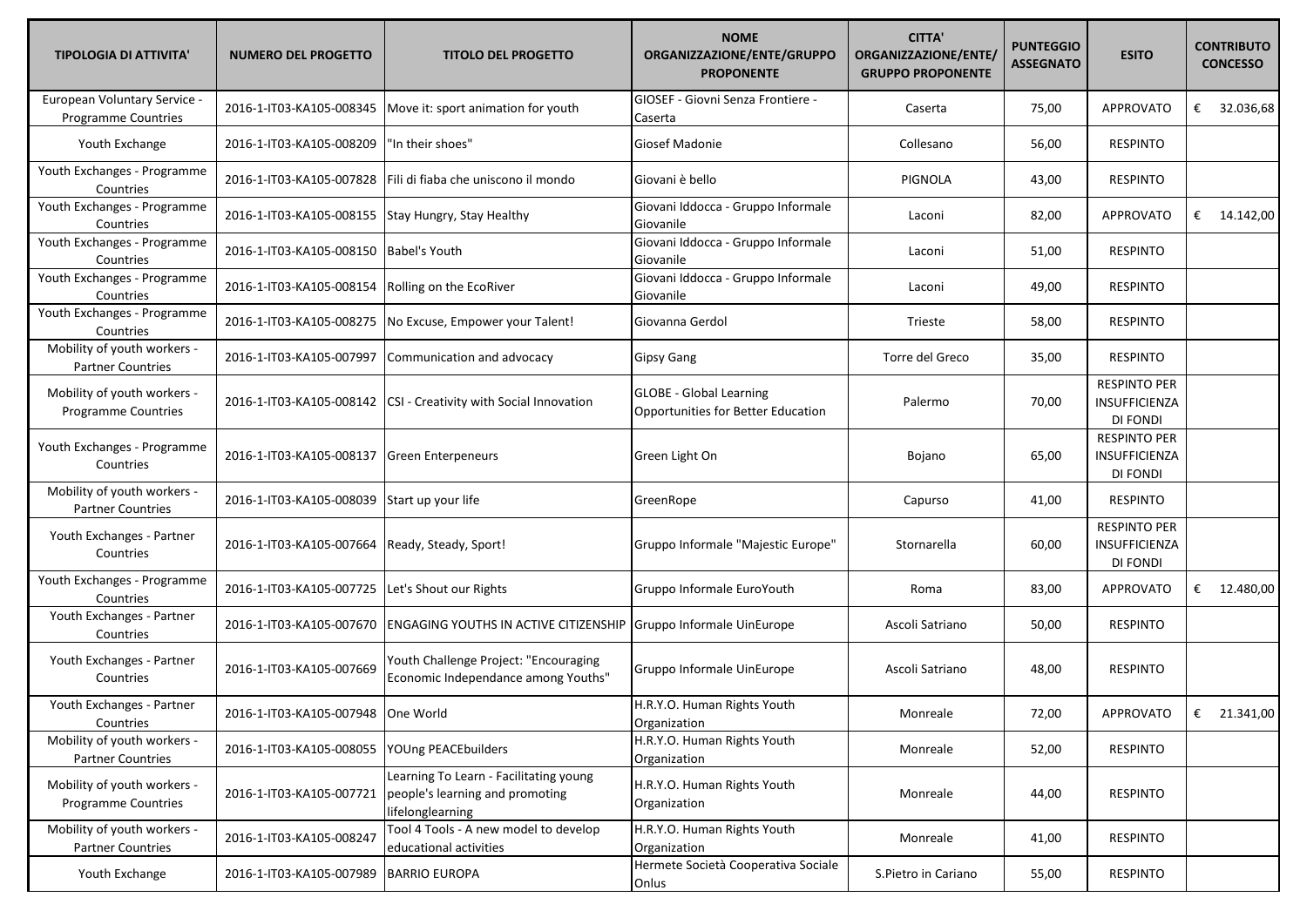| <b>TIPOLOGIA DI ATTIVITA'</b>                             | <b>NUMERO DEL PROGETTO</b> | <b>TITOLO DEL PROGETTO</b>                                                       | <b>NOME</b><br>ORGANIZZAZIONE/ENTE/GRUPPO<br><b>PROPONENTE</b> | <b>CITTA'</b><br>ORGANIZZAZIONE/ENTE/<br><b>GRUPPO PROPONENTE</b> | <b>PUNTEGGIO</b><br><b>ASSEGNATO</b> | <b>ESITO</b>                                            | <b>CONTRIBUTO</b><br><b>CONCESSO</b> |
|-----------------------------------------------------------|----------------------------|----------------------------------------------------------------------------------|----------------------------------------------------------------|-------------------------------------------------------------------|--------------------------------------|---------------------------------------------------------|--------------------------------------|
| Mobility of youth workers -<br><b>Partner Countries</b>   | 2016-1-IT03-KA105-008170   | Learning with, about and from Refugees                                           | Hub - Officine Giovanili                                       | Catania                                                           | 52,00                                | <b>RESPINTO</b>                                         |                                      |
| Youth Exchanges - Partner<br>Countries                    | 2016-1-IT03-KA105-008453   | Clipboard about integration                                                      | I draghi esistono davvero                                      | Dello                                                             | 30,00                                | <b>RESPINTO</b>                                         |                                      |
| Youth Exchanges - Programme<br>Countries                  | 2016-1-IT03-KA105-008320   | Glocal Handicraft: L'Arte Presepiale ispira il<br>nostro spirito imprenditoriale | Ianua Australis                                                | Torre del Greco                                                   | 69,00                                | <b>APPROVATO</b>                                        | € $18.272,00$                        |
| Youth Exchanges - Programme<br>Countries                  | 2016-1-IT03-KA105-008282   | <b>Beliefs in motion</b>                                                         | lanua Australis                                                | Torre del Greco                                                   | 48,00                                | <b>RESPINTO</b>                                         |                                      |
| Mobility of youth workers -<br><b>Partner Countries</b>   | 2016-1-IT03-KA105-008174   | YESi: Youth Empowerment trough Social<br>Intervention                            | ICSE&Co. (International Center for<br>Southern Europe)         | Firenze                                                           | 52,00                                | RESPINTO                                                |                                      |
| Youth Exchange                                            | 2016-1-IT03-KA105-007770   | Different cultures - One world                                                   | Identities                                                     | Chieti                                                            | 75,00                                | APPROVATO                                               | € $16.941,00$                        |
| Mobility of youth workers -<br><b>Programme Countries</b> | 2016-1-IT03-KA105-008254   | Lost frequencies - Influence of media on<br>mental health                        | Identities                                                     | Chieti                                                            | 67,00                                | <b>RESPINTO PER</b><br>INSUFFICIENZA<br>DI FONDI        |                                      |
| Youth Exchanges - Partner<br>Countries                    | 2016-1-IT03-KA105-008251   | Shape Your Future via EVS                                                        | Identities                                                     | Chieti                                                            | 50,00                                | <b>RESPINTO</b>                                         |                                      |
| Mobility of youth workers -<br><b>Partner Countries</b>   | 2016-1-IT03-KA105-008018   | SYSTEM ERRORS: ESCAPISM AND/OR<br>SOCIAL TRANSFORMATION                          | Identities                                                     | Chieti                                                            | 50,00                                | <b>RESPINTO</b>                                         |                                      |
| Mobility of youth workers -<br><b>Partner Countries</b>   | 2016-1-IT03-KA105-008295   | Be Active in Social Economy                                                      | Il Formicaio                                                   | Lecce                                                             | 62,00                                | <b>RESPINTO PER</b><br><b>INSUFFICIENZA</b><br>DI FONDI |                                      |
| Mobility of youth workers -<br><b>Programme Countries</b> | 2016-1-IT03-KA105-008114   | Innovation on Climate Education                                                  | Il Formicaio                                                   | Lecce                                                             | 61,00                                | <b>RESPINTO PER</b><br>INSUFFICIENZA<br><b>DI FONDI</b> |                                      |
| Mobility of youth workers -<br><b>Programme Countries</b> | 2016-1-IT03-KA105-008285   | <b>Educating Youth to Non Violent Conflict</b><br>Resolution - part 2            | Il Mosaico Società Cooperativa<br>Sociale ONLUS                | porto potenza picena                                              | 42,00                                | <b>RESPINTO</b>                                         |                                      |
| Youth Exchanges - Programme<br>Countries                  | 2016-1-IT03-KA105-007992   | <b>HEalthy Youth</b>                                                             | Il piccolo principe campodoro pd                               | Campodoro                                                         | 71,00                                | APPROVATO                                               | € $18.674,00$                        |
| Mobility of youth workers -<br><b>Partner Countries</b>   | 2016-1-IT03-KA105-008444   | Stay Connected: Acrobatic yoga4Youth<br>workers                                  | lil Piccolo Shen                                               | Palermo                                                           | 69,00                                | <b>RESPINTO PER</b><br>INSUFFICIENZA<br>DI FONDI        |                                      |
| Youth Exchanges - Programme<br>Countries                  | 2016-1-IT03-KA105-007974   | C@N COMUNIC@NAPLES                                                               | <b>INDILA</b>                                                  | Aversa                                                            | 66,00                                | <b>RESPINTO PER</b><br><b>INSUFFICIENZA</b><br>DI FONDI |                                      |
| Mobility of youth workers -<br>Programme Countries        | 2016-1-IT03-KA105-007897   | STAR Start-ups for a better future                                               | Innovatio Apulia                                               | Putignano                                                         | 68,00                                | <b>RESPINTO PER</b><br>INSUFFICIENZA<br>DI FONDI        |                                      |
| Youth Exchanges - Programme<br>Countries                  | 2016-1-IT03-KA105-008246   | IDEA! Intercultural Diversity for a Europe in<br>Action                          | Invasioni Creative                                             | Prato                                                             | 66,00                                | <b>RESPINTO PER</b><br>INSUFFICIENZA<br>DI FONDI        |                                      |
| Mobility of youth workers -<br>Programme Countries        | 2016-1-IT03-KA105-007799   | Support and strengthen youth engagement<br>practices in EU                       | Invasioni Creative                                             | Prato                                                             | 55,00                                | <b>RESPINTO</b>                                         |                                      |
| Mobility of youth workers -<br>Programme Countries        | 2016-1-IT03-KA105-008376   | Close but so far away                                                            | ipazia                                                         | imperia                                                           | 50,00                                | <b>RESPINTO</b>                                         |                                      |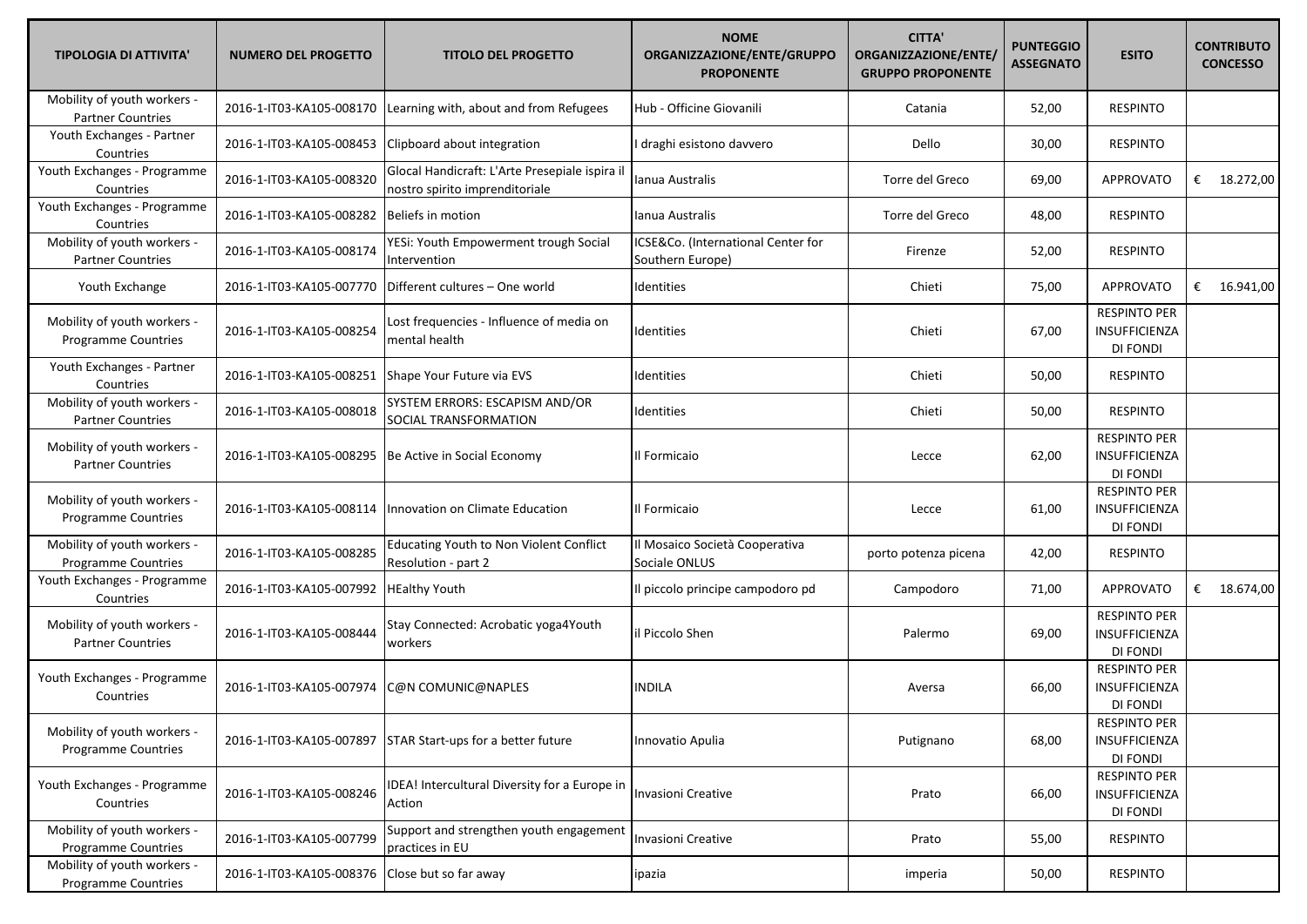| <b>TIPOLOGIA DI ATTIVITA'</b>                                        | <b>NUMERO DEL PROGETTO</b> | <b>TITOLO DEL PROGETTO</b>                                                                       | <b>NOME</b><br>ORGANIZZAZIONE/ENTE/GRUPPO<br><b>PROPONENTE</b> | <b>CITTA'</b><br>ORGANIZZAZIONE/ENTE/<br><b>GRUPPO PROPONENTE</b> | <b>PUNTEGGIO</b><br><b>ASSEGNATO</b> | <b>ESITO</b>                                            | <b>CONTRIBUTO</b><br><b>CONCESSO</b> |
|----------------------------------------------------------------------|----------------------------|--------------------------------------------------------------------------------------------------|----------------------------------------------------------------|-------------------------------------------------------------------|--------------------------------------|---------------------------------------------------------|--------------------------------------|
| Youth Exchanges - Programme<br>Countries                             | 2016-1-IT03-KA105-008042   | DANCE AND HEALTH                                                                                 | Istituto di Ricerche e Studi sulla<br>Educazione e la Famiglia | Roma                                                              | 47,00                                | <b>RESPINTO</b>                                         |                                      |
| Mobility of youth workers -<br>Programme Countries                   | 2016-1-IT03-KA105-008023   | HUMANIMITY - Multidimensional<br>education for diversity                                         | Istituto Lama Tzong Khapa                                      | Santa Luce                                                        | 51,00                                | <b>RESPINTO</b>                                         |                                      |
| Youth Exchanges - Partner<br>Countries                               | 2016-1-IT03-KA105-008292   | Ecotourism: Developing an attitude that<br>respects the environment and the cultural<br>heritage | Istituto Pace Sviluppo Innovazione<br>Acli                     | Roma                                                              | 77,00                                | <b>APPROVATO</b>                                        | € $14.500,00$                        |
| Youth Exchanges - Partner<br>Countries                               | 2016-1-IT03-KA105-008048   | <b>Enviroment And Sostenibility Of</b><br>Naturalistic Heritage                                  | Istituto Pace Sviluppo Innovazione<br>Acli                     | Roma                                                              | 66,00                                | <b>RESPINTO PER</b><br>INSUFFICIENZA<br><b>DI FONDI</b> |                                      |
| Mobility of youth workers -<br><b>Partner Countries</b>              | 2016-1-IT03-KA105-008294   | Agritourism and Youth Entrepreneurship                                                           | Istituto Pace Sviluppo Innovazione<br>Acli                     | Roma                                                              | 60,00                                | <b>RESPINTO PER</b><br>INSUFFICIENZA<br>DI FONDI        |                                      |
| European Voluntary Service -<br><b>Partner Countries</b>             | 2016-1-IT03-KA105-007780   | Hand to hand                                                                                     | Istituto Pace Sviluppo Innovazione<br>Acli                     | Roma                                                              | 53,00                                | <b>RESPINTO</b>                                         |                                      |
| Mobility of youth workers -<br><b>Partner Countries</b>              | 2016-1-IT03-KA105-007964   | Say it better! No budget communication<br>through social media.                                  | Istituto Pace Sviluppo Innovazione<br>Acli                     | Roma                                                              | 48,00                                | <b>RESPINTO</b>                                         |                                      |
| Youth Exchanges - Programme<br>Countries                             | 2016-1-IT03-KA105-008107   | That's All Folk(s)!                                                                              | Istituto Tecnico Commerciale<br>Salvatore Satta di Nuoro       | Nuoro                                                             | 65,00                                | <b>RESPINTO PER</b><br>INSUFFICIENZA<br><b>DI FONDI</b> |                                      |
| Mobility of youth workers -<br>Programme Countries                   | 2016-1-IT03-KA105-008105   | <b>Basic Tools for Human Rights</b>                                                              | Istituto Tecnico Commerciale<br>Salvatore Satta di Nuoro       | Nuoro                                                             | 40,00                                | <b>RESPINTO</b>                                         |                                      |
| Mobility of youth workers -<br>Programme Countries                   | 2016-1-IT03-KA105-008270   | OPEN RURALITY - exploring rural social<br>innovation generators and co-define new<br>rurality    | <b>ITACA</b>                                                   | Galatone                                                          | 80,00                                | <b>APPROVATO</b>                                        | € $17.858,00$                        |
| Mobility of youth workers -<br>Programme Countries                   | 2016-1-IT03-KA105-008380   | The spirit of Olympic Games:<br>A healthy mind in a healthy body                                 | <b>ITALIAN ACTIVE YOUTH</b>                                    | <b>FERRARA</b>                                                    | 20,00                                | <b>RESPINTO</b>                                         |                                      |
| Mobility of youth workers -<br>Programme Countries                   | 2016-1-IT03-KA105-007908   | Entrepreneurship as a New Road                                                                   | Janelas                                                        | Ozieri                                                            | 36,00                                | <b>RESPINTO</b>                                         |                                      |
| Mobility of youth workers -<br><b>Partner Countries</b>              | 2016-1-IT03-KA105-008425   | BEST (Building Europe in a Small Town)<br>Youth Training 1                                       | JUMP - GIOVENTU' IN RISALTO                                    | Soverato (CZ)                                                     | 46,00                                | <b>RESPINTO</b>                                         |                                      |
| Youth Exchanges - Programme<br>Countries                             | 2016-1-IT03-KA105-007584   | Play Europe                                                                                      | Jump in associazione culturale                                 | poggiardo-Lecce                                                   | 67,00                                | <b>RESPINTO PER</b><br>INSUFFICIENZA<br>DI FONDI        |                                      |
| Mobility of youth workers -<br>Partner Countries + Youth<br>Exchange | 2016-1-IT03-KA105-008407   | IMAGINE 2. Dialogue between religions                                                            | Jump in associazione culturale                                 | poggiardo-Lecce                                                   | 66,00                                | <b>RESPINTO PER</b><br>INSUFFICIENZA<br>DI FONDI        |                                      |
| Mobility of youth workers -<br>Programme Countries                   | 2016-1-IT03-KA105-008387   | Creative Incubator                                                                               | Jump in associazione culturale                                 | poggiardo-Lecce                                                   | 66,00                                | <b>RESPINTO PER</b><br>INSUFFICIENZA<br>DI FONDI        |                                      |
| Mobility of youth workers -<br>Programme Countries                   | 2016-1-IT03-KA105-007617   | New competences for youth workers                                                                | Jump in associazione culturale                                 | poggiardo-Lecce                                                   | 64,00                                | RESPINTO PER<br>INSUFFICIENZA<br>DI FONDI               |                                      |
| European Voluntary Service -<br>Programme Countries                  | 2016-1-IT03-KA105-007986   | <b>MADE IN EUROPE</b>                                                                            | Jump in associazione culturale                                 | poggiardo-Lecce                                                   | 61,00                                | APPROVATO                                               | € 27.155,02                          |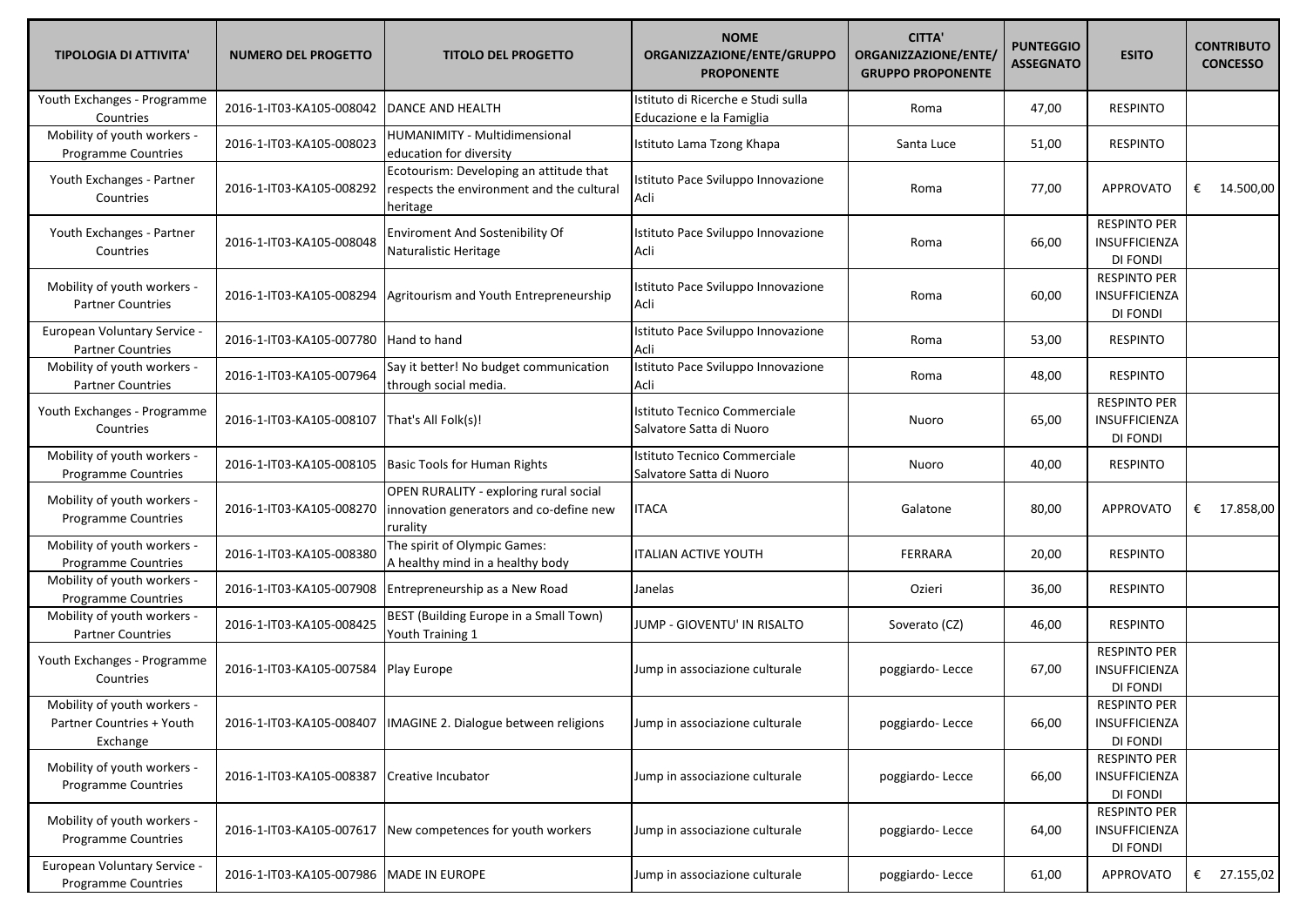| <b>TIPOLOGIA DI ATTIVITA'</b>                                        | <b>NUMERO DEL PROGETTO</b>             | <b>TITOLO DEL PROGETTO</b>                                                                                  | <b>NOME</b><br>ORGANIZZAZIONE/ENTE/GRUPPO<br><b>PROPONENTE</b> | <b>CITTA'</b><br>ORGANIZZAZIONE/ENTE/<br><b>GRUPPO PROPONENTE</b> | <b>PUNTEGGIO</b><br><b>ASSEGNATO</b> | <b>ESITO</b>                                            | <b>CONTRIBUTO</b><br><b>CONCESSO</b> |
|----------------------------------------------------------------------|----------------------------------------|-------------------------------------------------------------------------------------------------------------|----------------------------------------------------------------|-------------------------------------------------------------------|--------------------------------------|---------------------------------------------------------|--------------------------------------|
| Mobility of youth workers -<br><b>Programme Countries</b>            | 2016-1-IT03-KA105-007967               | Pandora Box                                                                                                 | Kaleidoscopio                                                  | Paruzzaro                                                         | 61,00                                | <b>RESPINTO PER</b><br>INSUFFICIENZA<br>DI FONDI        |                                      |
| Mobility of youth workers -<br><b>Partner Countries</b>              | 2016-1-IT03-KA105-007753               | From Michelangelo to Picasso, looking for<br>new young artists                                              | La nuova medusa                                                | Castellammare di Stabia<br>(Na)                                   | 15,00                                | <b>RESPINTO</b>                                         |                                      |
| Mobility of youth workers -<br><b>Programme Countries</b>            | 2016-1-IT03-KA105-007746               | From your idea to your European project                                                                     | La nuova medusa                                                | Castellammare di Stabia<br>(Na)                                   | 15,00                                | <b>RESPINTO</b>                                         |                                      |
| Youth Exchanges - Programme<br>Countries                             | 2016-1-IT03-KA105-007701               | La mia dose di felicità                                                                                     | Laboratorio Creativo Tolve                                     | Tolve                                                             | 58,00                                | <b>RESPINTO</b>                                         |                                      |
| Mobility of youth workers -<br>Programme Countries                   | 2016-1-IT03-KA105-007920               | TH.E. P.A.C.Y. - THE EMPOWERMENT<br>PLAYGROUND. ART AND CREATIVITY IN<br>YOUTHWORK                          | LABORATORIO MERIDIANO 2.0                                      | MARCELLINARA                                                      | 55,00                                | <b>RESPINTO</b>                                         |                                      |
| Youth Exchanges - Programme<br>Countries                             | 2016-1-IT03-KA105-008192               | Culture, Society, Gender, Identity - Youth<br><b>Empowerment in Europe</b>                                  | lavia                                                          | Palermo                                                           | 53,00                                | <b>RESPINTO</b>                                         |                                      |
| Youth Exchanges - Partner<br>Countries                               | 2016-1-IT03-KA105-007832               | Nous sommes tous des navigantes                                                                             | Le Flambeau Umanitaria<br>Internazionale F.U.I. Onlus          | Torino                                                            | 77,00                                | <b>APPROVATO</b>                                        | € $16.434,00$                        |
| Youth Exchanges - Programme<br>Countries                             | 2016-1-IT03-KA105-008145               | The Age of Change: actions building a greer<br>society.                                                     | Legambiente Circolo Silaris                                    | Eboli                                                             | 54,00                                | <b>RESPINTO</b>                                         |                                      |
| European Voluntary Service -<br>Programme Countries                  | 2016-1-IT03-KA105-007925               | Good Practices for the Marine Strategy                                                                      | Legambiente Circolo Silaris                                    | Eboli                                                             | 46,00                                | <b>RESPINTO</b>                                         |                                      |
| Youth Exchanges - Partner<br>Countries                               | 2016-1-IT03-KA105-007754               | More with Less. Sustainable<br>entrepreneurship for next generation                                         | Legambiente Lecco Onlus                                        | Valmadrera                                                        | 72,00                                | <b>APPROVATO</b>                                        | € $10.976,00$                        |
| Youth Exchange + Mobility of<br>youth workers - Partner<br>Countries | 2016-1-IT03-KA105-007927               | Dall'Ego al Noi. Inclusione sociale e<br>sostenibilità ambientale quando il nostro<br>"io" si fa più aperto | Legambiente Lecco Onlus                                        | Valmadrera                                                        | 60,00                                | <b>RESPINTO PER</b><br>INSUFFICIENZA<br><b>DI FONDI</b> |                                      |
| European Voluntary Service -<br>Programme Countries                  | 2016-1-IT03-KA105-008128               | A Climate for Youngsters                                                                                    | Legambiente Prato                                              | Prato                                                             | 66,00                                | <b>APPROVATO</b>                                        | € 18.036,68                          |
| Youth Exchanges - Programme<br>Countries                             | 2016-1-IT03-KA105-008281               | Gioventù per la Musica                                                                                      | libera accademia musicale                                      | Santa Teresa di Riva                                              | 42,00                                | <b>RESPINTO</b>                                         |                                      |
| Mobility of youth workers -<br><b>Partner Countries</b>              | 2016-1-IT03-KA105-008332               | New Citizens of the World                                                                                   | Life and Life                                                  | Palermo                                                           | 81,00                                | <b>APPROVATO</b>                                        | € 21.092,00                          |
| Mobility of youth workers -<br><b>Partner Countries</b>              | 2016-1-IT03-KA105-008334               | <b>Mobility Face Crisis</b>                                                                                 | L'Isola che non c'è                                            | Rende (CS)                                                        | 38,00                                | <b>RESPINTO</b>                                         |                                      |
| Youth Exchanges - Programme<br>Countries                             | 2016-1-IT03-KA105-008398               | Harmonically Living 2                                                                                       | LUNEnuove Cooperativa Sociale                                  | Campogalliano (MO)                                                | 80,00                                | APPROVATO                                               | € $19.715,00$                        |
| Mobility of youth workers -<br>Programme Countries                   | 2016-1-IT03-KA105-008405 La pacha mama |                                                                                                             | LUNEnuove Cooperativa Sociale                                  | Campogalliano (MO)                                                | 15,00                                | <b>RESPINTO</b>                                         |                                      |
| Youth Exchanges - Programme<br>Countries                             | 2016-1-IT03-KA105-007811               | In the Mood - Join the Music                                                                                | Luppolo                                                        | Monreale                                                          | 60,00                                | <b>RESPINTO PER</b><br>INSUFFICIENZA<br>DI FONDI        |                                      |
| Youth Exchanges - Partner<br>Countries                               | 2016-1-IT03-KA105-007800               | ecoSOStenibilità                                                                                            | Luppolo                                                        | Monreale                                                          | 55,00                                | <b>RESPINTO</b>                                         |                                      |
| Mobility of youth workers -<br>Partner Countries + Youth<br>Exchange | 2016-1-IT03-KA105-008074               | Social Entrepreneurs - change makers                                                                        | Madiba Società Cooperativa Sociale                             | Beinasco                                                          | 56,00                                | <b>RESPINTO</b>                                         |                                      |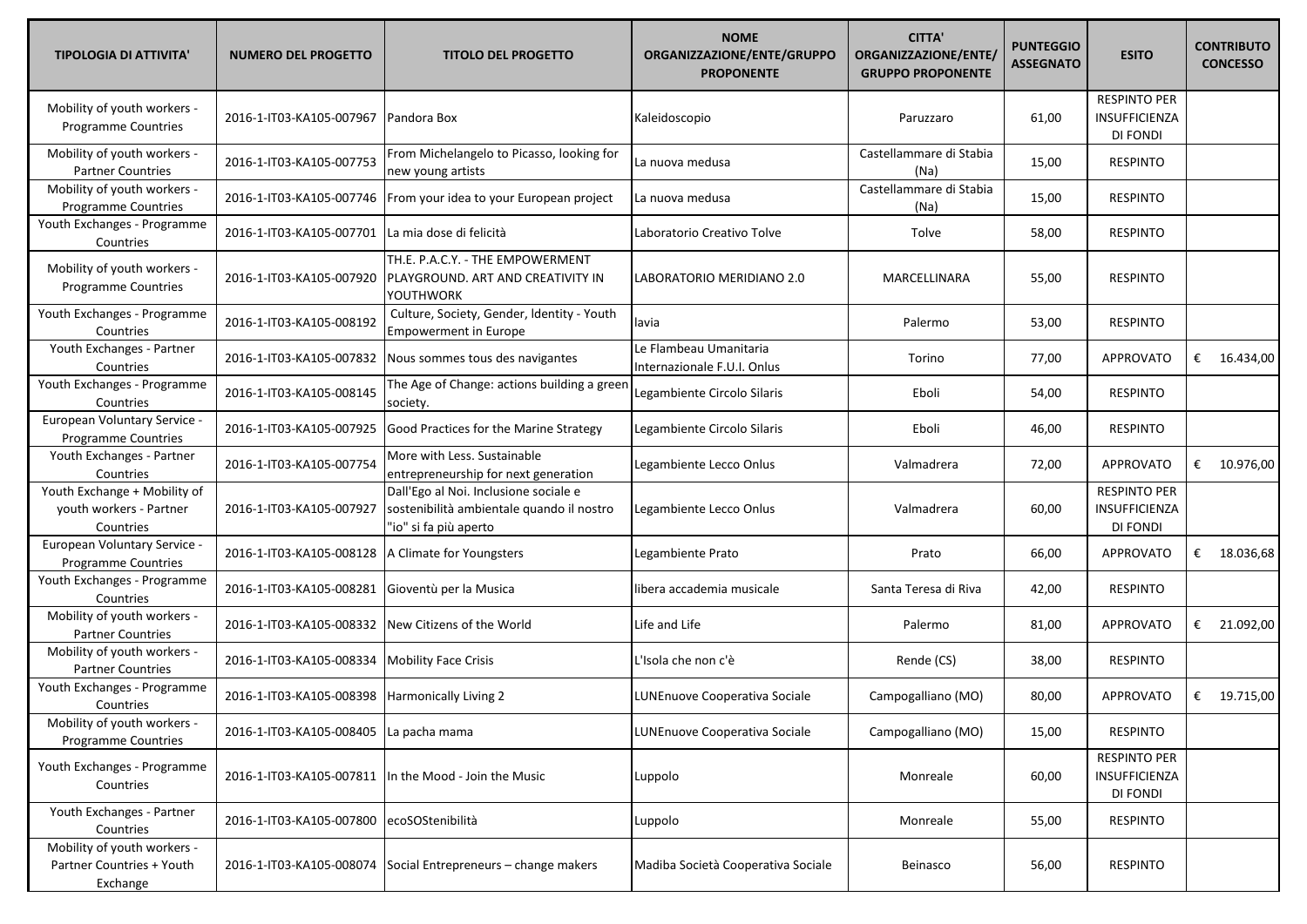| <b>TIPOLOGIA DI ATTIVITA'</b>                                                                              | <b>NUMERO DEL PROGETTO</b>           | <b>TITOLO DEL PROGETTO</b>                                                | <b>NOME</b><br>ORGANIZZAZIONE/ENTE/GRUPPO<br><b>PROPONENTE</b>               | <b>CITTA'</b><br>ORGANIZZAZIONE/ENTE/<br><b>GRUPPO PROPONENTE</b> | <b>PUNTEGGIO</b><br><b>ASSEGNATO</b> | <b>ESITO</b>                                            | <b>CONTRIBUTO</b><br><b>CONCESSO</b> |
|------------------------------------------------------------------------------------------------------------|--------------------------------------|---------------------------------------------------------------------------|------------------------------------------------------------------------------|-------------------------------------------------------------------|--------------------------------------|---------------------------------------------------------|--------------------------------------|
| Mobility of youth workers -<br><b>Partner Countries</b>                                                    | 2016-1-IT03-KA105-007909             | <b>Emotional Movement</b>                                                 | Marga Pura                                                                   | Padova                                                            | 55,00                                | <b>RESPINTO</b>                                         |                                      |
| European Voluntary Service -<br>Partner Countries + European<br>Voluntary Service - Programme<br>Countries | 2016-1-IT03-KA105-008309             | European Volunteers ENable to reach OUT<br>disadvantaged people and youth | MARGHERITA SOCIETA'<br>COOPERATIVA SOCIALE a r.l.                            | Sandrigo                                                          | 70,00                                | <b>APPROVATO</b>                                        | € 26.368,34                          |
| Youth Exchanges - Partner<br>Countries                                                                     | 2016-1-IT03-KA105-008406             | IntegrAction                                                              | mattocurapazzo                                                               | palermo                                                           | 40,00                                | <b>RESPINTO</b>                                         |                                      |
| Mobility of youth workers -<br><b>Partner Countries</b>                                                    | 2016-1-IT03-KA105-008269             | The Creative Habit                                                        | <b>MESHY (Media Education</b><br>Sustainability, Hospitality, Yeah)          | <b>CASERTA</b>                                                    | 73,00                                | <b>RESPINTO PER</b><br><b>INSUFFICIENZA</b><br>DI FONDI |                                      |
| Youth Exchange                                                                                             | 2016-1-IT03-KA105-008360             | Once Upon a Garden                                                        | Meta Società Cooperativa Sociale<br>Onlus                                    | Roma                                                              | 88,00                                | <b>APPROVATO</b>                                        | € 19.739,00                          |
| Youth Exchanges - Programme<br>Countries                                                                   | 2016-1-IT03-KA105-007842             | Youth Picture                                                             | MINE VAGANTI NGO                                                             | <b>PERFUGAS</b>                                                   | 76,00                                | <b>APPROVATO</b>                                        | € $16.610,00$                        |
| European Voluntary Service -<br>Partner Countries + European<br>Voluntary Service - Programme<br>Countries | 2016-1-IT03-KA105-007838             | Chance for a Change                                                       | MINE VAGANTI NGO                                                             | <b>PERFUGAS</b>                                                   | 50,00                                | <b>RESPINTO</b>                                         |                                      |
| Mobility of youth workers -<br><b>Partner Countries</b>                                                    | 2016-1-IT03-KA105-007837             | Developing Entrepreneurship Through<br>Sport                              | MINE VAGANTI NGO                                                             | <b>PERFUGAS</b>                                                   | 40,00                                | <b>RESPINTO</b>                                         |                                      |
| Mobility of youth workers -<br><b>Partner Countries</b>                                                    | 2016-1-IT03-KA105-007840             | Be Rural!                                                                 | MINE VAGANTI NGO                                                             | <b>PERFUGAS</b>                                                   | 39,00                                | <b>RESPINTO</b>                                         |                                      |
| Mobility of youth workers -<br>Programme Countries                                                         | 2016-1-IT03-KA105-007841             | 'Let's get inspHIRED!"                                                    | MINE VAGANTI NGO                                                             | <b>PERFUGAS</b>                                                   | 38,00                                | <b>RESPINTO</b>                                         |                                      |
| Mobility of youth workers -<br><b>Partner Countries</b>                                                    | 2016-1-IT03-KA105-008148             | LEAD - Learning, Education and<br>Development for Youth Workers           | MO.D.A.V.I. ONLUS (Movimento delle<br>Associazioni di Volontariato Italiano) | Rome                                                              | 46,00                                | <b>RESPINTO</b>                                         |                                      |
| Mobility of youth workers -<br><b>Partner Countries</b>                                                    | 2016-1-IT03-KA105-008101             | <b>imMEDIAction</b>                                                       | MODAVI - Federazione Regionale<br>della Sicilia                              | Acireale (CT)                                                     | 71,00                                | <b>RESPINTO PER</b><br>INSUFFICIENZA<br>DI FONDI        |                                      |
| Mobility of youth workers -<br><b>Partner Countries</b>                                                    | 2016-1-IT03-KA105-008033             | TC - Yes you can                                                          | Modavi federazione provinciale di<br>Napoli ONLUS                            | Napoli                                                            | 64,00                                | <b>RESPINTO PER</b><br>INSUFFICIENZA<br>DI FONDI        |                                      |
| Youth Exchanges - Partner<br>Countries                                                                     | 2016-1-IT03-KA105-008038 Ciak Mobile |                                                                           | Modavi federazione provinciale di<br>Napoli ONLUS                            | Napoli                                                            | 63,00                                | <b>RESPINTO PER</b><br>INSUFFICIENZA<br>DI FONDI        |                                      |
| European Voluntary Service -<br>Programme Countries                                                        | 2016-1-IT03-KA105-008027             | Boomerang                                                                 | Modavi federazione provinciale di<br>Napoli ONLUS                            | Napoli                                                            | 60,00                                | <b>APPROVATO</b>                                        | € 28.355,00                          |
| Mobility of youth workers -<br><b>Partner Countries</b>                                                    | 2016-1-IT03-KA105-007846             | Story by story                                                            | <b>MV INTERNATIONAL</b>                                                      | SASSARI                                                           | 60,00                                | <b>RESPINTO PER</b><br>INSUFFICIENZA<br>DI FONDI        |                                      |
| Mobility of youth workers -<br><b>Partner Countries</b>                                                    | 2016-1-IT03-KA105-007845             | In Cooperation We Trust!                                                  | <b>MV INTERNATIONAL</b>                                                      | SASSARI                                                           | 47,00                                | <b>RESPINTO</b>                                         |                                      |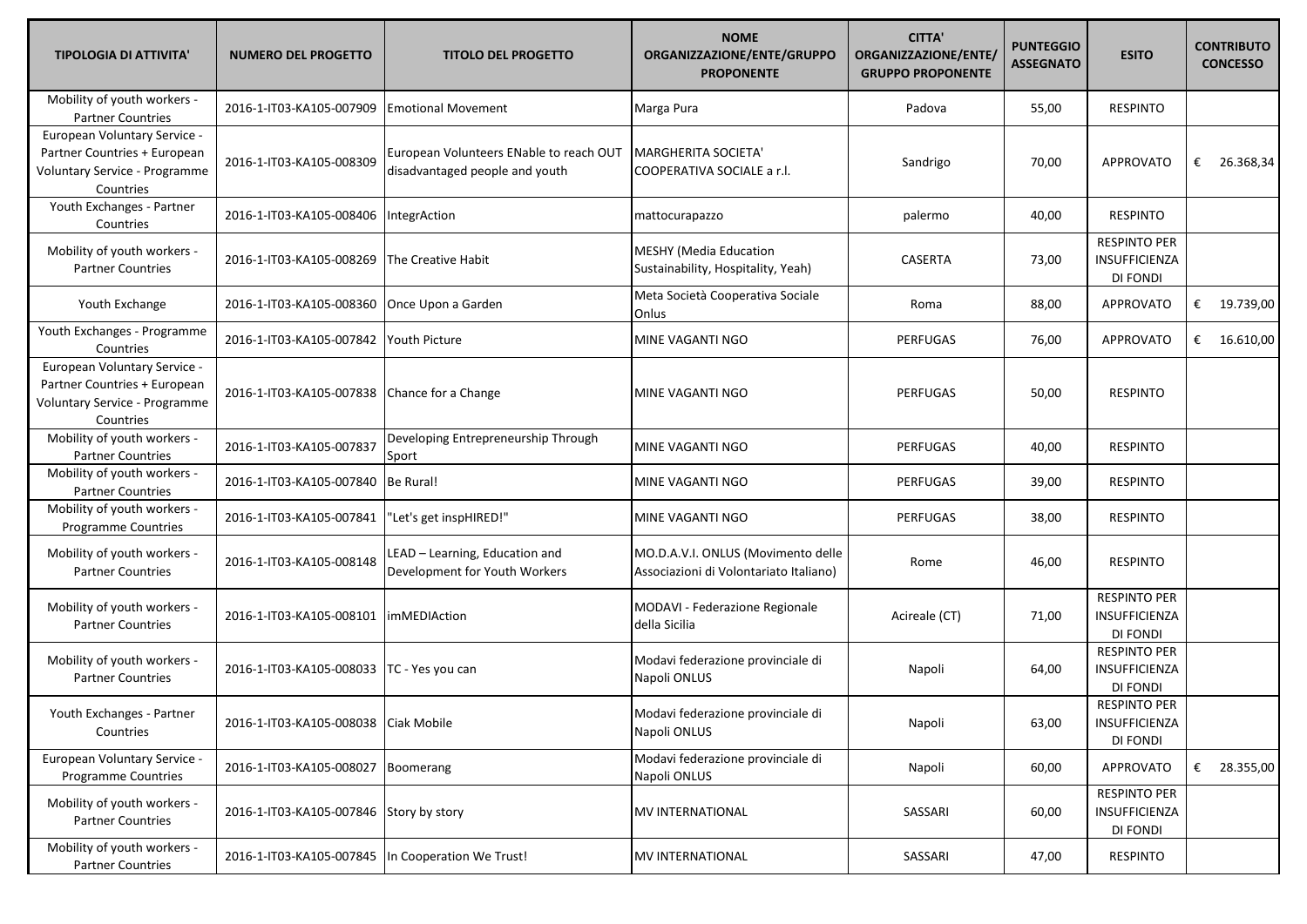| <b>TIPOLOGIA DI ATTIVITA'</b>                                        | <b>NUMERO DEL PROGETTO</b> | <b>TITOLO DEL PROGETTO</b>                                                                                   | <b>NOME</b><br>ORGANIZZAZIONE/ENTE/GRUPPO<br><b>PROPONENTE</b>         | <b>CITTA'</b><br>ORGANIZZAZIONE/ENTE/<br><b>GRUPPO PROPONENTE</b> | <b>PUNTEGGIO</b><br><b>ASSEGNATO</b> | <b>ESITO</b>                                     | <b>CONTRIBUTO</b><br><b>CONCESSO</b> |
|----------------------------------------------------------------------|----------------------------|--------------------------------------------------------------------------------------------------------------|------------------------------------------------------------------------|-------------------------------------------------------------------|--------------------------------------|--------------------------------------------------|--------------------------------------|
| Mobility of youth workers -<br><b>Programme Countries</b>            | 2016-1-IT03-KA105-007847   | We Believe in the Network                                                                                    | <b>MV INTERNATIONAL</b>                                                | SASSARI                                                           | 35,00                                | <b>RESPINTO</b>                                  |                                      |
| Mobility of youth workers -<br><b>Partner Countries</b>              | 2016-1-IT03-KA105-007844   | DissemInAction                                                                                               | <b>MV INTERNATIONAL</b>                                                | SASSARI                                                           | 35,00                                | <b>RESPINTO</b>                                  |                                      |
| Youth Exchanges - Programme<br>Countries                             | 2016-1-IT03-KA105-007660   | <b>MUSIC FACTORY</b>                                                                                         | N.I.C.O.L.A. (New International<br>Company of Live Arts) Italy         | salerno                                                           | 60,00                                | <b>RESPINTO PER</b><br>INSUFFICIENZA<br>DI FONDI |                                      |
| Mobility of youth workers -<br>Programme Countries                   | 2016-1-IT03-KA105-007869   | GIOVANI PER L'EUROPA (Youth for Europe)                                                                      | N.I.C.O.L.A. (New International<br>Company of Live Arts) Italy         | salerno                                                           | 42,00                                | <b>RESPINTO</b>                                  |                                      |
| Mobility of youth workers -<br>Programme Countries                   | 2016-1-IT03-KA105-007627   | On your Marks, Get Set, Go                                                                                   | Neci Italia                                                            | Formia                                                            | 82,00                                | <b>APPROVATO</b>                                 | € 20.919,00                          |
| Mobility of youth workers -<br>Programme Countries                   | 2016-1-IT03-KA105-008259   | Creativity - the road to employment                                                                          | Neci Italia                                                            | Formia                                                            | 72,00                                | <b>RESPINTO PER</b><br>INSUFFICIENZA<br>DI FONDI |                                      |
| Youth Exchanges - Programme<br>Countries                             | 2016-1-IT03-KA105-008113   | No h8 just sk8 on the road                                                                                   | <b>NET IN ACTION</b>                                                   | <b>BOLOGNA</b>                                                    | 84,00                                | <b>APPROVATO</b>                                 | € 17.673,00                          |
| Mobility of youth workers -<br><b>Partner Countries</b>              | 2016-1-IT03-KA105-008458   | Youth Leadership in the Community                                                                            | Next Stop Europe                                                       | Bologna                                                           | 54,00                                | <b>RESPINTO</b>                                  |                                      |
| Mobility of youth workers -<br><b>Partner Countries</b>              | 2016-1-IT03-KA105-008315   | Demo-Active                                                                                                  | Next Stop Europe                                                       | Bologna                                                           | 50,00                                | <b>RESPINTO</b>                                  |                                      |
| Youth Exchanges - Partner<br>Countries + Mobility                    | 2016-1-IT03-KA105-008059   | Me, Myself and I - Training and Youth<br>Exchange on self awareness for youth<br>trough non formal education | No Borders                                                             | Milan                                                             | 80,00                                | <b>APPROVATO</b>                                 | 26.070,00<br>€                       |
| Youth Exchanges - Programme<br>Countries                             | 2016-1-IT03-KA105-008263   | Recite your part                                                                                             | Non profit cultural association<br>"Teatro dei Dioscuri                | Campagna                                                          | 75,00                                | <b>APPROVATO</b>                                 | € $17.468,00$                        |
| Mobility of youth workers -<br><b>Partner Countries</b>              | 2016-1-IT03-KA105-007993   | LOST: Tolerance                                                                                              | Nucleo Educativo per la formazione<br>Europea al Lavoro Internazionale | treviso                                                           | 67,00                                | <b>RESPINTO PER</b><br>INSUFFICIENZA<br>DI FONDI |                                      |
| Youth Exchange + Mobility of<br>youth workers - Partner<br>Countries | 2016-1-IT03-KA105-008191   | Agriculture: the seeds of our life                                                                           | Observo Onlus                                                          | Rome                                                              | 59,00                                | <b>RESPINTO</b>                                  |                                      |
| European Voluntary Service -<br>Programme Countries                  | 2016-1-IT03-KA105-007778   | TREE - Together Enjoy Evs                                                                                    | Officina Creativa Interculturale                                       | Palermo                                                           | 80,00                                | APPROVATO                                        | 9.443,32<br>€                        |
| Mobility of youth workers -<br><b>Partner Countries</b>              | 2016-1-IT03-KA105-007756   | Mediterraneo Mare Nostrum                                                                                    | Officine per lo Sviluppo                                               | Roma                                                              | 47,00                                | <b>RESPINTO</b>                                  |                                      |
| Mobility of youth workers -<br><b>Partner Countries</b>              | 2016-1-IT03-KA105-007718   | Human Rights Walking                                                                                         | Officine per lo Sviluppo                                               | Roma                                                              | 34,00                                | <b>RESPINTO</b>                                  |                                      |
| Mobility of youth workers -<br>Programme Countries                   | 2016-1-IT03-KA105-008234   | My Way. Helping youth under risk of<br>deviance to find a new project of life                                | ONMIC- OPERA NAZIONALE INVALIDI<br><b>CIVILI</b>                       | SALERNO                                                           | 81,00                                | <b>APPROVATO</b>                                 | € 22.887,00                          |
| Mobility of youth workers -<br><b>Partner Countries</b>              | 2016-1-IT03-KA105-007939   | Trough inspirational coaching to productive<br>project                                                       | Open Door                                                              | Roccamonfina                                                      | 51,00                                | <b>RESPINTO</b>                                  |                                      |
| Youth Exchanges - Programme<br>Countries                             | 2016-1-IT03-KA105-008417   | 'Solidarity for more solidity through<br>photography!"                                                       | Oratorio di Sagliano Micca                                             | Andorno Micca                                                     | 48,00                                | <b>RESPINTO</b>                                  |                                      |
| Youth Exchanges - Programme<br>Countries                             | 2016-1-IT03-KA105-008096   | iNEETiative, Roadmap to Employment                                                                           | Organizzazione di Volontariato Be<br>Equal                             | Cosenza                                                           | 79,00                                | APPROVATO                                        | €<br>9.584,00                        |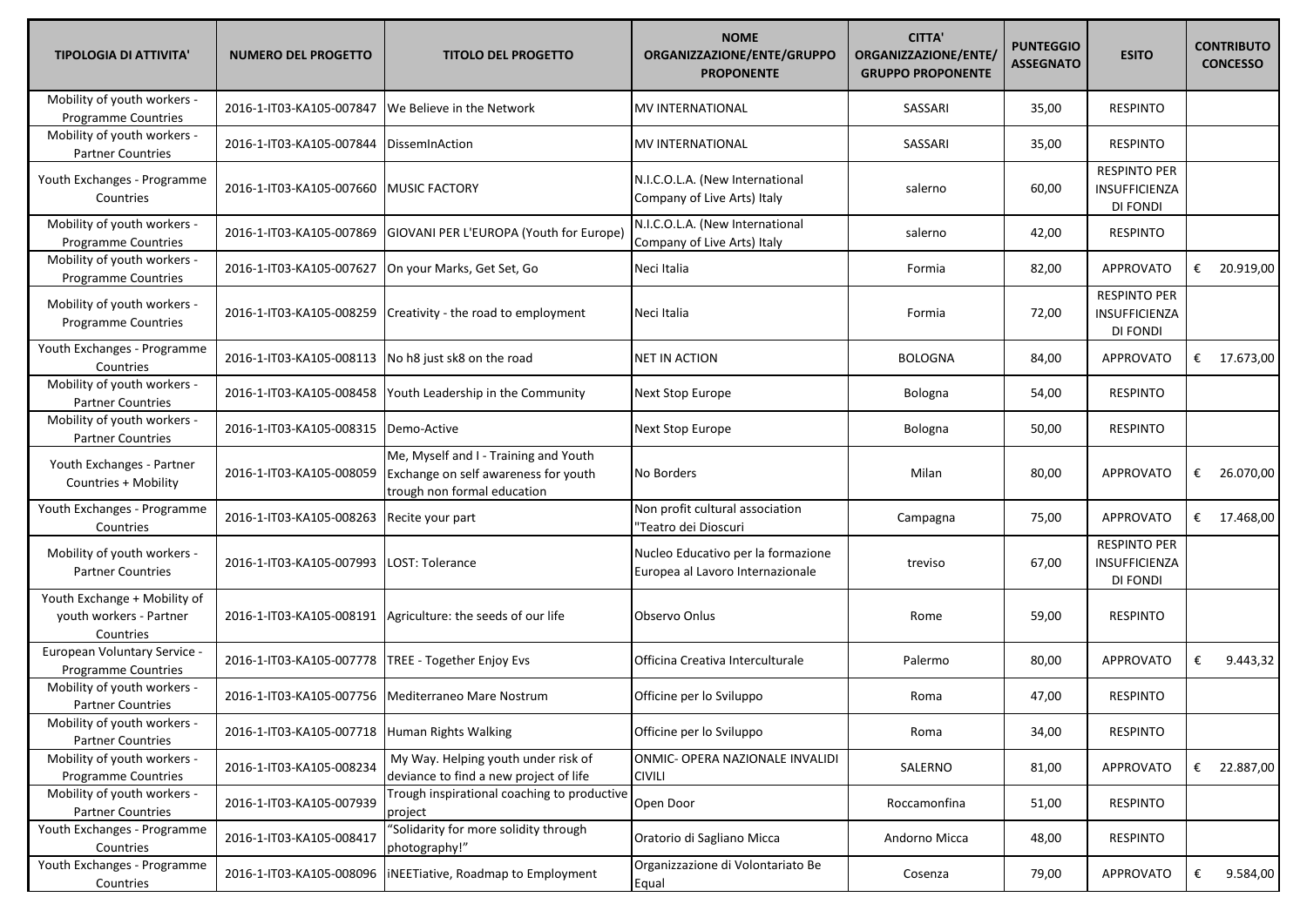| <b>TIPOLOGIA DI ATTIVITA'</b>                             | <b>NUMERO DEL PROGETTO</b>                  | <b>TITOLO DEL PROGETTO</b>                                                                                          | <b>NOME</b><br>ORGANIZZAZIONE/ENTE/GRUPPO<br><b>PROPONENTE</b> | <b>CITTA'</b><br>ORGANIZZAZIONE/ENTE/<br><b>GRUPPO PROPONENTE</b> | <b>PUNTEGGIO</b><br><b>ASSEGNATO</b> | <b>ESITO</b>                                            | <b>CONTRIBUTO</b><br><b>CONCESSO</b> |
|-----------------------------------------------------------|---------------------------------------------|---------------------------------------------------------------------------------------------------------------------|----------------------------------------------------------------|-------------------------------------------------------------------|--------------------------------------|---------------------------------------------------------|--------------------------------------|
| Mobility of youth workers -<br><b>Programme Countries</b> | 2016-1-IT03-KA105-008104                    | <b>BRIDGING PROJECT</b>                                                                                             | Organizzazione di Volontariato Be<br>Equal                     | Cosenza                                                           | 37,00                                | <b>RESPINTO</b>                                         |                                      |
| Mobility of youth workers -<br>Programme Countries        | 2016-1-IT03-KA105-008041                    | Y.A.P! - Youth Active Participation                                                                                 | P.E.CO. - PROGETTI EUROPEI DI<br>COOPERAZIONE                  | <b>GENOVA</b>                                                     | 30,00                                | <b>RESPINTO</b>                                         |                                      |
| Youth Exchange                                            | 2016-1-IT03-KA105-008400                    | <b>Creativity &amp; Development</b>                                                                                 | Paideia                                                        | Palermo                                                           | 58,00                                | <b>RESPINTO</b>                                         |                                      |
| Youth Exchange                                            | 2016-1-IT03-KA105-008053                    | Homenvironment                                                                                                      | Palma Nana soc. coop.                                          | Palermo                                                           | 63,00                                | <b>RESPINTO PER</b><br><b>INSUFFICIENZA</b><br>DI FONDI |                                      |
| Mobility of youth workers -<br>Programme Countries        | 2016-1-IT03-KA105-007839                    | Simply Meeting_NEW: New ETS<br>competences, a New Storytelling of Europe   Pame Ambro<br>for today's New challenges |                                                                | Melito di Porto Salvo (RC)                                        | 66,00                                | <b>RESPINTO PER</b><br>INSUFFICIENZA<br>DI FONDI        |                                      |
| Mobility of youth workers -<br><b>Partner Countries</b>   | 2016-1-IT03-KA105-008330                    | Sexuality and Human Rights through<br>participatory art techniques                                                  | Partaking                                                      | <b>Naples</b>                                                     | 65,00                                | <b>RESPINTO PER</b><br>INSUFFICIENZA<br>DI FONDI        |                                      |
| Mobility of youth workers -<br>Programme Countries        | 2016-1-IT03-KA105-007813                    | InsideOut: Let the Talent be Your Guide                                                                             | PECO - PROGETTI EUROPEI DI<br>COOPERAZIONE                     | <b>GENOVA</b>                                                     | 80,00                                | <b>APPROVATO</b>                                        | € $14.319,00$                        |
| European Voluntary Service -<br>Programme Countries       | 2016-1-IT03-KA105-008300                    | LET'S AMUNI - Education Against Early<br>School Leaving                                                             | PER ESEMPIO                                                    | Palermo                                                           | 82,00                                | <b>APPROVATO</b>                                        | € 13.890,00                          |
| Youth Exchanges - Programme<br>Countries                  | 2016-1-IT03-KA105-007976                    | Gender Education, Rights and Awareness<br>against Discrimination and Homophobia                                     | PER ESEMPIO                                                    | Palermo                                                           | 78,00                                | <b>APPROVATO</b>                                        | € $11.260,00$                        |
| Youth Exchange                                            | 2016-1-IT03-KA105-007988                    | Feeding Over Our Diversities                                                                                        | PER ESEMPIO                                                    | Palermo                                                           | 65,00                                | <b>RESPINTO PER</b><br>INSUFFICIENZA<br><b>DI FONDI</b> |                                      |
| Youth Exchange                                            | 2016-1-IT03-KA105-008094                    | <b>Crafts Factory</b>                                                                                               | Petit Pas                                                      | Trani                                                             | 30,00                                | <b>RESPINTO</b>                                         |                                      |
| Youth Exchanges - Programme<br>Countries                  | 2016-1-IT03-KA105-008084                    | YOUTH IN EXPLORATION                                                                                                | Petit Pas                                                      | Trani                                                             | 30,00                                | <b>RESPINTO</b>                                         |                                      |
| Youth Exchanges - Programme<br>Countries                  | 2016-1-IT03-KA105-008108                    | Game or not Game? This is the Question                                                                              | Porte Aperte                                                   | Palermo                                                           | 51,00                                | <b>RESPINTO</b>                                         |                                      |
| Youth Exchanges - Programme<br>Countries                  | 2016-1-IT03-KA105-008124                    | Religions in Europe. Enjoy the Difference                                                                           | Porte Aperte                                                   | Palermo                                                           | 48,00                                | <b>RESPINTO</b>                                         |                                      |
| Mobility of youth workers -<br>Programme Countries        | 2016-1-IT03-KA105-008076 ROCK YOUR BUSINESS |                                                                                                                     | PRISM - PROMOZIONE<br>INTERNAZIONALE SICILIA - MONDO           | CALTANISSETTA                                                     | 64,00                                | <b>RESPINTO PER</b><br>INSUFFICIENZA<br>DI FONDI        |                                      |
| Youth Exchanges - Programme<br>Countries                  | 2016-1-IT03-KA105-007649                    | What a beautiful Job!                                                                                               | Pro loco Brindisi Montagna                                     | Brindisi di Montagna                                              | 39,00                                | <b>RESPINTO</b>                                         |                                      |
| Mobility of youth workers -<br><b>Partner Countries</b>   | 2016-1-IT03-KA105-008178                    | EUROFEST - Oltre i confini                                                                                          | Pro Loco Villarosa                                             | Villarosa                                                         | 36,00                                | <b>RESPINTO</b>                                         |                                      |
| European Voluntary Service -<br>Programme Countries       | 2016-1-IT03-KA105-007915                    | H.A.N.D.S. Helping autonomy network and<br>development in society                                                   | Progetto Zattera Blu Società<br>Cooperativa Sociale Onlus      | Schio                                                             | 73,00                                | APPROVATO                                               | € 46.020,00                          |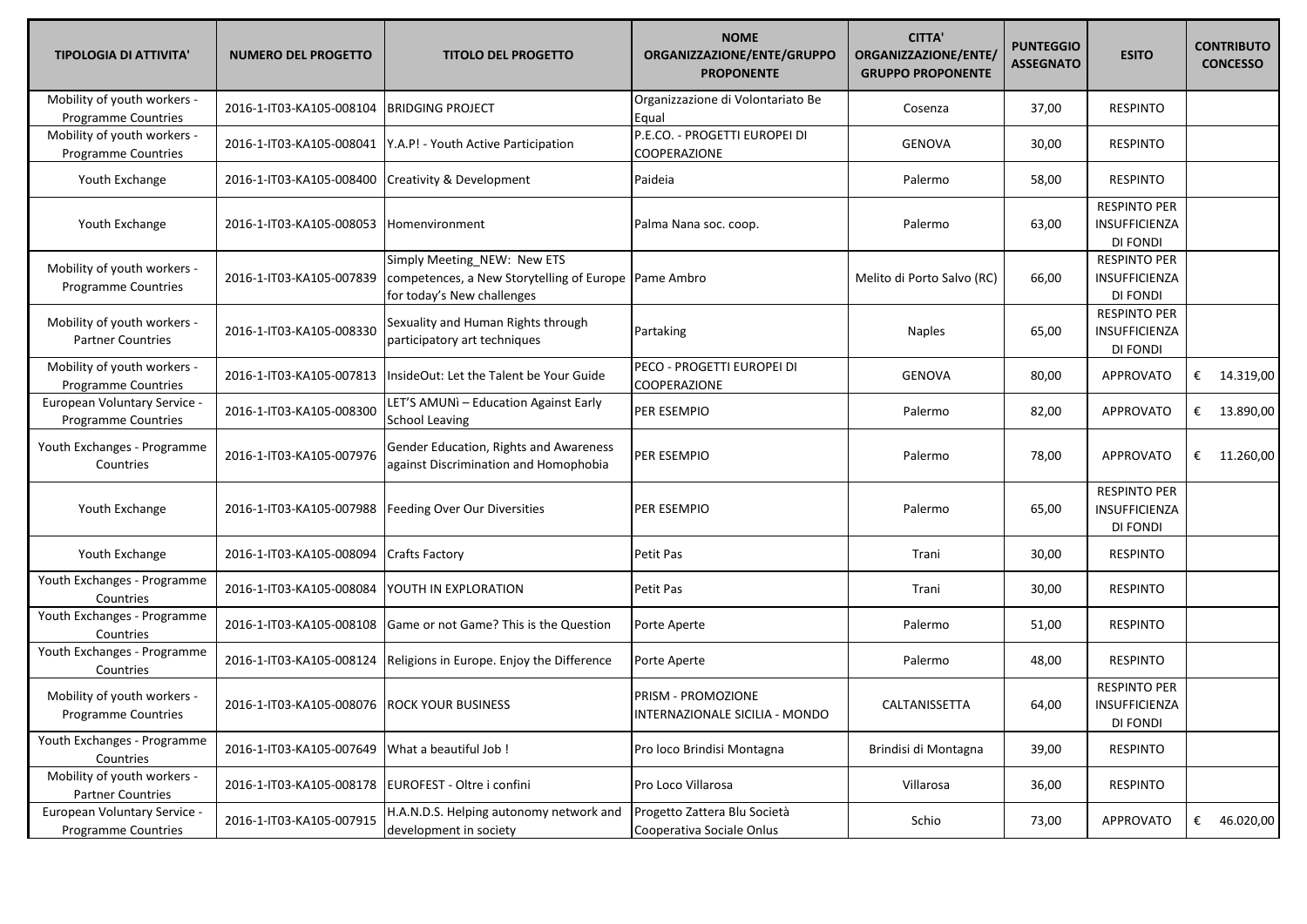| <b>TIPOLOGIA DI ATTIVITA'</b>                              | <b>NUMERO DEL PROGETTO</b>               | <b>TITOLO DEL PROGETTO</b>                                                                                     | <b>NOME</b><br>ORGANIZZAZIONE/ENTE/GRUPPO<br><b>PROPONENTE</b> | <b>CITTA'</b><br>ORGANIZZAZIONE/ENTE/<br><b>GRUPPO PROPONENTE</b> | <b>PUNTEGGIO</b><br><b>ASSEGNATO</b> | <b>ESITO</b>                                            | <b>CONTRIBUTO</b><br><b>CONCESSO</b> |
|------------------------------------------------------------|------------------------------------------|----------------------------------------------------------------------------------------------------------------|----------------------------------------------------------------|-------------------------------------------------------------------|--------------------------------------|---------------------------------------------------------|--------------------------------------|
| European Voluntary Service -<br><b>Programme Countries</b> | 2016-1-IT03-KA105-007776                 | CREATIVE LANDS. CREATING LEARNING<br><b>EXPERIENCES TO PROMOTE YOUTH</b><br>PARTICIPATION IN THE LABOUR MARKET | Progetto Zattera Blu Società<br>Cooperativa Sociale Onlus      | Calvene                                                           | 68,00                                | <b>APPROVATO</b>                                        | € 45.923,36                          |
| Youth Exchanges - Programme<br>Countries                   | 2016-1-IT03-KA105-007641                 | <b>Heart to Heart</b>                                                                                          | Pro-Loco Calciano                                              | Calciano                                                          | 49,00                                | <b>RESPINTO</b>                                         |                                      |
| Mobility of youth workers -<br>Programme Countries         | 2016-1-IT03-KA105-008014                 | Development and Recognition of<br><b>Entrepreneurial And Management Skills</b>                                 | PROVINCIA DI PESARO E URBINO                                   | PESARO                                                            | 76,00                                | <b>RESPINTO PER</b><br>INSUFFICIENZA<br>DI FONDI        |                                      |
| Youth Exchange                                             | 2016-1-IT03-KA105-008445                 | Discover Fo.Cul.Tra                                                                                            | PSICOTABU'                                                     | Ficarazzi                                                         | 61,00                                | <b>RESPINTO PER</b><br>INSUFFICIENZA<br>DI FONDI        |                                      |
| Youth Exchange                                             | 2016-1-IT03-KA105-008452                 | <b>Acting Out</b>                                                                                              | PSICOTABU'                                                     | Ficarazzi                                                         | 59,00                                | <b>RESPINTO</b>                                         |                                      |
| Mobility of youth workers -<br>Programme Countries         | 2016-1-IT03-KA105-007741                 | Play to Integrate                                                                                              | Radici del Mondo ONLUS                                         | Fiumicino                                                         | 50,00                                | <b>RESPINTO</b>                                         |                                      |
| Mobility of youth workers -<br><b>Programme Countries</b>  | 2016-1-IT03-KA105-007722                 | Integration recipe 2016                                                                                        | Radici del Mondo ONLUS                                         | Fiumicino                                                         | 43,00                                | <b>RESPINTO</b>                                         |                                      |
| Mobility of youth workers -<br><b>Partner Countries</b>    | 2016-1-IT03-KA105-007731                 | Religion: A way to approach, not to divide                                                                     | Radici del Mondo ONLUS                                         | Fiumicino                                                         | 15,00                                | <b>RESPINTO</b>                                         |                                      |
| Youth Exchanges - Partner<br>Countries                     | 2016-1-IT03-KA105-008093                 | Turn Yourself into the Solution                                                                                | Re Arch                                                        | Bacoli                                                            | 61,00                                | <b>RESPINTO PER</b><br>INSUFFICIENZA<br>DI FONDI        |                                      |
| Mobility of youth workers -<br><b>Partner Countries</b>    | 2016-1-IT03-KA105-008083                 | Young Eco Tourism                                                                                              | Re Arch                                                        | Bacoli                                                            | 40,00                                | <b>RESPINTO</b>                                         |                                      |
| Mobility of youth workers -<br><b>Partner Countries</b>    | 2016-1-IT03-KA105-008432                 | IntegrAction                                                                                                   | RE.TE. Ong                                                     | Torino                                                            | 56,00                                | <b>RESPINTO</b>                                         |                                      |
| Mobility of youth workers -<br><b>Programme Countries</b>  | 2016-1-IT03-KA105-007931                 | Home Sweet Home                                                                                                | Rinascita Società Cooperativa Sociale<br>A.R.L.                | Copertino (Lecce)                                                 | 66,00                                | <b>RESPINTO PER</b><br>INSUFFICIENZA<br>DI FONDI        |                                      |
| Mobility of youth workers -<br><b>Partner Countries</b>    | 2016-1-IT03-KA105-007933                 | Discrimination Free Zone                                                                                       | Rinascita Società Cooperativa Sociale<br>A.R.L.                | Copertino (Lecce)                                                 | 53,00                                | <b>RESPINTO</b>                                         |                                      |
| Youth Exchanges - Partner<br>Countries                     | 2016-1-IT03-KA105-007696                 | <b>EuroMed Seaways</b>                                                                                         | Risorsa Europa                                                 | Latina                                                            | 67,00                                | <b>RESPINTO PER</b><br><b>INSUFFICIENZA</b><br>DI FONDI |                                      |
| Mobility of youth workers -<br>Programme Countries         | 2016-1-IT03-KA105-007879 SOS FOR MIGRANT |                                                                                                                | S.O.S DIRITTI E LEGALITA'                                      | Roma                                                              | 51,00                                | <b>RESPINTO</b>                                         |                                      |
| Mobility of youth workers -<br>Programme Countries         | 2016-1-IT03-KA105-007884                 | No Filter                                                                                                      | S.O.S DIRITTI E LEGALITA'                                      | Roma                                                              | 47,00                                | <b>RESPINTO</b>                                         |                                      |
| Mobility of youth workers -<br><b>Programme Countries</b>  | 2016-1-IT03-KA105-007878                 | Human Rights in Action - Active Youth for<br><b>Active Europe</b>                                              | S.O.S DIRITTI E LEGALITA'                                      | Roma                                                              | 46,00                                | <b>RESPINTO</b>                                         |                                      |
| Youth Exchanges - Programme<br>Countries                   | 2016-1-IT03-KA105-007772                 | Kick-start                                                                                                     | Sabbeen Group                                                  | Sabbioneta                                                        | 73,00                                | APPROVATO                                               | € $14.430,00$                        |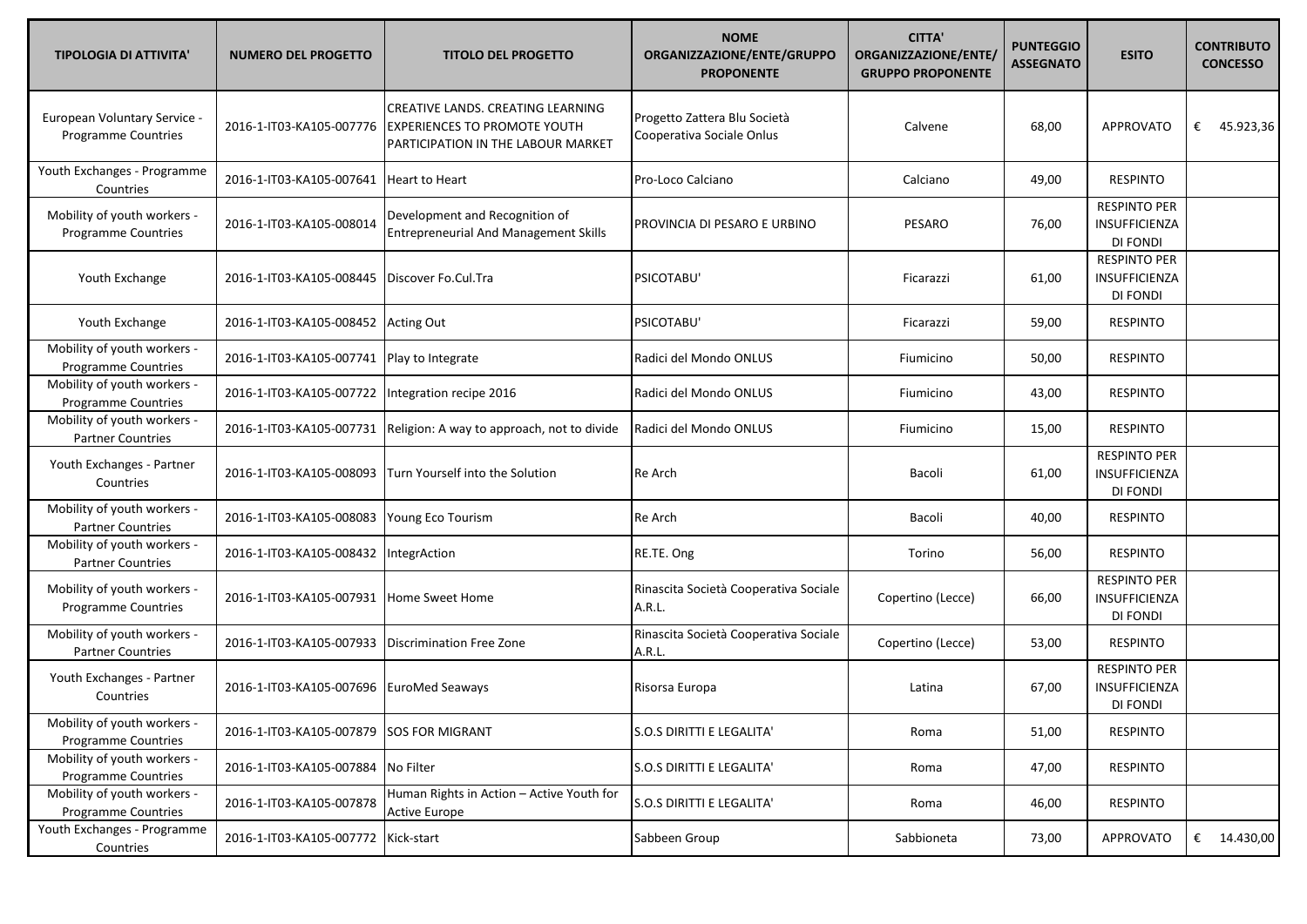| <b>TIPOLOGIA DI ATTIVITA'</b>                             | <b>NUMERO DEL PROGETTO</b> | <b>TITOLO DEL PROGETTO</b>                                                                                                  | <b>NOME</b><br>ORGANIZZAZIONE/ENTE/GRUPPO<br><b>PROPONENTE</b>                                | <b>CITTA'</b><br>ORGANIZZAZIONE/ENTE/<br><b>GRUPPO PROPONENTE</b> | <b>PUNTEGGIO</b><br><b>ASSEGNATO</b> | <b>ESITO</b>                                            | <b>CONTRIBUTO</b><br><b>CONCESSO</b> |
|-----------------------------------------------------------|----------------------------|-----------------------------------------------------------------------------------------------------------------------------|-----------------------------------------------------------------------------------------------|-------------------------------------------------------------------|--------------------------------------|---------------------------------------------------------|--------------------------------------|
| Mobility of youth workers -<br><b>Partner Countries</b>   | 2016-1-IT03-KA105-008007   | Ecolab - School for Young Change-Makers                                                                                     | Salento Bici Tour                                                                             | Casarano                                                          | 64,00                                | <b>RESPINTO PER</b><br>INSUFFICIENZA<br>DI FONDI        |                                      |
| Mobility of youth workers -<br><b>Partner Countries</b>   | 2016-1-IT03-KA105-008349   | <b>TC</b> Eraclito                                                                                                          | Salerno Europa                                                                                | Eboli (SA)                                                        | 65,00                                | <b>RESPINTO PER</b><br>INSUFFICIENZA<br>DI FONDI        |                                      |
| Mobility of youth workers -<br><b>Partner Countries</b>   | 2016-1-IT03-KA105-008208   | One Step Ahead - Be Entrepreneur                                                                                            | San Buono KM0                                                                                 | San Buono                                                         | 60,00                                | <b>RESPINTO PER</b><br>INSUFFICIENZA<br>DI FONDI        |                                      |
| Mobility of youth workers -<br><b>Programme Countries</b> | 2016-1-IT03-KA105-008009   | <b>GOAL - Gaining Opportunites About</b><br>Leadership                                                                      | Scambieuropei                                                                                 | Montegranaro                                                      | 76,00                                | <b>RESPINTO PER</b><br><b>INSUFFICIENZA</b><br>DI FONDI |                                      |
| European Voluntary Service -<br><b>Partner Countries</b>  | 2016-1-IT03-KA105-008040   | <b>Challenge Accepted</b>                                                                                                   | Scambieuropei                                                                                 | Montegranaro                                                      | 65,00                                | <b>APPROVATO</b>                                        | €<br>16.087,50                       |
| European Voluntary Service -<br>Programme Countries       | 2016-1-IT03-KA105-007809   | E-VolunteerS 2.0                                                                                                            | Scambieuropei                                                                                 | Montegranaro                                                      | 60,00                                | <b>APPROVATO</b>                                        | € 15.388,34                          |
| Mobility of youth workers -<br>Programme Countries        | 2016-1-IT03-KA105-007962   | A match for inclusion: fostering<br>intercultural dialogue through sport                                                    | <b>SC-Civil Service</b>                                                                       | Roma                                                              | 61,00                                | <b>RESPINTO PER</b><br>INSUFFICIENZA<br>DI FONDI        |                                      |
| Mobility of youth workers -<br><b>Partner Countries</b>   | 2016-1-IT03-KA105-008097   | S.H.O.W. (Support and Help for Oppressed<br>Women) Respect!                                                                 | Sciaraprogetti Associazione di<br>Promozione Sociale                                          | Fiorenzuola d'Arda                                                | 80,00                                | <b>APPROVATO</b>                                        | 22.856,00<br>€                       |
| Mobility of youth workers -<br><b>Programme Countries</b> | 2016-1-IT03-KA105-008117   | Environmental Sustainability Networking in<br>Erasmus+: developing sustainable projects<br>within Youth Mobility activities | Sentinelle dell'Energia - SELENE -<br>Associazione di Promozione Sociale                      | Pesaro                                                            | 50,00                                | <b>RESPINTO</b>                                         |                                      |
| Mobility of youth workers +<br>Youth Exchange             | 2016-1-IT03-KA105-008080   | Cultivate Inclusion: Cities and Countryside<br>at the crossroad                                                             | SERVIZIO CIVILE INTERNAZIONALE                                                                | <b>ROMA</b>                                                       | 62,00                                | <b>RESPINTO PER</b><br>INSUFFICIENZA<br>DI FONDI        |                                      |
| Mobility of youth workers -<br>Programme Countries        | 2016-1-IT03-KA105-007985   | Open Europe                                                                                                                 | SERVIZIO CIVILE INTERNAZIONALE                                                                | <b>ROMA</b>                                                       | 45,00                                | <b>RESPINTO</b>                                         |                                      |
| Mobility of youth workers -<br>Programme Countries        | 2016-1-IT03-KA105-008233   | Seeding CreACTivity                                                                                                         | Sezione Laziale della Unione Italiana<br>Lotta alla Distrofia Muscolare<br>(U.I.L.D.M.) ONLUS | Rome                                                              | 60,00                                | <b>RESPINTO PER</b><br>INSUFFICIENZA<br>DI FONDI        |                                      |
| Mobility of youth workers -<br>Programme Countries        | 2016-1-IT03-KA105-008232   | TC - Inclusive Project Design for<br>International Youth Work                                                               | Sezione Laziale della Unione Italiana<br>Lotta alla Distrofia Muscolare<br>(U.I.L.D.M.) ONLUS | Rome                                                              | 44,00                                | <b>RESPINTO</b>                                         |                                      |
| Youth Exchanges - Partner<br>Countries                    | 2016-1-IT03-KA105-008197   | From Dream to Employment                                                                                                    | <b>SFERA ITALY</b>                                                                            | Monte di Procida                                                  | 79,00                                | <b>APPROVATO</b>                                        | € 21.126,00                          |
| Mobility of youth workers -<br>Programme Countries        | 2016-1-IT03-KA105-008173   | Transmission of Knowledge: Be a youth<br>Leader!                                                                            | <b>SFERA ITALY</b>                                                                            | Monte di Procida                                                  | 72,00                                | <b>RESPINTO PER</b><br>INSUFFICIENZA<br>DI FONDI        |                                      |
| Youth Exchange                                            | 2016-1-IT03-KA105-008185   | The Greatest Wealth is Health                                                                                               | <b>SFERA ITALY</b>                                                                            | Monte di Procida                                                  | 54,00                                | <b>RESPINTO</b>                                         |                                      |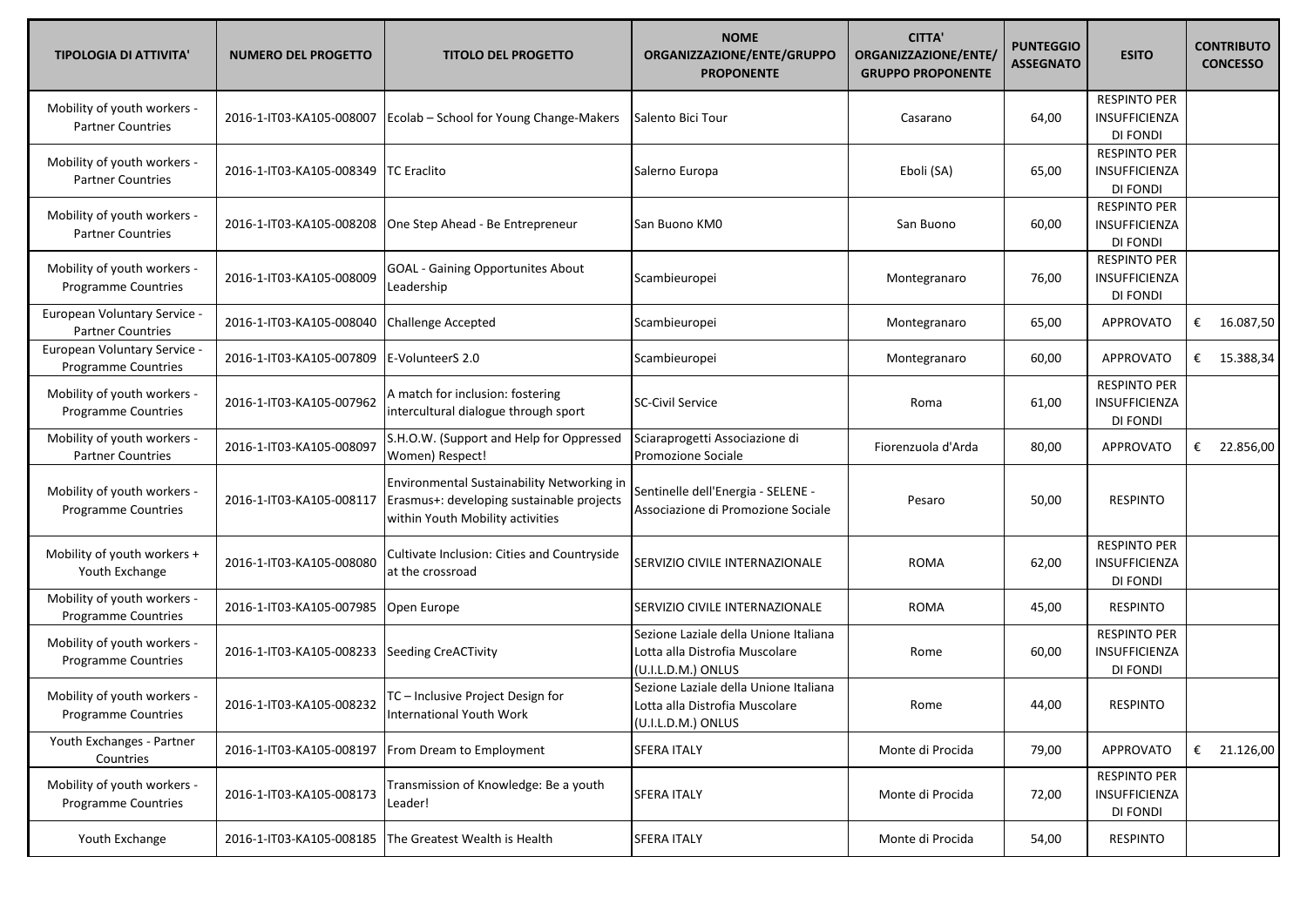| <b>TIPOLOGIA DI ATTIVITA'</b>                             | <b>NUMERO DEL PROGETTO</b>                      | <b>TITOLO DEL PROGETTO</b>                                             | <b>NOME</b><br>ORGANIZZAZIONE/ENTE/GRUPPO<br><b>PROPONENTE</b>  | <b>CITTA'</b><br>ORGANIZZAZIONE/ENTE/<br><b>GRUPPO PROPONENTE</b> | <b>PUNTEGGIO</b><br><b>ASSEGNATO</b> | <b>ESITO</b>                                     | <b>CONTRIBUTO</b><br><b>CONCESSO</b> |
|-----------------------------------------------------------|-------------------------------------------------|------------------------------------------------------------------------|-----------------------------------------------------------------|-------------------------------------------------------------------|--------------------------------------|--------------------------------------------------|--------------------------------------|
| Youth Exchanges - Programme<br>Countries                  | 2016-1-IT03-KA105-008062                        | Eco-Youth. Be different together                                       | SharExperience                                                  | Castelbuono                                                       | 61,00                                | <b>RESPINTO PER</b><br>INSUFFICIENZA<br>DI FONDI |                                      |
| Mobility of youth workers -<br><b>Partner Countries</b>   | 2016-1-IT03-KA105-008036                        | Improving your leadership skills to be a<br>good entrepreneur          | <b>SICURFORM ITALIA</b>                                         | Campobasso                                                        | 33,00                                | <b>RESPINTO</b>                                  |                                      |
| Mobility of youth workers -<br>Programme Countries        | 2016-1-IT03-KA105-008381                        | Be-TWEEN - Be Trained WorkErs<br><b>Encouraging Non discrimination</b> | Sinergia Società Cooperativa Sociale                            | <b>Bitonto</b>                                                    | 67,00                                | <b>RESPINTO PER</b><br>INSUFFICIENZA<br>DI FONDI |                                      |
| Youth Exchanges - Programme<br>Countries                  | 2016-1-IT03-KA105-007587                        | JOB OF MY LIFE                                                         | smart                                                           | uggiano la chiesa                                                 | 80,00                                | <b>APPROVATO</b>                                 | € 21.946,00                          |
| Mobility of youth workers -<br><b>Partner Countries</b>   | 2016-1-IT03-KA105-008132                        | Eurasia coast to coast                                                 | smart                                                           | uggiano la chiesa                                                 | 58,00                                | <b>RESPINTO</b>                                  |                                      |
| Mobility of youth workers -<br>Programme Countries        | 2016-1-IT03-KA105-008291                        | <b>Education through Sport</b>                                         | smart                                                           | uggiano la chiesa                                                 | 53,00                                | <b>RESPINTO</b>                                  |                                      |
| Mobility of youth workers -<br>Programme Countries        | 2016-1-IT03-KA105-008431                        | <b>Employability through Sport</b>                                     | smart                                                           | uggiano la chiesa                                                 | 53,00                                | <b>RESPINTO</b>                                  |                                      |
| Mobility of youth workers -<br><b>Programme Countries</b> | 2016-1-IT03-KA105-007592                        | ancient craft toward future                                            | smart                                                           | uggiano la chiesa                                                 | 34,00                                | <b>RESPINTO</b>                                  |                                      |
| Youth Exchanges - Programme<br>Countries                  | 2016-1-IT03-KA105-008231                        | Graffiti 4 NOhate                                                      | <b>SMLC2015</b>                                                 | Santa Maria la Carità                                             | 73,00                                | <b>APPROVATO</b>                                 | € $18.495,00$                        |
| Youth Exchanges - Programme<br>Countries                  | 2016-1-IT03-KA105-008241                        | HealthYouth                                                            | <b>SMLC2015</b>                                                 | Santa Maria la Carità                                             | 54,00                                | <b>RESPINTO</b>                                  |                                      |
| Mobility of youth workers -<br><b>Partner Countries</b>   | 2016-1-IT03-KA105-008140 The RightS Prospective |                                                                        | Socialab                                                        | Cordenons                                                         | 51,00                                | <b>RESPINTO</b>                                  |                                      |
| Mobility of youth workers -<br><b>Partner Countries</b>   | 2016-1-IT03-KA105-007905                        | The Pencil Box                                                         | Socialab                                                        | Cordenons                                                         | 28,00                                | <b>RESPINTO</b>                                  |                                      |
| Youth Exchanges - Partner<br>Countries + Mobility         | 2016-1-IT03-KA105-008276                        | Stay Healthier Outside                                                 | <b>SOF ITALY</b>                                                | TRIGGIANO                                                         | 85,00                                | <b>APPROVATO</b>                                 | € 37.313,00                          |
| Mobility of youth workers -<br><b>Partner Countries</b>   | 2016-1-IT03-KA105-007912                        | 'Building on past experience, looking<br>towards the future"           | <b>SOF ITALY</b>                                                | TRIGGIANO                                                         | 69,00                                | <b>RESPINTO PER</b><br>INSUFFICIENZA<br>DI FONDI |                                      |
| Youth Exchanges - Programme<br>Countries                  | 2016-1-IT03-KA105-008044                        | Women Overcoming the World                                             | South Europe Youth Forum                                        | Andrano                                                           | 84,00                                | <b>APPROVATO</b>                                 | € 24.708,00                          |
| Youth Exchanges - Partner<br>Countries + Mobility         | 2016-1-IT03-KA105-008311 Mind The Gap           |                                                                        | South Europe Youth Forum                                        | Andrano                                                           | 74,00                                | <b>APPROVATO</b>                                 | € 41.672,00                          |
| Youth Exchanges - Programme<br>Countries                  | 2016-1-IT03-KA105-007595                        | food love and creativity                                               | spam                                                            | poggiardo-Lecce                                                   | 67,00                                | <b>RESPINTO PER</b><br>INSUFFICIENZA<br>DI FONDI |                                      |
| Mobility of youth workers -<br><b>Partner Countries</b>   | 2016-1-IT03-KA105-007653                        | From Conflict 2 Connection: A Training for<br>Young Peace-Builders     | Sparkles                                                        | Arezzo                                                            | 79,00                                | <b>APPROVATO</b>                                 | € 22.561,00                          |
| Mobility of youth workers -<br><b>Partner Countries</b>   | 2016-1-IT03-KA105-007880                        | From inside out                                                        | <b>Sparkles</b>                                                 | Arezzo                                                            | 58,00                                | <b>RESPINTO</b>                                  |                                      |
| European Voluntary Service -<br>Programme Countries       | 2016-1-IT03-KA105-008061                        | Strana EVS Idea                                                        | STRANAIDEA Società Cooperativa<br>Sociale Impresa Sociale Onlus | <b>TORINO</b>                                                     | 71,00                                | APPROVATO                                        | €<br>63.163,38                       |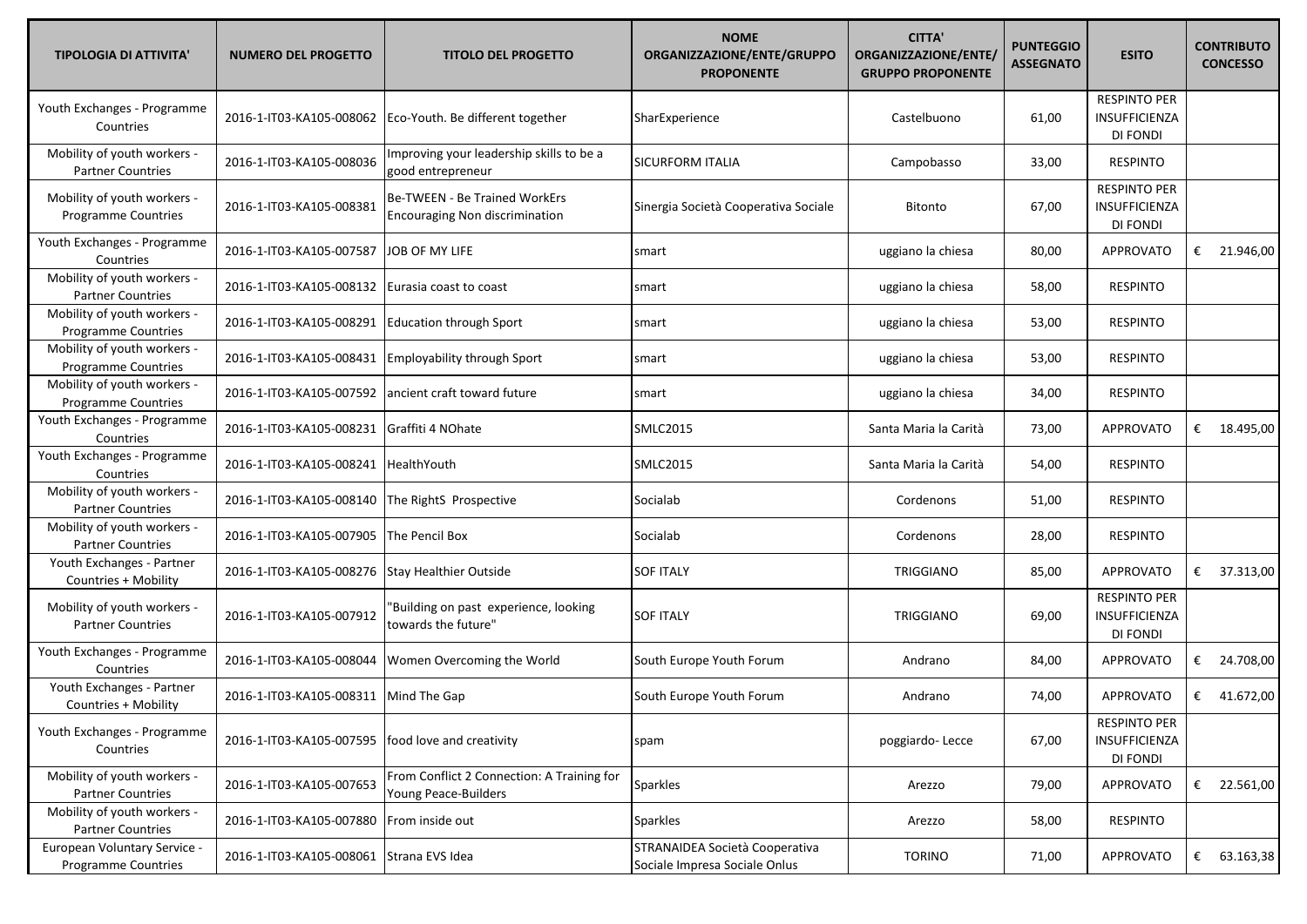| <b>TIPOLOGIA DI ATTIVITA'</b>                              | <b>NUMERO DEL PROGETTO</b> | <b>TITOLO DEL PROGETTO</b>                                                                             | <b>NOME</b><br>ORGANIZZAZIONE/ENTE/GRUPPO<br><b>PROPONENTE</b> | <b>CITTA'</b><br>ORGANIZZAZIONE/ENTE/<br><b>GRUPPO PROPONENTE</b> | <b>PUNTEGGIO</b><br><b>ASSEGNATO</b> | <b>ESITO</b>                                            |   | <b>CONTRIBUTO</b><br><b>CONCESSO</b> |
|------------------------------------------------------------|----------------------------|--------------------------------------------------------------------------------------------------------|----------------------------------------------------------------|-------------------------------------------------------------------|--------------------------------------|---------------------------------------------------------|---|--------------------------------------|
| Mobility of youth workers -<br><b>Programme Countries</b>  | 2016-1-IT03-KA105-008011   | Think, Share, Learn!                                                                                   | STUDIO PROGETTO SOCIETA<br><b>COOPERATIVA SOCIALE</b>          | <b>CORNEDO VICENTINO VI</b>                                       | 88,00                                | <b>APPROVATO</b>                                        | € | 25.690,00                            |
| Youth Exchanges - Programme<br>Countries                   | 2016-1-IT03-KA105-007968   | Motivating Young people to Think At<br>Labour market and Employability through<br>Non-formal Tecniques | <b>STUDIO PROGETTO SOCIETA</b><br>COOPERATIVA SOCIALE          | <b>CORNEDO VICENTINO VI</b>                                       | 77,00                                | <b>APPROVATO</b>                                        |   | € 17.052,00                          |
| Mobility of youth workers -<br><b>Partner Countries</b>    | 2016-1-IT03-KA105-007969   | HumanitYouth Campaign                                                                                  | STUDIO PROGETTO SOCIETA<br>COOPERATIVA SOCIALE                 | <b>CORNEDO VICENTINO VI</b>                                       | 76,00                                | <b>RESPINTO PER</b><br>INSUFFICIENZA<br>DI FONDI        |   |                                      |
| European Voluntary Service -<br><b>Partner Countries</b>   | 2016-1-IT03-KA105-007934   | Open Youth Center                                                                                      | STUDIO PROGETTO SOCIETA<br>COOPERATIVA SOCIALE                 | CORNEDO VICENTINO VI                                              | 62,00                                | <b>APPROVATO</b>                                        | € | 6.439,00                             |
| Mobility of youth workers -<br>Programme Countries         | 2016-1-IT03-KA105-007843   | <b>Smart Tourism</b>                                                                                   | Summer Dream                                                   | Sassari                                                           | 15,00                                | <b>RESPINTO</b>                                         |   |                                      |
| Mobility of youth workers -<br>Programme Countries         | 2016-1-IT03-KA105-008003   | TEC Training on European Citizenship                                                                   | <b>SYNCRO</b>                                                  | Bologna                                                           | 67,00                                | <b>RESPINTO PER</b><br>INSUFFICIENZA<br>DI FONDI        |   |                                      |
| Youth Exchanges - Programme<br>Countries                   | 2016-1-IT03-KA105-008383   | The rural life in Pietravairano                                                                        | SYP                                                            | Pietravairano                                                     | 47,00                                | <b>RESPINTO</b>                                         |   |                                      |
| Mobility of youth workers -<br><b>Programme Countries</b>  | 2016-1-IT03-KA105-008081   | Inspiring Social Business: seven steps to<br>become a mentor                                           | Tamat Centro Studi Formazione e<br>Ricerca                     | Perugia                                                           | 60,00                                | <b>RESPINTO PER</b><br><b>INSUFFICIENZA</b><br>DI FONDI |   |                                      |
| European Voluntary Service -<br><b>Programme Countries</b> | 2016-1-IT03-KA105-007999   | Per l'Arte Si Parte                                                                                    | Tana Libera Tutti                                              | Teramo                                                            | 61,00                                | <b>APPROVATO</b>                                        | € | 7.730,84                             |
| European Voluntary Service -<br><b>Partner Countries</b>   | 2016-1-IT03-KA105-007892   | Tune It Up - EVS                                                                                       | <b>TDM 2000</b>                                                | CAGLIARI                                                          | 81,00                                | <b>APPROVATO</b>                                        |   | € 15.670,00                          |
| European Voluntary Service -<br><b>Partner Countries</b>   | 2016-1-IT03-KA105-008206   | The drawing compass of volunteering:<br>school youth and inclusion                                     | <b>TDM 2000</b>                                                | CAGLIARI                                                          | 71,00                                | APPROVATO                                               | € | 26.516,64                            |
| Youth Exchanges - Partner<br>Countries                     | 2016-1-IT03-KA105-008186   | Youth in Art: Painting an Inclusive Europe                                                             | <b>TDM 2000</b>                                                | CAGLIARI                                                          | 64,00                                | <b>RESPINTO PER</b><br>INSUFFICIENZA<br>DI FONDI        |   |                                      |
| Mobility of youth workers -<br><b>Programme Countries</b>  | 2016-1-IT03-KA105-008265   | The Art of Entrepreneurship: from Canvas<br>to Reality                                                 | <b>TDM 2000</b>                                                | CAGLIARI                                                          | 43,00                                | <b>RESPINTO</b>                                         |   |                                      |
| Youth Exchanges - Programme<br>Countries                   | 2016-1-IT03-KA105-008072   | Once upon a game                                                                                       | TeatroMacchinalnutile                                          | Avezzano (AQ)                                                     | 67,00                                | <b>RESPINTO PER</b><br>INSUFFICIENZA<br>DI FONDI        |   |                                      |
| Youth Exchange                                             |                            | 2016-1-IT03-KA105-007854 Story Tellers for Peace-Building                                              | Terra di Mezzo                                                 | Vallefiorita                                                      | 54,00                                | <b>RESPINTO</b>                                         |   |                                      |
| Youth Exchange                                             | 2016-1-IT03-KA105-008119   | <b>Sand Puppets</b>                                                                                    | Terra Gioiosa                                                  | Marina di Gioiosa Ionica                                          | 65,00                                | <b>RESPINTO PER</b><br>INSUFFICIENZA<br>DI FONDI        |   |                                      |
| Mobility of youth workers -<br><b>Programme Countries</b>  | 2016-1-IT03-KA105-008158   | Collective Solution for Youth<br>Entrepreneurship                                                      | The Qube                                                       | Avetrana                                                          | 65,00                                | <b>RESPINTO PER</b><br><b>INSUFFICIENZA</b><br>DI FONDI |   |                                      |
| Youth Exchanges - Programme<br>Countries                   |                            | 2016-1-IT03-KA105-008068  Integration against prejudice                                                | Traguardo Europa                                               | Potenza                                                           | 52,00                                | <b>RESPINTO</b>                                         |   |                                      |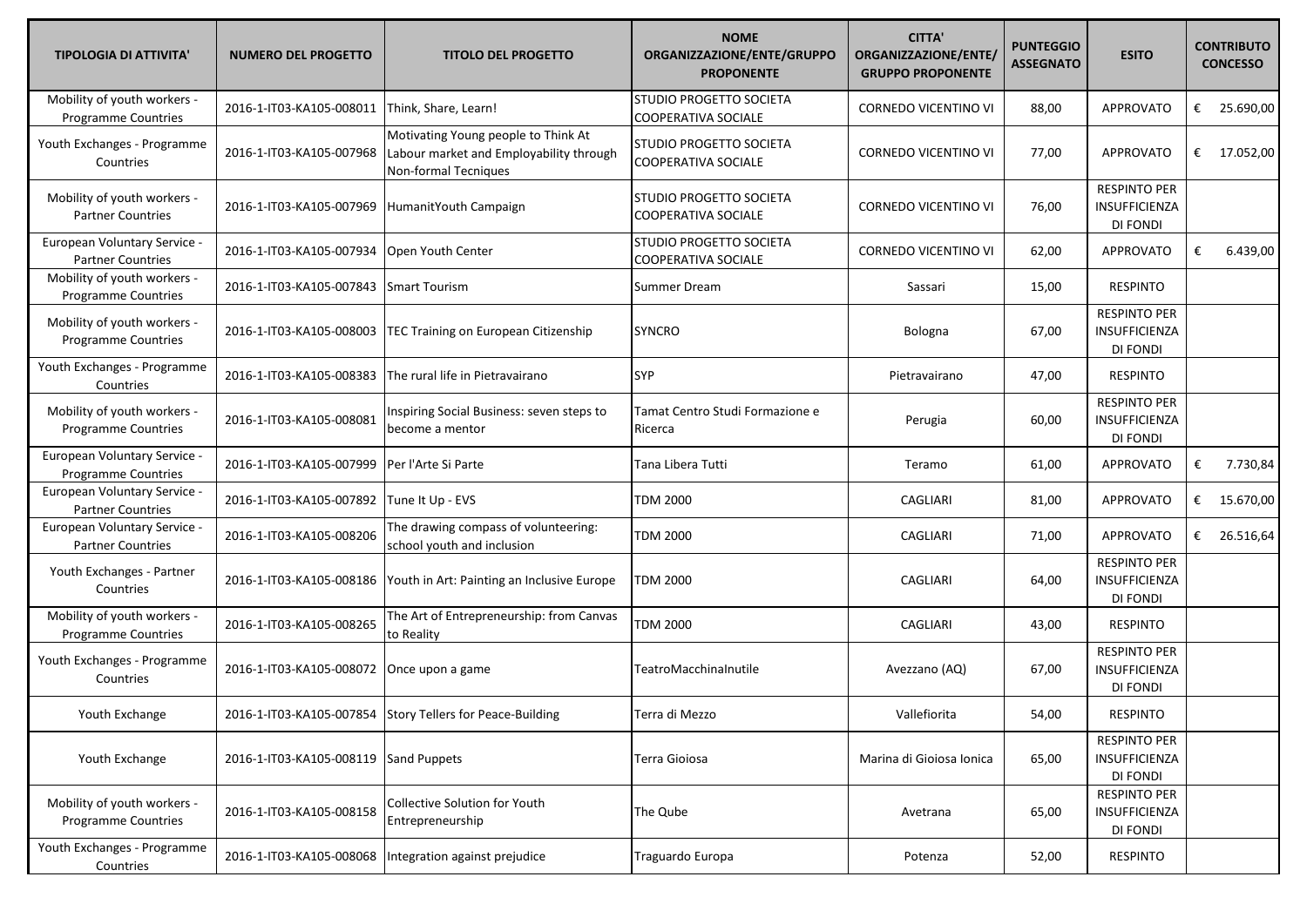| <b>TIPOLOGIA DI ATTIVITA'</b>                                                                              | <b>NUMERO DEL PROGETTO</b> | <b>TITOLO DEL PROGETTO</b>                                              | <b>NOME</b><br>ORGANIZZAZIONE/ENTE/GRUPPO<br><b>PROPONENTE</b> | <b>CITTA'</b><br>ORGANIZZAZIONE/ENTE/<br><b>GRUPPO PROPONENTE</b> | <b>PUNTEGGIO</b><br><b>ASSEGNATO</b> | <b>ESITO</b>                                            | <b>CONTRIBUTO</b><br><b>CONCESSO</b> |  |
|------------------------------------------------------------------------------------------------------------|----------------------------|-------------------------------------------------------------------------|----------------------------------------------------------------|-------------------------------------------------------------------|--------------------------------------|---------------------------------------------------------|--------------------------------------|--|
| Mobility of youth workers -<br>Programme Countries + Youth                                                 | 2016-1-IT03-KA105-007726   | Empower yourself: new entreprenaurial<br>paths for an inclusive society | Trainers Association Onlus                                     | Potenza                                                           | 80,00                                | <b>APPROVATO</b>                                        | € 20.097,00                          |  |
| Youth Exchanges - Programme<br>Countries                                                                   | 2016-1-IT03-KA105-008075   | Green citizenship: let's grow together!                                 | TRINACRIA.EVENTI                                               | COLLESANO                                                         | 50,00                                | <b>RESPINTO</b>                                         |                                      |  |
| Youth Exchanges - Programme<br>Countries                                                                   | 2016-1-IT03-KA105-008351   | Intercultural dialogue for a better Europe                              | UNLA Lagopesole                                                | Avigliano                                                         | 55,00                                | <b>RESPINTO</b>                                         |                                      |  |
| Youth Exchanges - Partner<br>Countries                                                                     | 2016-1-IT03-KA105-008399   | "I" SOCIAL                                                              | Upload APS                                                     | San Salvo                                                         | 58,00                                | <b>RESPINTO</b>                                         |                                      |  |
| Youth Exchanges - Programme<br>Countries                                                                   | 2016-1-IT03-KA105-008293   | <b>Green Reporter</b>                                                   | Vedogiovane Società Cooperativa<br>Sociale                     | Borgomanero                                                       | 53,00                                | <b>RESPINTO</b>                                         |                                      |  |
| Mobility of youth workers -<br>Programme Countries                                                         | 2016-1-IT03-KA105-008051   | Non-Formal Education in Action - Training<br>for New Youth Trainers     | Vicolocorto                                                    | Pesaro                                                            | 80,00                                | <b>APPROVATO</b>                                        | 22.322,00<br>€                       |  |
| European Voluntary Service -<br>Programme Countries                                                        | 2016-1-IT03-KA105-008000   | Create your future                                                      | Vicolocorto                                                    | Pesaro                                                            | 74,00                                | <b>APPROVATO</b>                                        | € 12.443,32                          |  |
| European Voluntary Service -<br>Programme Countries                                                        | 2016-1-IT03-KA105-007950   | Neighbours in Europe                                                    | Vicolocorto                                                    | Pesaro                                                            | 63,00                                | <b>APPROVATO</b>                                        | €<br>9.350,00                        |  |
| Mobility of youth workers -<br>Programme Countries                                                         | 2016-1-IT03-KA105-008319   | VON PLUS - Volunteering Opportunities<br>Network                        | Vicolocorto                                                    | Pesaro                                                            | 52,00                                | <b>RESPINTO</b>                                         |                                      |  |
| Mobility of youth workers -<br><b>Partner Countries</b>                                                    | 2016-1-IT03-KA105-008434   | When West and East meet                                                 | Vitality onlus                                                 | Milano                                                            | 50,00                                | <b>RESPINTO</b>                                         |                                      |  |
| Mobility of youth workers -<br>Programme Countries                                                         | 2016-1-IT03-KA105-007836   | Words Against Gender at the time of<br>Internet                         | Vivere Villafranca                                             | Villafranca Tirrena                                               | 63,00                                | <b>RESPINTO PER</b><br>INSUFFICIENZA<br>DI FONDI        |                                      |  |
| Youth Exchanges - Programme<br>Countries                                                                   | 2016-1-IT03-KA105-008442   | Hand in hand with art and dance                                         | VulcanicaMente                                                 | San Cesario di Lecce                                              | 68,00                                | <b>RESPINTO PER</b><br>INSUFFICIENZA<br>DI FONDI        |                                      |  |
| Mobility of youth workers -<br><b>Programme Countries</b>                                                  | 2016-1-IT03-KA105-008046   | <b>Boosting Self-Confidence</b>                                         | VulcanicaMente                                                 | San Cesario di Lecce                                              | 66,00                                | <b>RESPINTO PER</b><br><b>INSUFFICIENZA</b><br>DI FONDI |                                      |  |
| Mobility of youth workers -<br><b>Programme Countries</b>                                                  | 2016-1-IT03-KA105-008260   | YES, YOUTH CAN                                                          | VulcanicaMente                                                 | San Cesario di Lecce                                              | 65,00                                | <b>RESPINTO PER</b><br>INSUFFICIENZA<br>DI FONDI        |                                      |  |
| Mobility of youth workers -<br>Programme Countries                                                         | 2016-1-IT03-KA105-008195   | NEET-WORKING                                                            | VulcanicaMente                                                 | San Cesario di Lecce                                              | 57,00                                | <b>RESPINTO</b>                                         |                                      |  |
| Youth Exchanges - Partner<br>Countries                                                                     |                            | 2016-1-IT03-KA105-007667 Let's make music from vegetables               | VULCANICANDOCI                                                 | ROCCAMONFINA                                                      | 43,00                                | <b>RESPINTO</b>                                         |                                      |  |
| Youth Exchanges - Programme<br>Countries                                                                   | 2016-1-IT03-KA105-007622   | <b>ENTERPRENEURS OF YOUR LIFE</b>                                       | W.o.W. Project per Mariano Bottari                             | Saviano (NA)                                                      | 60,00                                | <b>RESPINTO PER</b><br>INSUFFICIENZA<br>DI FONDI        |                                      |  |
| Mobility of youth workers -<br>Programme Countries                                                         | 2016-1-IT03-KA105-008160   | InnEUaction!                                                            | Work in Progress onlus                                         | Galatone                                                          | 53,00                                | <b>RESPINTO</b>                                         |                                      |  |
| European Voluntary Service -<br>Partner Countries + European<br>Voluntary Service - Programme<br>Countries | 2016-1-IT03-KA105-008073   | Intercultural learning and mobility for<br>young people VII plus        | Xena centro scambi e dinamiche<br>interculturali               | Padova                                                            | 71,00                                | <b>APPROVATO</b>                                        | € 22.062,52                          |  |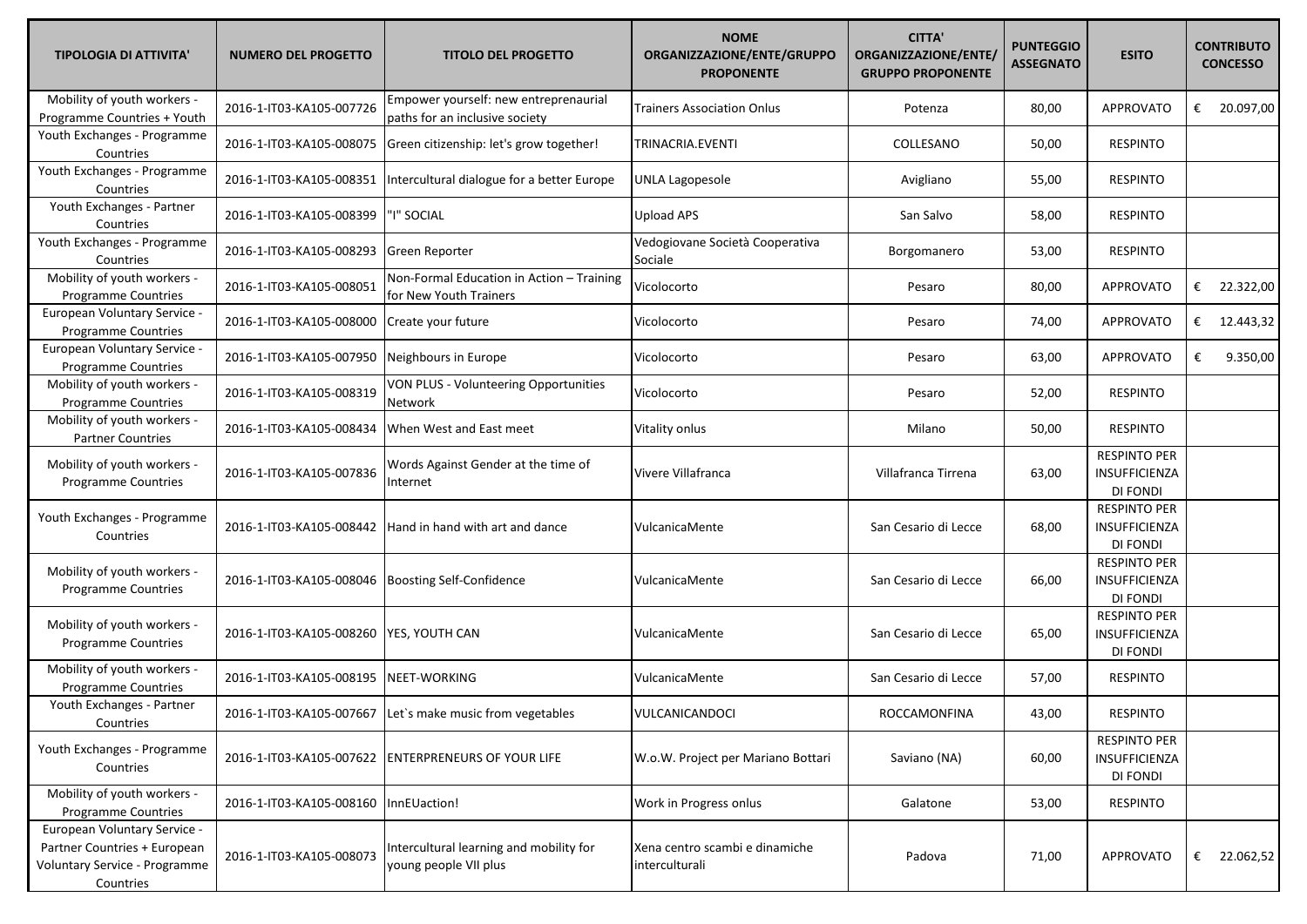| <b>TIPOLOGIA DI ATTIVITA'</b>                              | <b>NUMERO DEL PROGETTO</b> | <b>TITOLO DEL PROGETTO</b>                                            | <b>NOME</b><br>ORGANIZZAZIONE/ENTE/GRUPPO<br><b>PROPONENTE</b> | <b>CITTA'</b><br>ORGANIZZAZIONE/ENTE/<br><b>GRUPPO PROPONENTE</b> | <b>PUNTEGGIO</b><br><b>ASSEGNATO</b> | <b>ESITO</b>                                            | <b>CONTRIBUTO</b><br><b>CONCESSO</b> |
|------------------------------------------------------------|----------------------------|-----------------------------------------------------------------------|----------------------------------------------------------------|-------------------------------------------------------------------|--------------------------------------|---------------------------------------------------------|--------------------------------------|
| Mobility of youth workers -<br><b>Programme Countries</b>  | 2016-1-IT03-KA105-008008   | <b>PROGRESSplus I</b>                                                 | Xena centro scambi e dinamiche<br>interculturali               | Padova                                                            | 63,00                                | <b>RESPINTO PER</b><br><b>INSUFFICIENZA</b><br>DI FONDI |                                      |
| Mobility of youth workers -<br><b>Programme Countries</b>  | 2016-1-IT03-KA105-008284   | Social YOUrself                                                       | Y.E.A.S.T. Youth Europe Around<br><b>Sustainability Tables</b> | Genova                                                            | 59,00                                | <b>RESPINTO</b>                                         |                                      |
| Mobility of youth workers -<br><b>Partner Countries</b>    | 2016-1-IT03-KA105-008131   | Training of Trainers for Youth - TOTY                                 | Y.E.A.S.T. Youth Europe Around<br><b>Sustainability Tables</b> | Genova                                                            | 59,00                                | <b>RESPINTO</b>                                         |                                      |
| Youth Exchanges - Programme<br>Countries                   | 2016-1-IT03-KA105-008422   | Make it MedEATerranean!                                               | YAP (Youth Action for Peace)                                   | Roma                                                              | 85,00                                | <b>APPROVATO</b>                                        | € $17.136,00$                        |
| Mobility of youth workers -<br><b>Partner Countries</b>    | 2016-1-IT03-KA105-008419   | 'Breaking Walls" Training for youth leaders<br>on freedom of movement | YAP (Youth Action for Peace)                                   | Roma                                                              | 39,00                                | <b>RESPINTO</b>                                         |                                      |
| Youth Exchanges - Programme<br>Countries                   | 2016-1-IT03-KA105-007619   | we are all european                                                   | you media                                                      | Ortelle                                                           | 76,00                                | <b>APPROVATO</b>                                        | € $18.756,00$                        |
| Mobility of youth workers -<br><b>Programme Countries</b>  | 2016-1-IT03-KA105-007586   | PIONEER OF SOCIAL INNOVATION                                          | you media                                                      | Ortelle                                                           | 65,00                                | <b>RESPINTO PER</b><br>INSUFFICIENZA<br>DI FONDI        |                                      |
| Mobility of youth workers -<br>Programme Countries         | 2016-1-IT03-KA105-008078   | Youth Workers for Youth Employability                                 | YOUNET                                                         | <b>BOLOGNA</b>                                                    | 65,00                                | <b>RESPINTO PER</b><br>INSUFFICIENZA<br>DI FONDI        |                                      |
| European Voluntary Service -<br><b>Programme Countries</b> | 2016-1-IT03-KA105-008026   | Volunteering4Empowerment                                              | YOUNET                                                         | <b>BOLOGNA</b>                                                    | 63,00                                | <b>APPROVATO</b>                                        | € 72.186,72                          |
| Youth Exchanges - Partner<br>Countries                     | 2016-1-IT03-KA105-008115   | Sui generis                                                           | YOUNET                                                         | <b>BOLOGNA</b>                                                    | 60,00                                | <b>RESPINTO PER</b><br>INSUFFICIENZA<br>DI FONDI        |                                      |
| European Voluntary Service -<br>Programme Countries        | 2016-1-IT03-KA105-007781   | 3C:Choices,Chances,Changes                                            | YOUNET                                                         | <b>BOLOGNA</b>                                                    | 56,00                                | <b>RESPINTO</b>                                         |                                      |
| Youth Exchange                                             | 2016-1-IT03-KA105-007991   | Parading for Human Rights!                                            | YOUNG MEN'S CHRISTIAN<br>ASSOCIATION PARTHENOPE                | <b>NAPOLI</b>                                                     | 87,00                                | <b>APPROVATO</b>                                        | € 22.578,00                          |
| Youth Exchanges - Programme<br>Countries                   | 2016-1-IT03-KA105-007755   | <b>Social Theatres United</b>                                         | YOUNG MEN'S CHRISTIAN<br><b>ASSOCIATION PARTHENOPE</b>         | <b>NAPOLI</b>                                                     | 79,00                                | APPROVATO                                               | € 25.180,00                          |
| Mobility of youth workers -<br>Programme Countries         | 2016-1-IT03-KA105-008112   | Advertising The Change: From Social to<br>Global                      | YOUNG MEN'S CHRISTIAN<br><b>ASSOCIATION PARTHENOPE</b>         | <b>NAPOLI</b>                                                     | 60,00                                | <b>RESPINTO PER</b><br>INSUFFICIENZA<br>DI FONDI        |                                      |
| Mobility of youth workers -<br><b>Partner Countries</b>    | 2016-1-IT03-KA105-008214   | Crowdfund it                                                          | YOUROPE SARDINIA                                               | Cagliari                                                          | 40,00                                | <b>RESPINTO</b>                                         |                                      |
| Mobility of youth workers -<br><b>Partner Countries</b>    | 2016-1-IT03-KA105-008166   | Leadership for Employability                                          | Youth Europe Service                                           | Potenza                                                           | 80,00                                | APPROVATO                                               | € 21.849,00                          |
| Mobility of youth workers -<br><b>Partner Countries</b>    | 2016-1-IT03-KA105-008393   | Youth For Employment - 2                                              | youth4employment                                               | Chieti                                                            | 23,00                                | <b>RESPINTO</b>                                         |                                      |
| Youth Exchanges - Programme<br>Countries                   | 2016-1-IT03-KA105-008126   | <b>EUnited in Differences</b>                                         | Youth4youth                                                    | <b>Boves</b>                                                      | 60,00                                | <b>RESPINTO PER</b><br>INSUFFICIENZA<br>DI FONDI        |                                      |
| Youth Exchanges - Partner<br>Countries + Mobility          | 2016-1-IT03-KA105-007769   | Grow conscious and feel your body to<br>change hate into love         | Youth4youth                                                    | Boves                                                             | 51,00                                | <b>RESPINTO</b>                                         |                                      |